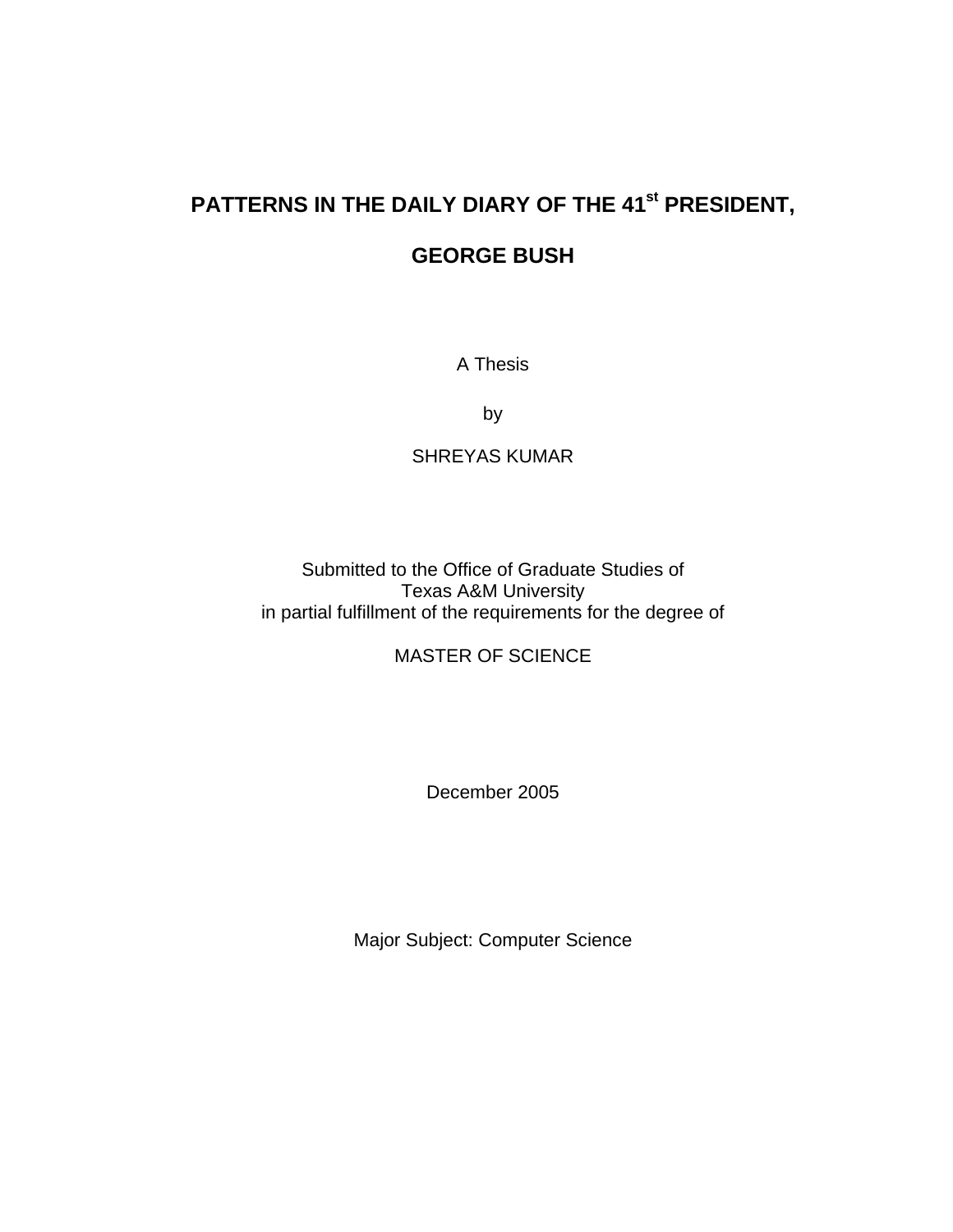# **PATTERNS IN THE DAILY DIARY OF THE 41st PRESIDENT,**

# **GEORGE BUSH**

# A Thesis

by

# SHREYAS KUMAR

# Submitted to the Office of Graduate Studies of Texas A&M University in partial fulfillment of the requirements for the degree of

# MASTER OF SCIENCE

Approved by:

Committee Members, Richard K. Furuta

Chair of Committee, Frank M. Shipman, III Lauren Cifuentes Head of Department, Valerie E. Taylor

December 2005

Major Subject: Computer Science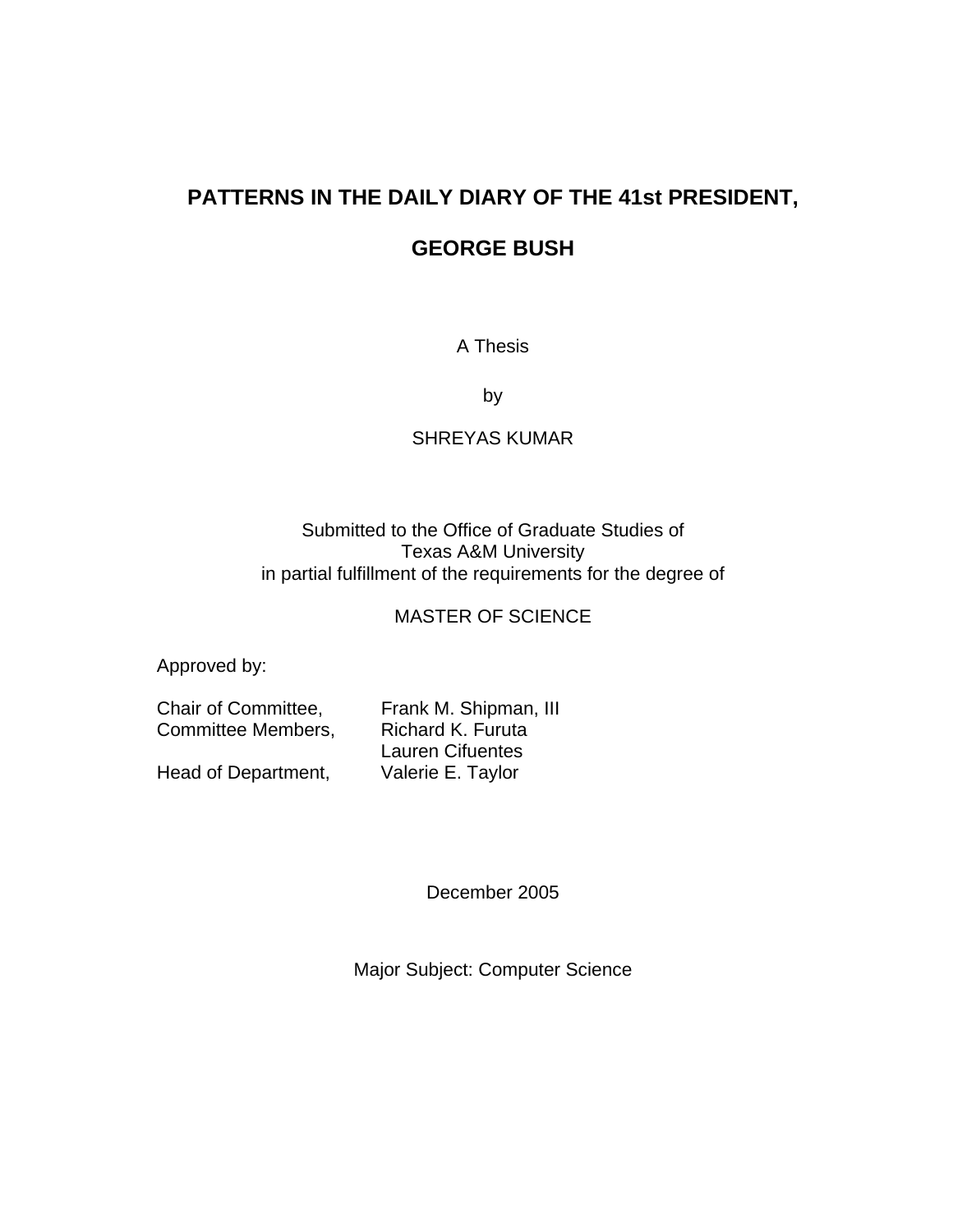### **ABSTRACT**

Patterns in the Daily Diary of the 41<sup>st</sup> President, George Bush. (December 2005) Shreyas Kumar, B. Arch., I.I.T. Roorkee Chair of Advisory Committee: Dr. Frank M. Shipman, III

This thesis explores interfaces for locating and comprehending patterns among time-based materials in digital libraries. Time-based digital library materials are like other digital library materials in that they are comprised of data and metadata. In addition, they have a time or period of time attached to each data item. The specific focus of this thesis is on fine-granularity items – items that have relatively little data and cover brief periods of time. In such a context, people often are left to discern patterns of activity by retrospectively making sense of the collection or parts thereof. The specific domain chosen for the implementation is the daily diary of President George Bush, the 41st president of the USA. This project developed a searching and browsing interface, which allows people to study the relationship between activities and people in the library data. As part of this thesis, a corpus of the Presidential daily diary was digitized. Two interfaces were provided to this corpus, one based on a standard information retrieval engine (Greenstone) and another presenting time-based visualizations of data items. An evaluation was conducted to explore the relative strengths and weaknesses of these two interfaces.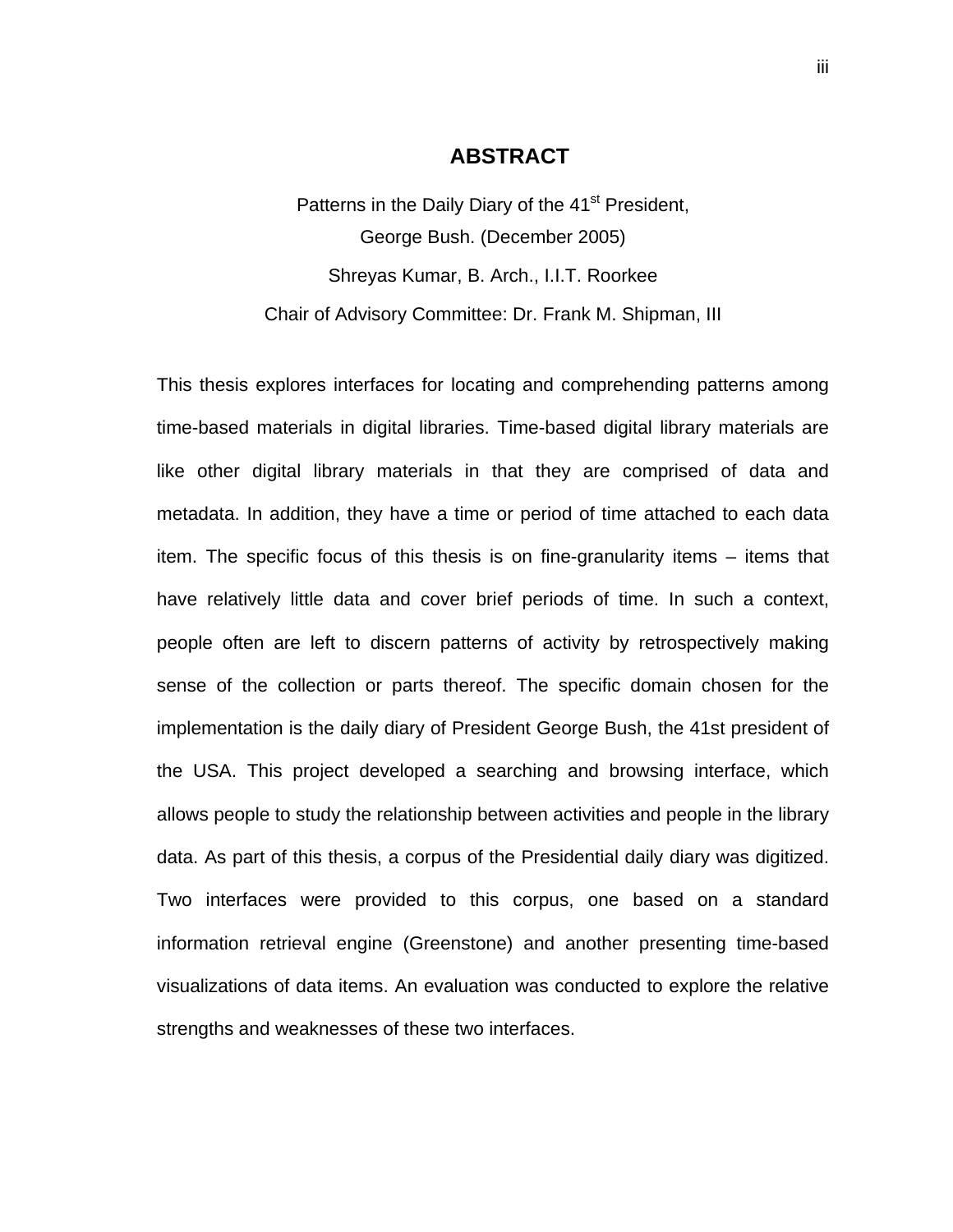## **ACKNOWLEDGEMENTS**

I would like to take this opportunity to express my sincere gratitude to those who helped, guided or supported me in this challenging yet interesting endeavor.

I am very grateful to Dr. Frank Shipman, the chairman of my thesis advisory committee, for his guidance and support all the way. I am also very thankful to my committee members, Dr. Richard Furuta and Dr. Lauren Cifuentes for their valuable suggestions and feedback.

I would also like to acknowledge:

Dr. Nancy Amato, Professor and Graduate Advisor and Dr. Bart Childs, Professor and former Graduate Advisor, Department of Computer Science for their advice throughout my graduate studies,

Dr. Valerie Taylor, Chair of the Department of Computer Science, Texas A&M University for being very supportive,

The Rotary Foundation of the Rotary International, IL, USA for partially supporting my graduate education through the Multi-year Rotary Ambassadorial Scholarship,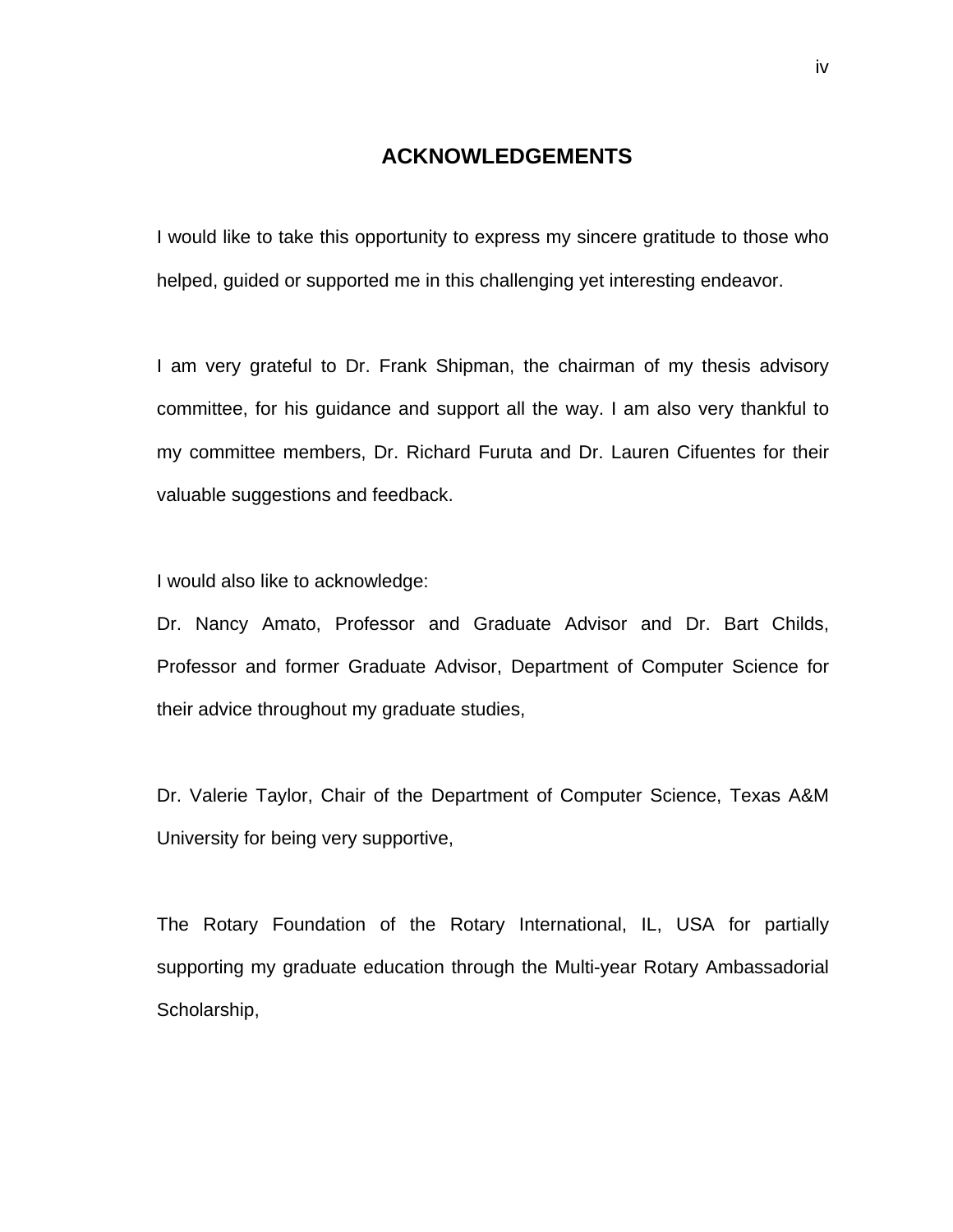Mr. William Douglas Moore for his encouragement and mentorship throughout my stay in College Station,

Dr. Charles Hermann, Associate Dean for Academic Affairs, The Bush School of Government and Public Services, Texas A&M University for his encouragement,

Dr. Jeffrey A. Engel, Assistant Professor, Bush School of of Government and Public Services, Texas A&M University for his useful suggestions and feedback,

Dr. Edward Douglas Menarchik, Assistant Administrator for Policy & Program Coordination, US Agency for International Development, Washington D.C., and former Director of George Bush Presidential Library and Museum, College Station for facilitating access to the Presidential library,

Dr. Robert Holzweiss and Mr. Gregory Mouchen, George Bush Presidential Library and Museum, College Station for providing copies of a section of the daily diary of President Bush and for valuable suggestions throughout the project,

Ms. Linda Edwards, Director of International Outreach, Texas A&M University for being a very inspirational and caring boss at work,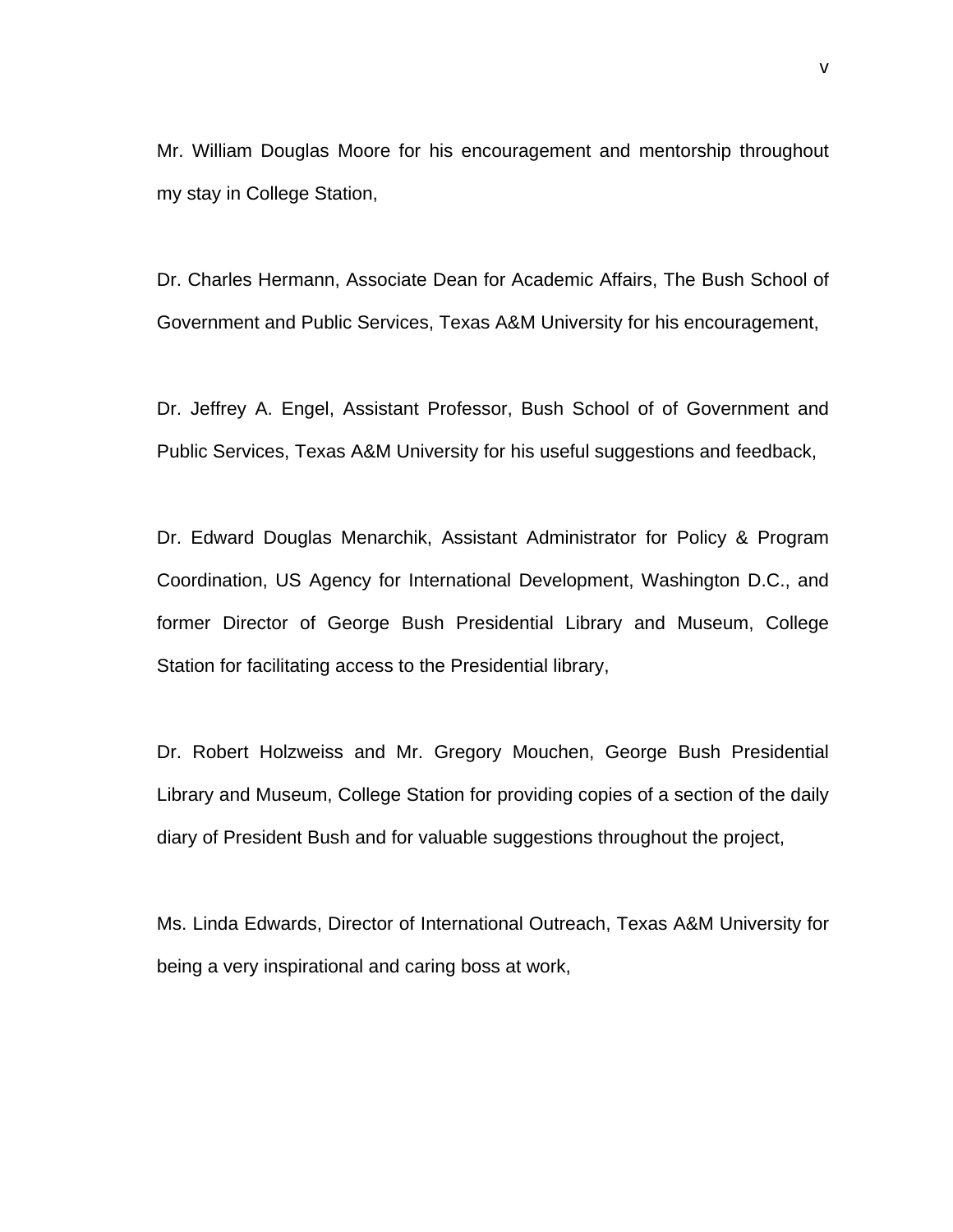My fellow researchers at the Center of Digital Libraries, Dr. Luis Francisco-Revilla, Dr. Haowei Hsieh, Michael Moore, Raghu Akkapeddi, Rajiv Badi, Unmil Karadkar, Anna Zacchi, Sarah Davis and Yi Yang for their suggestions and help,

Ms. Viki Colson, and other staff of the IRB at Texas A&M University for guiding me through the processes of Research compliance,

The Thesis Office at Texas A&M University for their careful review of my thesis document,

Members of the Greenstone Project, University of Waikatoo, New Zealand for developing a great open source tool,

All the anonymous respondents of the evaluation survey for their time and feedback,

My parents, Dr. Mridula Kumari and Mr. Shailendra Nath Sahu for their guidance, encouragement and support,

Harshita for being the best sister in the world, and

My wife Swapnil for her unconditional love.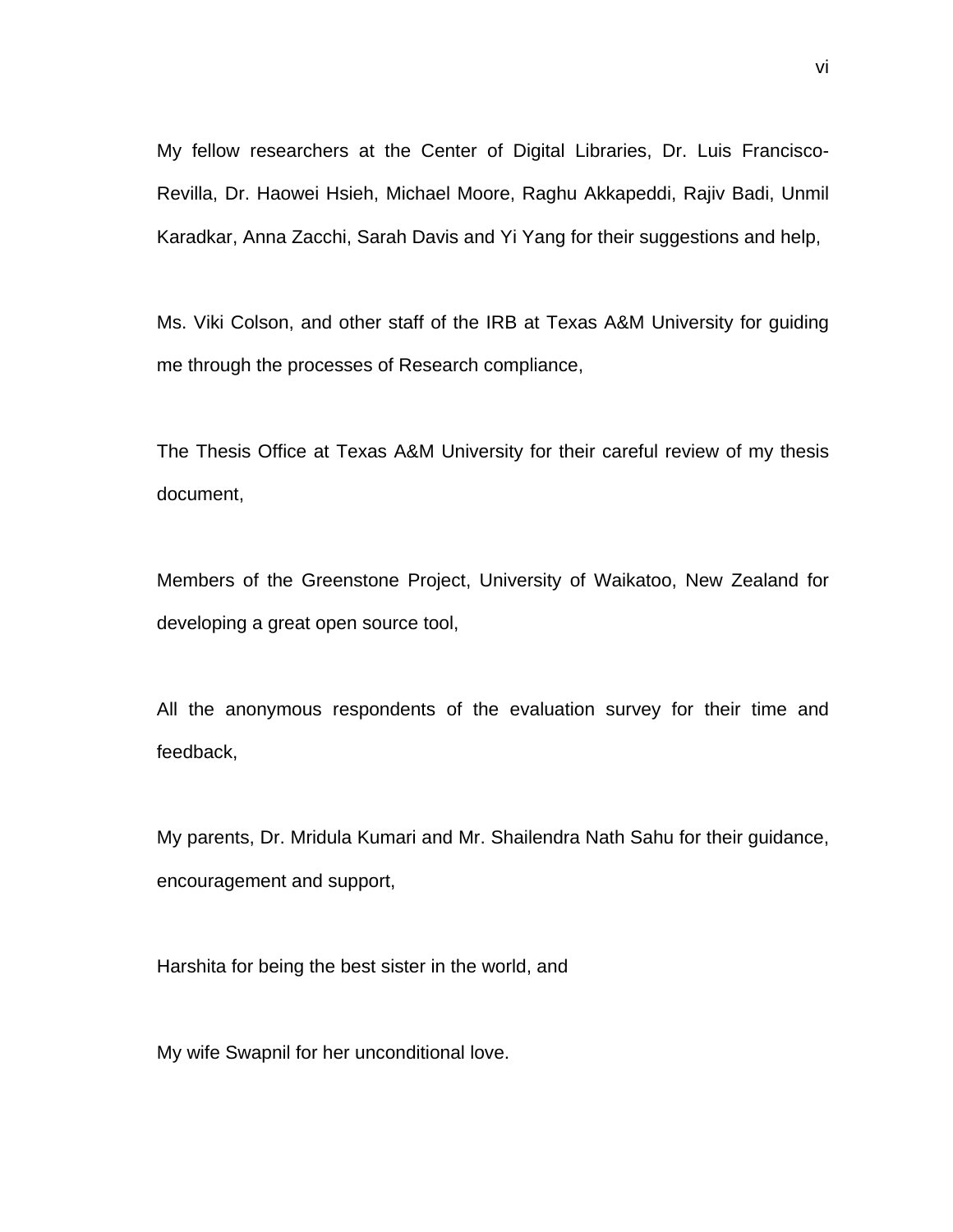# **TABLE OF CONTENTS**

Page

| 24 |
|----|
|    |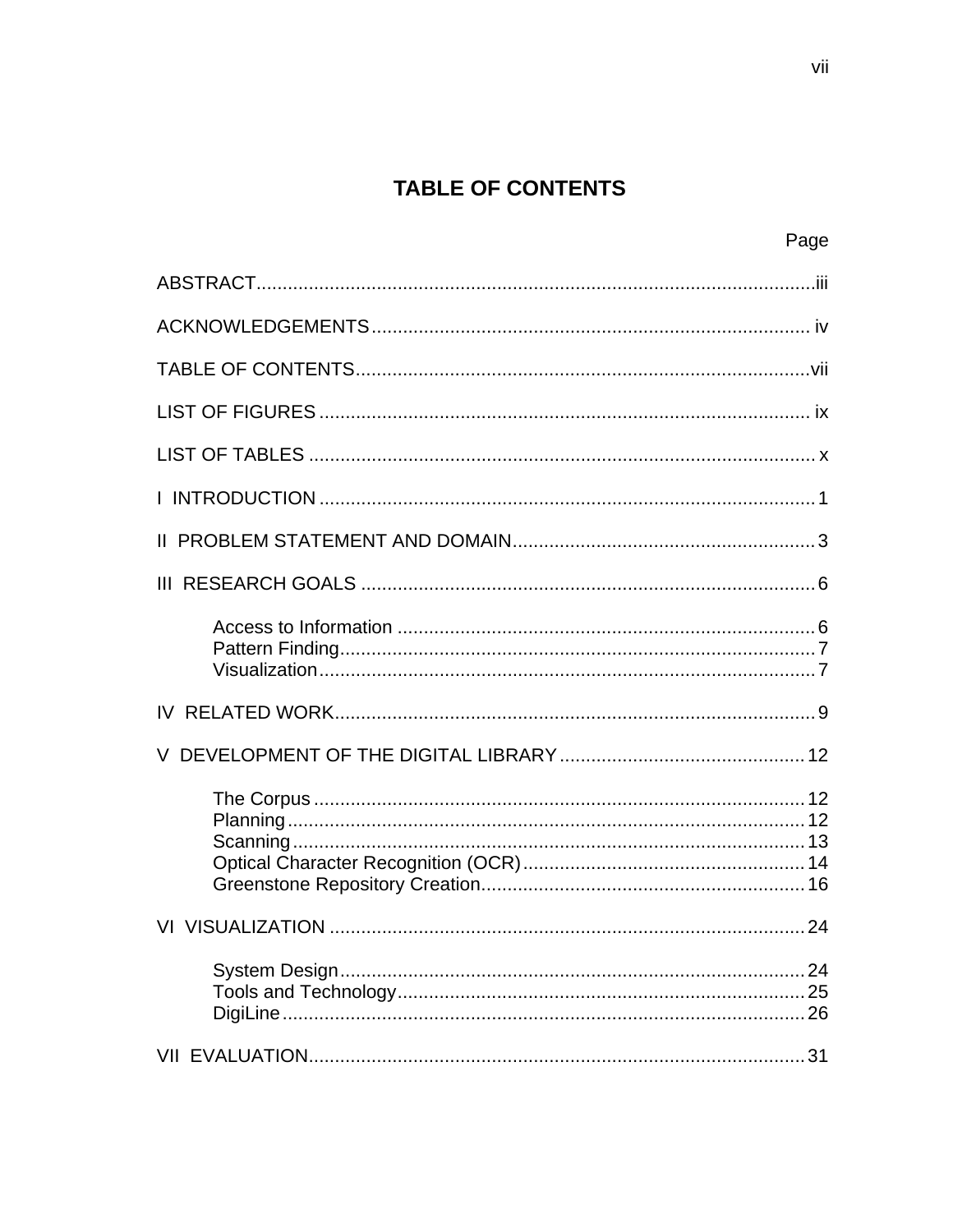| Page |
|------|
|      |
|      |
|      |
|      |
|      |
|      |
|      |
|      |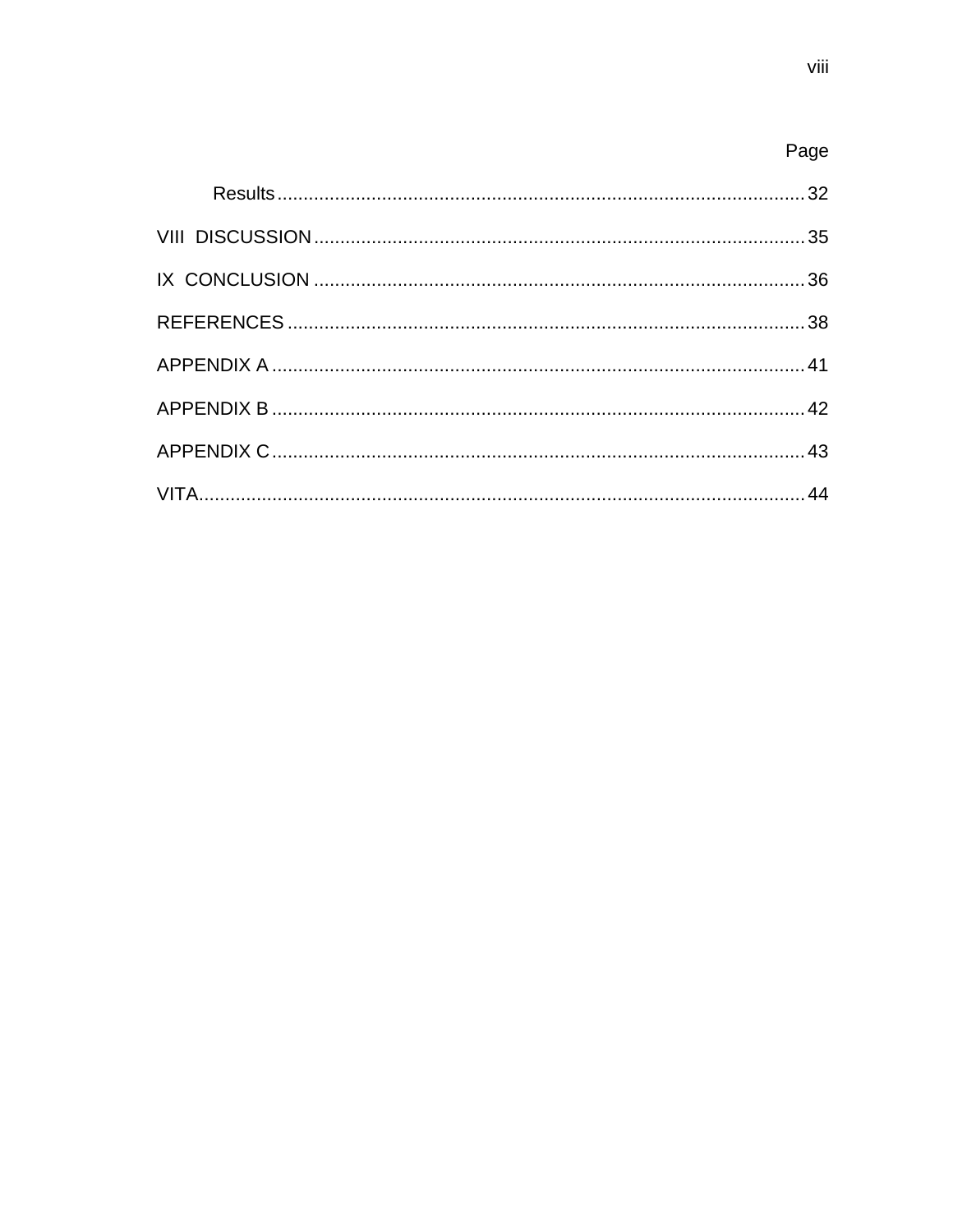# **LIST OF FIGURES**

| Figure 9 DigiLine Search Interface on Left with Scanned Document on Right. 27 |  |
|-------------------------------------------------------------------------------|--|
| Figure 10 DigiLine Results are Shown on Right with Timeline Below28           |  |
| Figure 11 DigiLine with a Timeline Displaying Two Different Search Results29  |  |
| Figure 12 DigiLine after Navigation to Document from Timeline30               |  |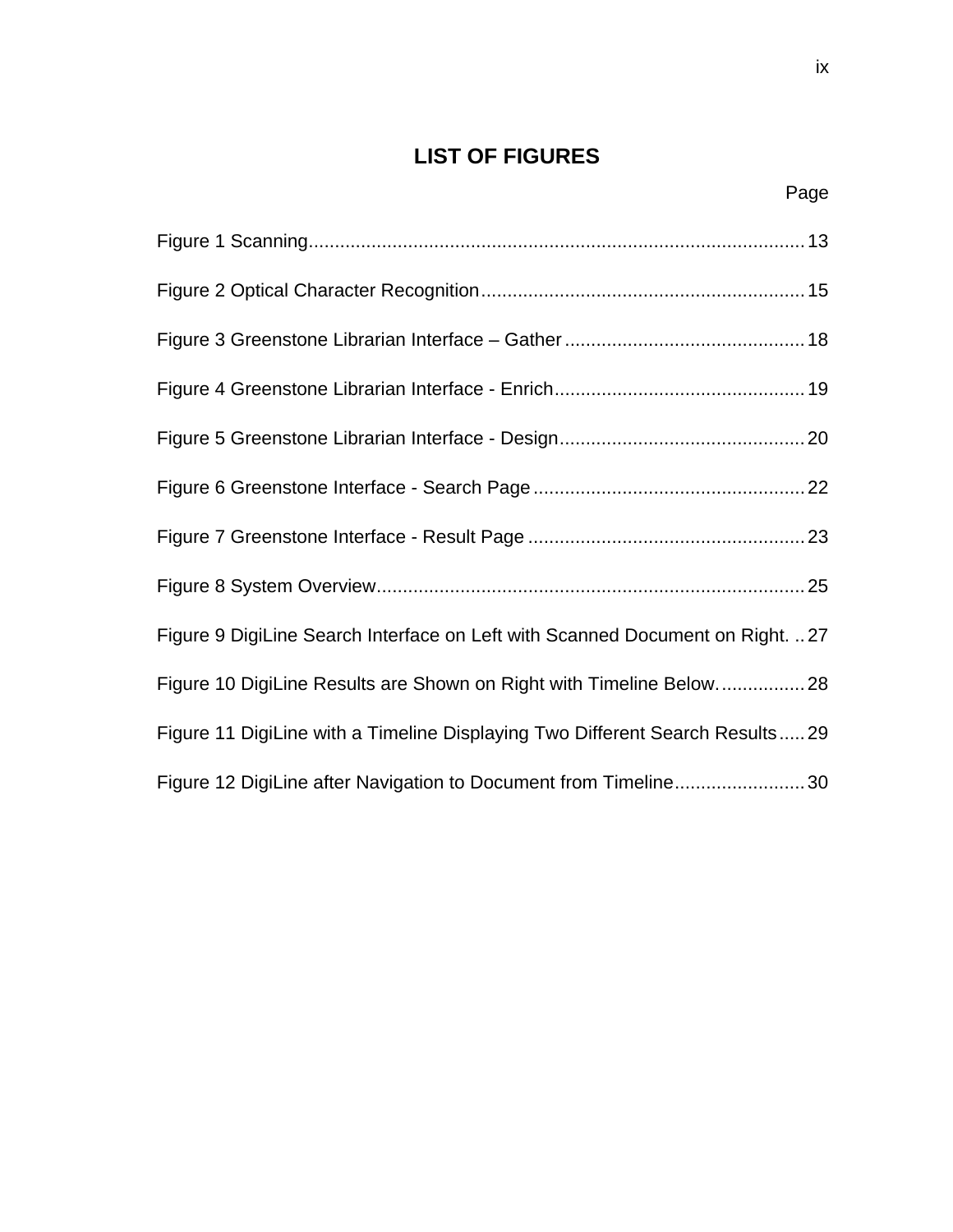# **LIST OF TABLES**

| Page |
|------|
|      |
|      |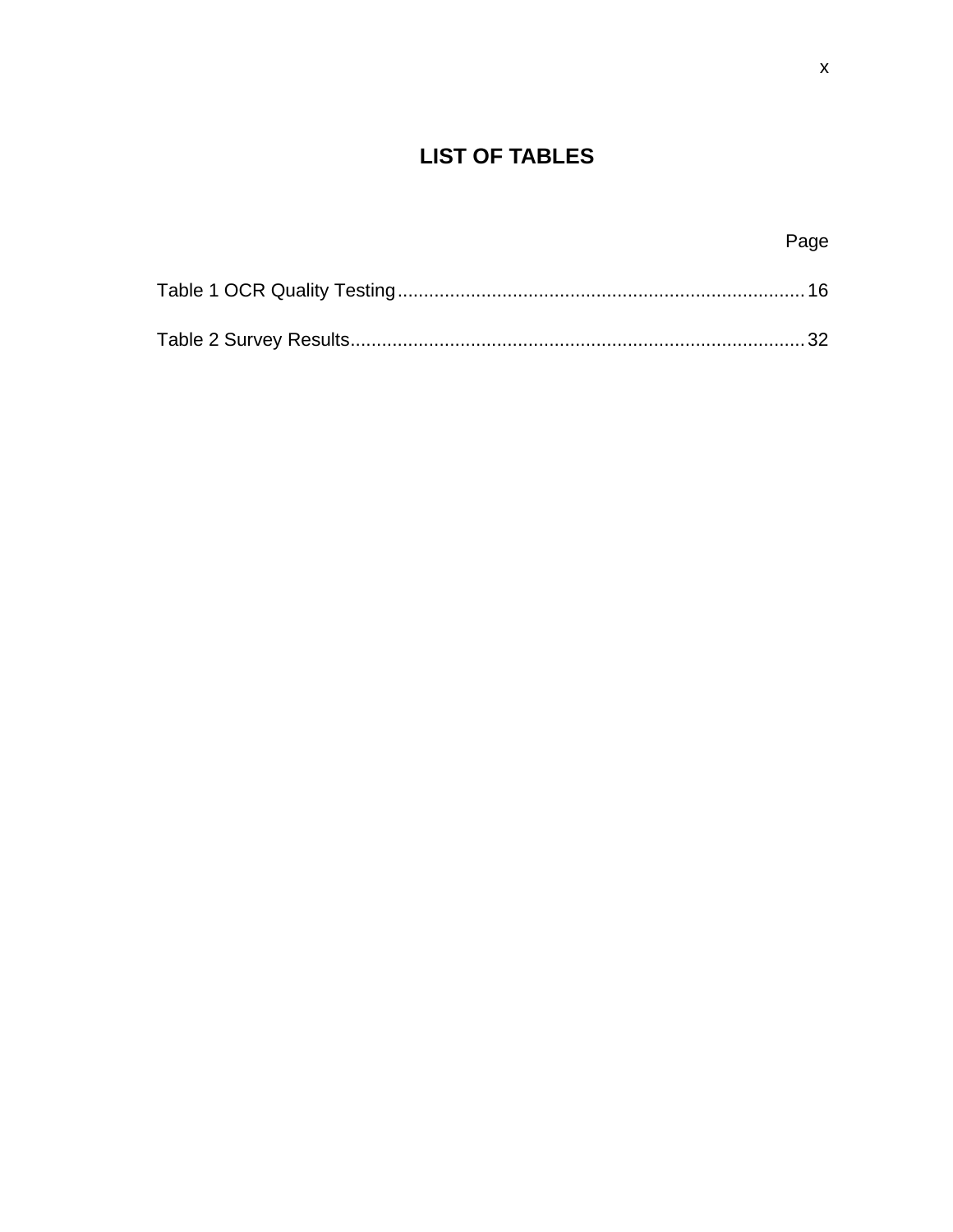## **I INTRODUCTION**

Digital libraries have large amounts of data and it can be difficult for a user to find relevant material from the corpus of materials. Information retrieval and general search technologies make it possible to locate resources within a library that have certain characteristics, but there are occasions when the information of interest are the relationships between the elements, rather than the library elements themselves. One class of content where the relationships between elements are more important than the content of the individual elements is finegrained time-based elements.

Time-based digital library materials are like other digital library materials in that they are comprised of data and metadata. The one requirement is that they have a time or period of time attached to each data item. The specific focus of this thesis is on fine-granularity items – items that have relatively little data and cover brief periods of time. In such a context, people often are left to discern patterns of activity by retrospectively making sense of the collection or parts thereof. Timebased digital library materials offer interesting possibilities to manipulate the browsing, because the data is arranged on a timeline. This thesis explores interfaces for locating and comprehending patterns among time-based materials in digital libraries.

This thesis follows the style and format of *ACM Transactions on Information Systems*.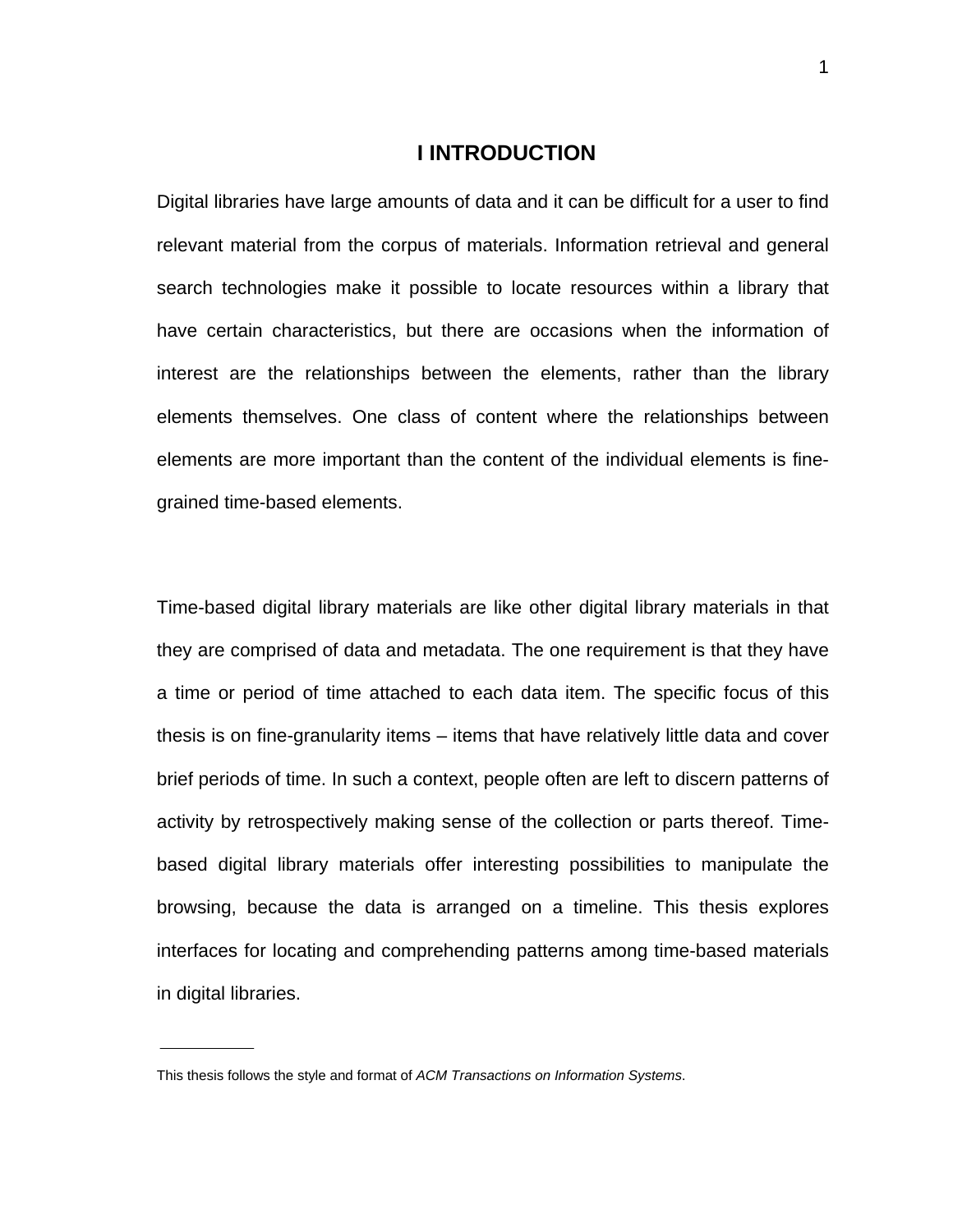Time-based digital library materials offer interesting possibilities to manipulate the browsing, because the data is arranged on a timeline. This thesis explores interfaces for locating and comprehending patterns among time-based materials in Digital Libraries.

This project is focused on the design and development of an interface that enables access to time-based digital library materials that combines searching, browsing and visualization of information. More specifically, the goal is to develop a web-based interface, which can search the digital library to find the occurrences of people, occurrences of events and the correlation between the various entities with respect to time. The chosen domain for study is the daily diary of President George Bush, as it contains interesting data and the data is stored date-wise. Also, the diary is an interesting tool for research for researchers for many domains, including History and Political Science.

The next section describes the problem and domain in greater detail. Following this is a description of research goals and related work.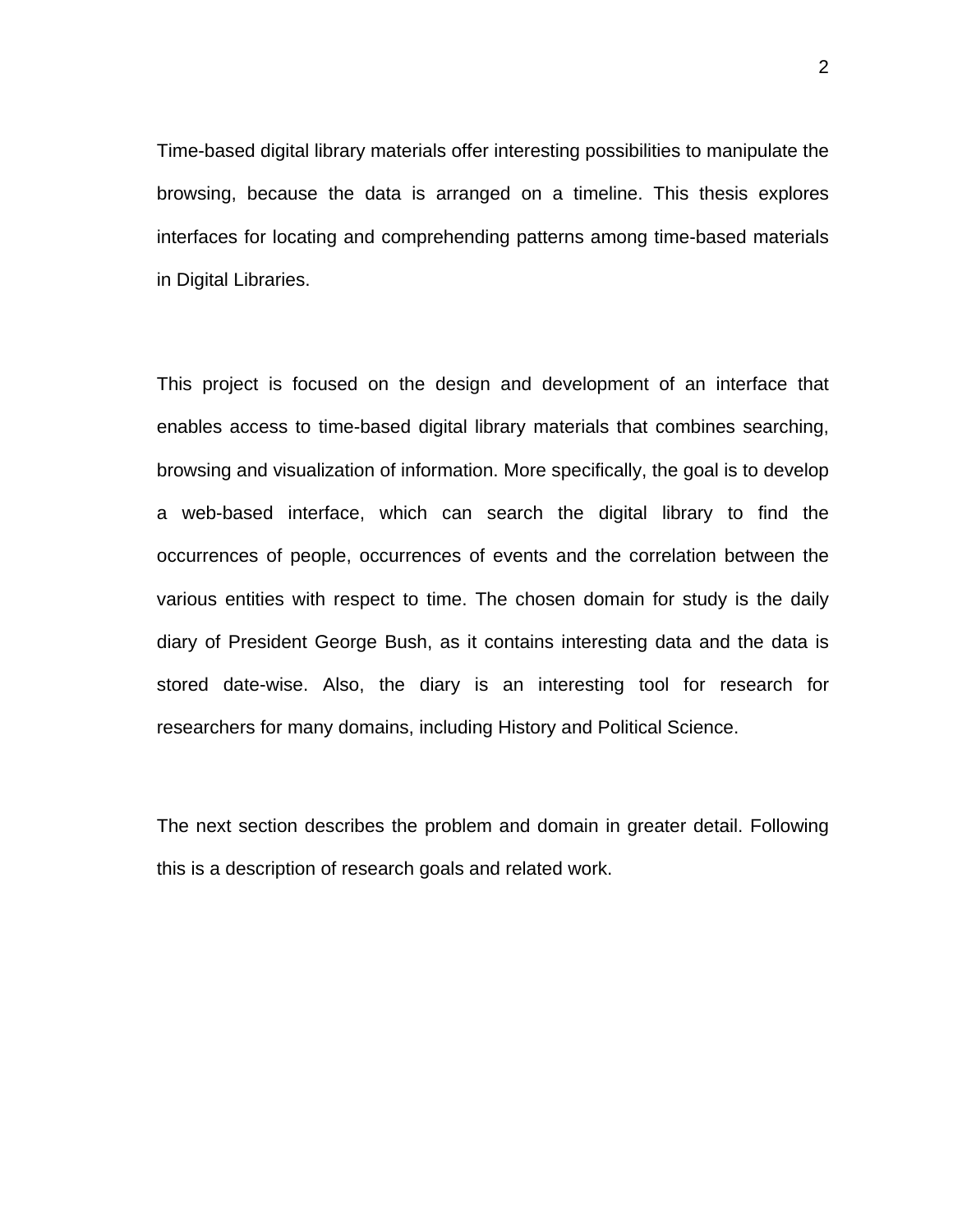## **II PROBLEM STATEMENT AND DOMAIN**

With the development in computing power and drop in the prices of storage media, there is a rapid rise in the amount of data people generate in daily life. Small artifacts that were previously ephemeral, such as daily schedules, are now being archived. With the development in scanning and character recognition tools, large amounts of older documents and records concerning schedules are also being digitized. The enormous amount of data generated poses a challenge for its effective use in a meaningful fashion.

Researchers often want to identify patterns of activity and relationships between scheduled activities. This is particularly relevant in terms of events and people of broad interest as identification of patterns and relationships between data can generate valuable analytical results for historians, political scientists, etc. These results can be of historical or strategic value.

After a President of the United States of America leaves office, the papers and memos generated during his administration are archived in presidential libraries. The George Bush Presidential Library and Museum is located on the campus of Texas A&M University in College Station, Texas. As time passes on, some of the documents are declassified and made available to the general public. Recently, in 2004, parts of the daily diary of the  $41<sup>st</sup>$  U.S. President George Bush were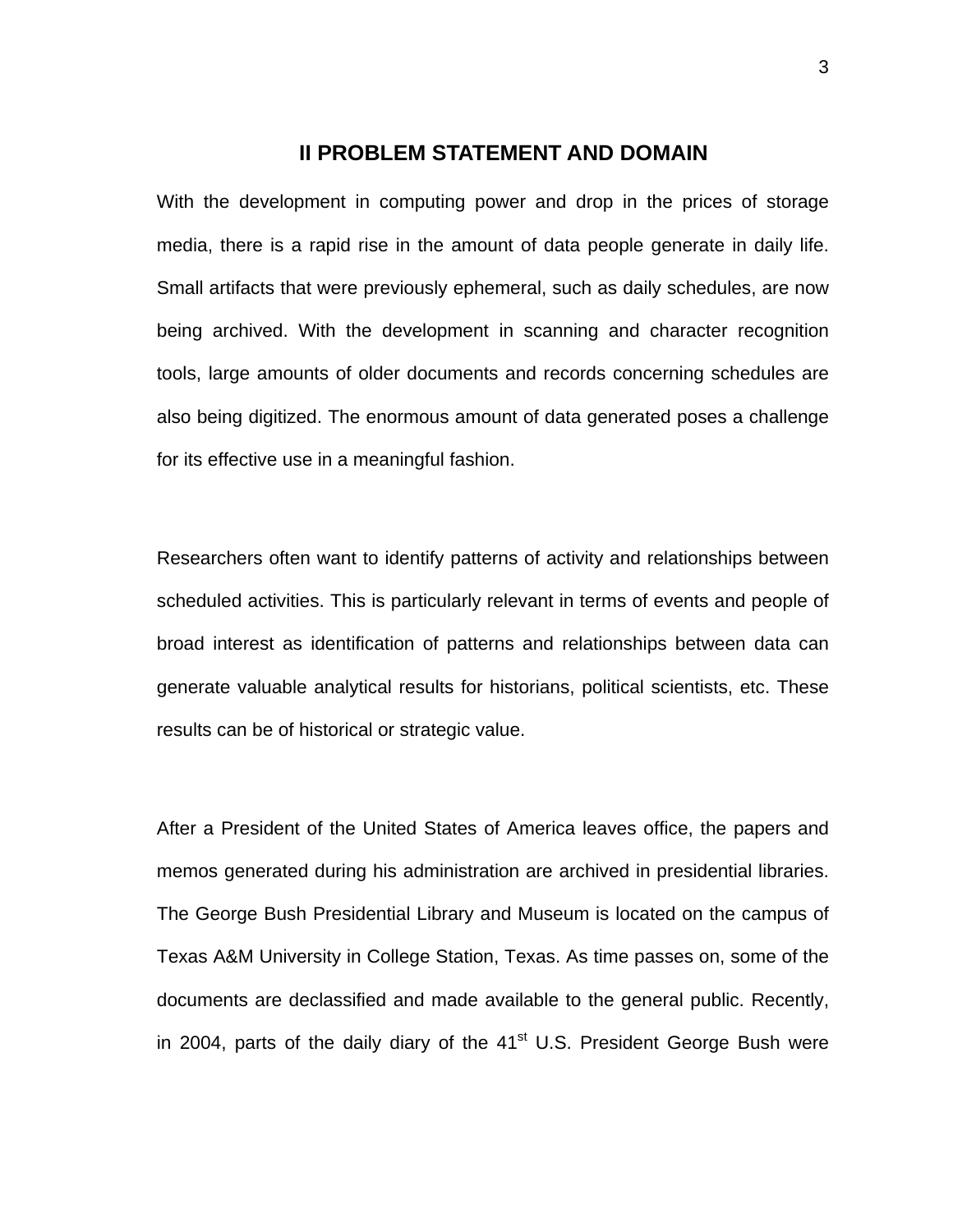declassified. These records contain a detailed account of the activities and meetings of the former President. Currently, the documents are in paper format and are stored in the George Bush Presidential Library in College Station, Texas. The diary runs into thousands of pages and it is a cumbersome task to physically go to the library and locate specific information. Yet this is exactly what Presidential historians and political scientists are currently left to do, when conducting research.

The Presidential Diary is a detailed tabular account of the President's activity. It is used to document the President's actual activity during his term in office, rather than the planned activity. Examples of entries are:

- "6:51 7:17, The President motored from the South Grounds to Andrews AFB, Maryland", and
- " $1:54 1:57$ , The President met with:
	- Jack F. Kemp, Secretary of Housing and Urban Development (HUD) Warren E. Buffet, Chairman and Chief Executive Officer, Hathaway Berkshire Corporation, Omaha, Nebraska"

The Presidential diary contains a large amount of information, as the President's daily activity is captured almost every minute of everyday he is in office.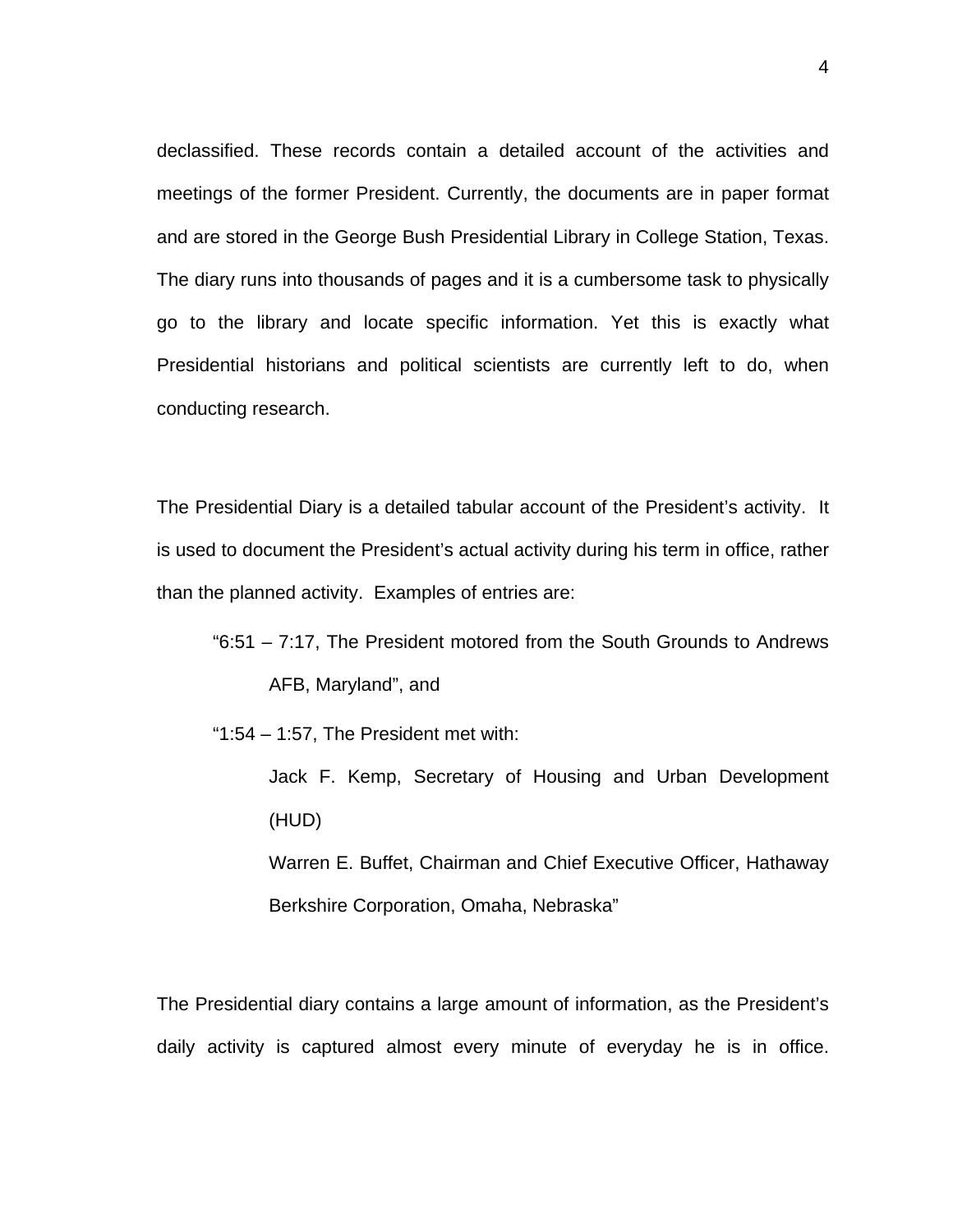Practically, this information is of interest to political scientists and historians – and the system results of this thesis may help improve their ability to perform this type of analysis. Thus, the Presidential diary is an excellent choice for prototyping tools for accessing and analyzing fine-grained time-based materials.

[Political Science Resources 2005] provides insights into usefulness of political sciences resources online.

The declassified diary is a public document, and is intended to be publicly available. This thesis does not adversely impact any privacy or security interests of any person, government or entity. All documents made available through this project are provided by the George Bush Presidential Library and Museum at College Station.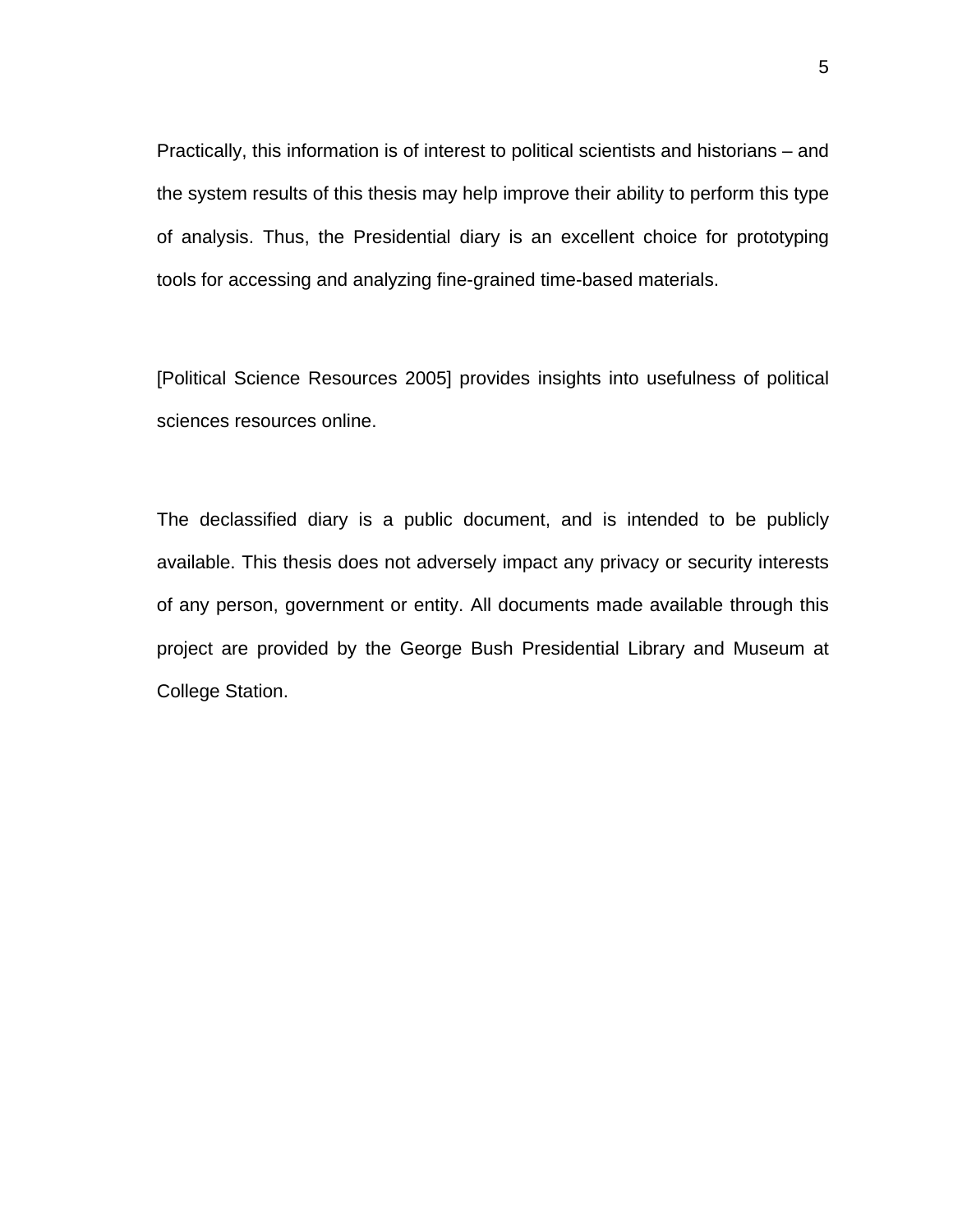## **III RESEARCH GOALS**

This thesis explores interfaces for locating and comprehending patterns among time-based materials in Digital Libraries. As such, the project included the design, development, and evaluation of an interface that enables access to timebased digital library materials that combines searching, browsing and visualization of information.

#### ACCESS TO INFORMATION

Currently, the daily diary of the 41<sup>st</sup> President George Bush is only available in the hard copy format at the George Bush Presidential Library. It was determined that a Web-based interface would be developed to allow remote access to the diary. This interface could potentially be made accessible to interested library patrons world-wide.

Before materials can be accessed online, they must be digitized. A secondary goal of this thesis is to digitize a portion of the Presidential diary of George Bush. Various methods for scanning and converting to text were explored to determine what cost-effective options are available that best serve these tasks.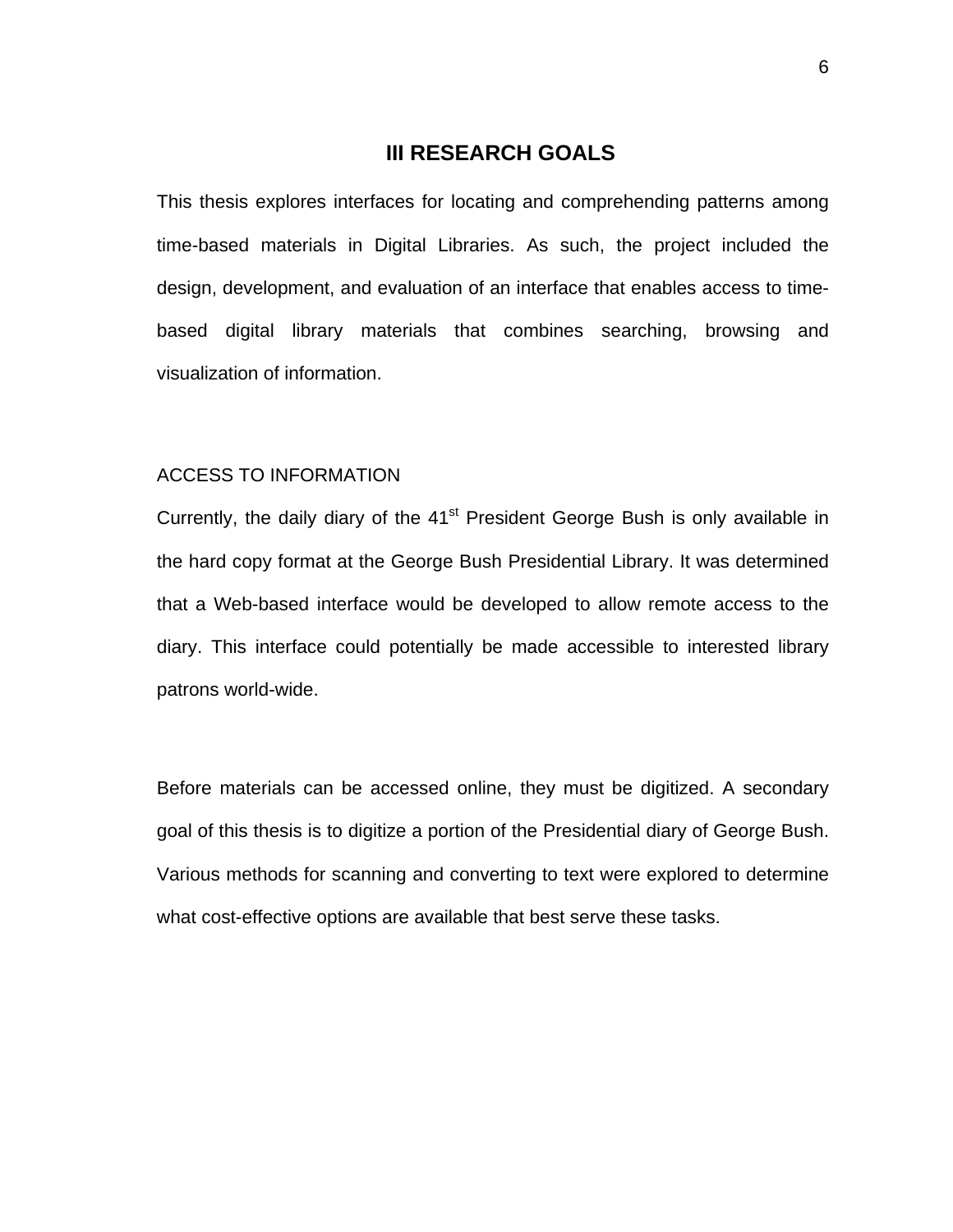#### PATTERN FINDING

The project aims to facilitate researchers, students, and others wishing to find patterns in the diary. This interface was specifically designed to support searching the digital library to find the occurrences of people, occurrences of events and the correlation between the various entities with respect to time. For instance, the system can help find out who were the key advisors to the President in the days leading to a particular event.

For example, consider that a student of foreign policy wants to explore if there is a pattern in the activities of President Bush before the fall of the Berlin wall. The proposed tool can help her find whether or not the President met with a particular group of people or talked to a particular person, say, Mr. Gorbachev, over the telephone more frequently than normal during the period in question. Another example use is to explore the patterns of meetings of the President in the weeks preceding the 1991 Gulf war.

#### VISUALIZATION

The results of the search are shown on a graphical timeline. The design should also enable a comparison between two entities along a timeline. The goal of visualization is to enable the users to identify possible correlations between the occurrences of people, places and events in the diary. To aid in this effort, the system generates time-based histograms summarizing the search results.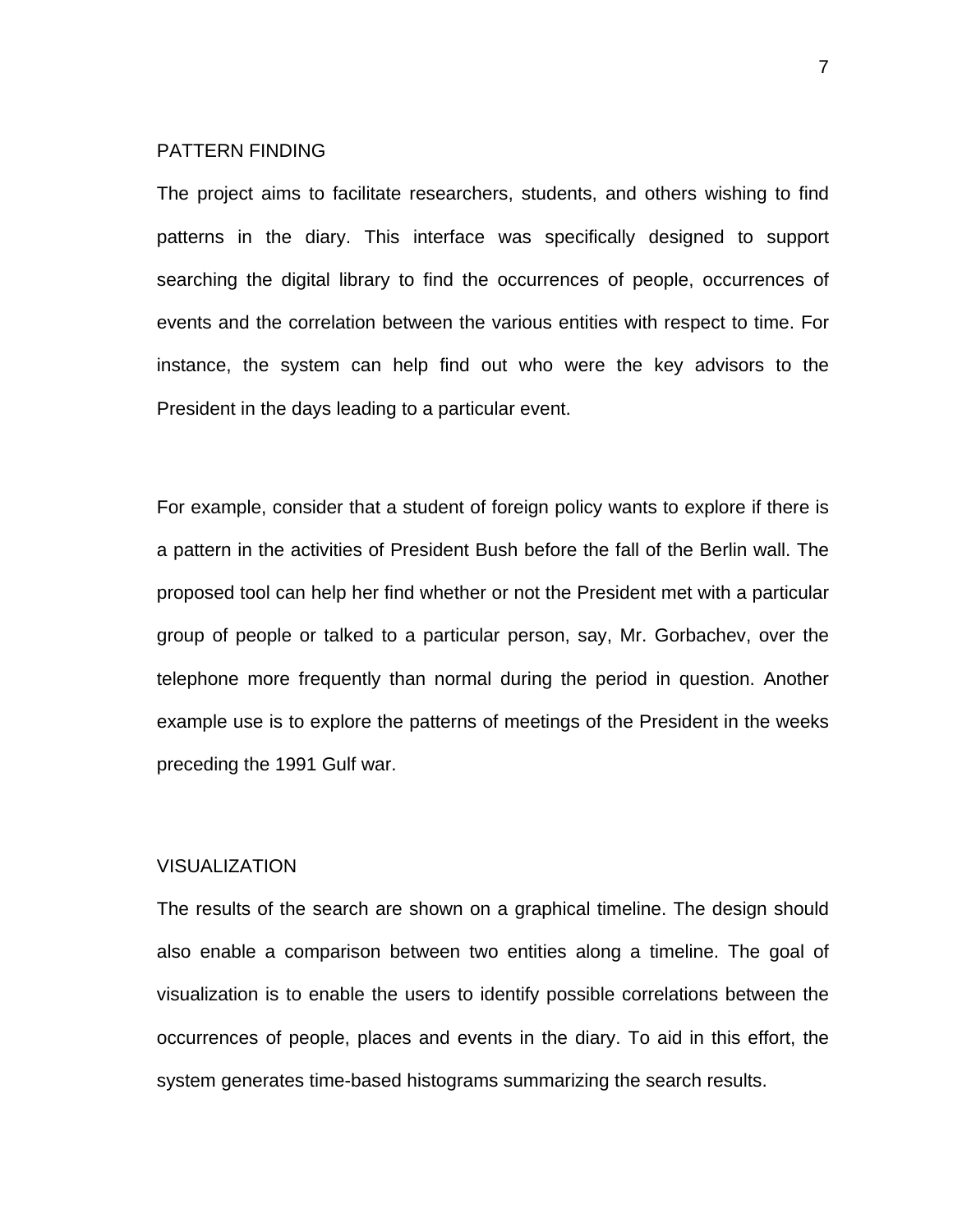The effectiveness of the interface was measured by conducting a user evaluation study, where potential users would compare the interface with a standard digital library interface.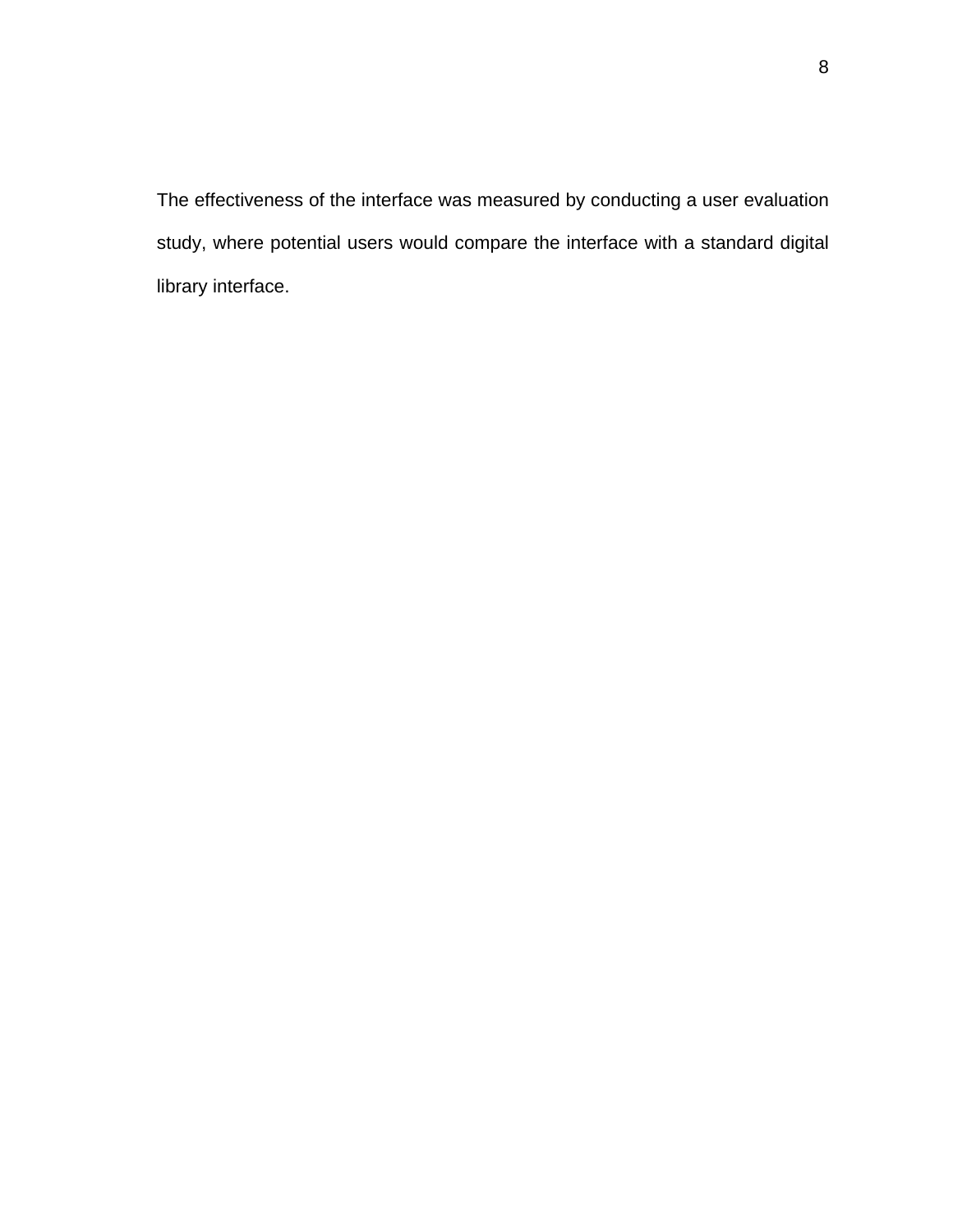### **IV RELATED WORK**

This project builds on prior work on computational diaries, time-based visualizations, and tools supporting historians and political scientists.

Previous work has been done on diaries of a personal nature. Diaries have been studied as family communication tools [Fleuriot et al. 1998] and as Knowledge Management tools [Kovalainen et al. 1998]. Hornbaek presents a comparative study in a diary experiment [Hornbaek 2004]. Blogging, the authoring of diary-like expositions and their publication on the Internet, is closely related to online diaries and a study by Nardi presents an ethnographic report on blogging as a form of journalism [Nardi et al. 2004]. Some of the other related work includes work on Global Digital Museum [Takahashi et al. 1998], Pattern augmented digital libraries [Goh and Leggett 2000], Compus [Fekete and Dufournaud 2000], Picnic [Hunter and Choudhury 2005]. Releted work on alalyzing and manipulating workspaces was also studied [Hsieh and Shipman 2002] and [Shipman et al. 2001].

In the area of time-based visualizations, various techniques have been developed for providing an overview of the whole timeline, i.e. a zoomed out view, zoomed-in view with parts of the hierarchy and display entities at various depths in a hierarchy [Kumar et al. 1998]. Karam [Karam 1994] studied the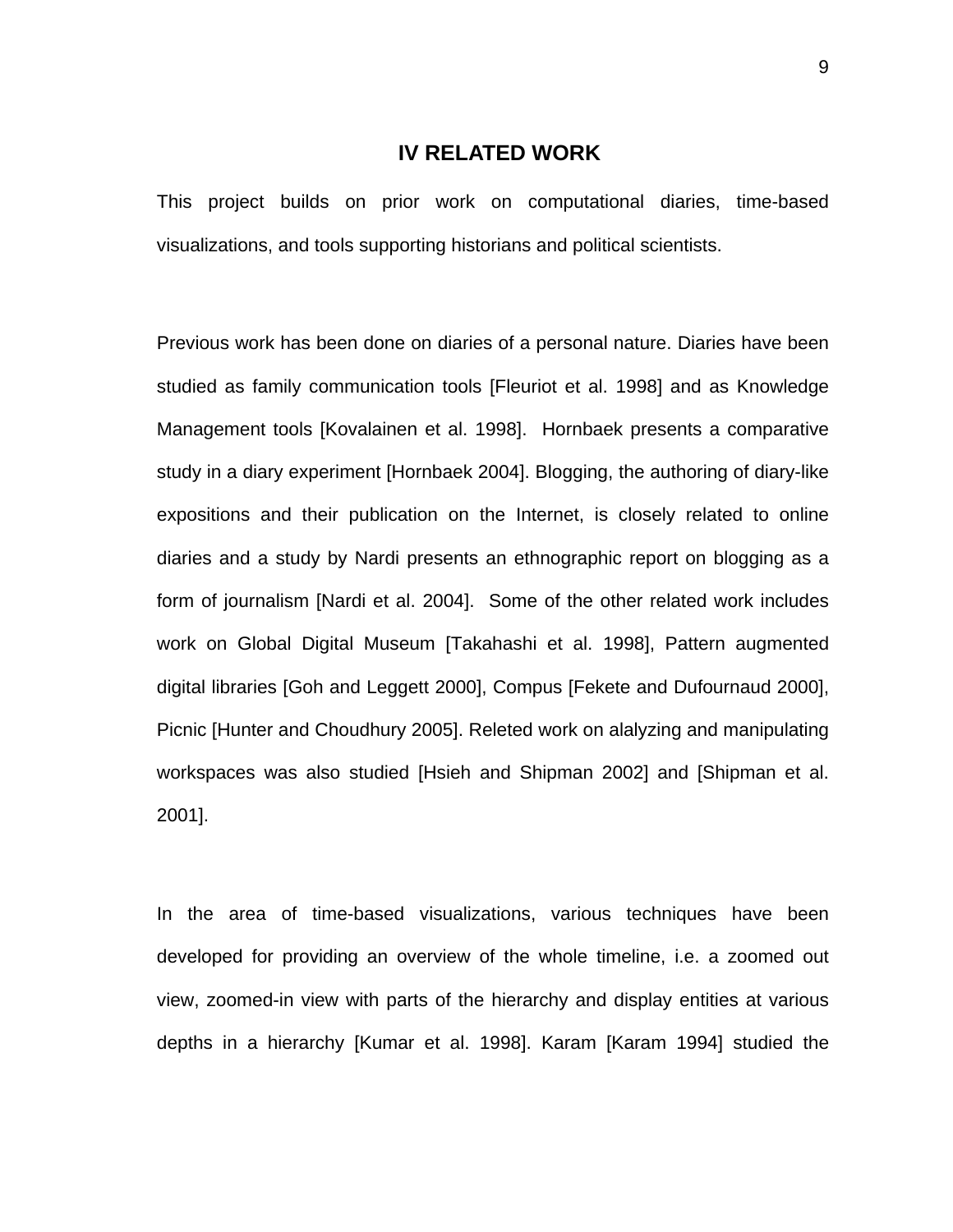visualization of software events using state machine diagrams to model events and activities. A prototype timeline generator was implemented.

Many of the timelines developed are text based [Brownstone 1994] and [Waldman 1994] although some timelines make use of a graphical presentation [Mann 1993]. While timelines are used to illustrate a particular phenomenon, say American History [Smithsonian Institute 1993], the studies of these visualizations have not explored their impact on people's ability to identify correlations between time-based entities that were previously unrecorded.

One project that does look at supporting the identification of correlations is Chieu's work on event extraction along a timeline [Chieu and Lee 2004]. This work attempts to establish a relation between events and people (G8 leaders). The work presented in this thesis explores the integration of the event-people correlation of Chieu with a visual timeline presentation similar to that by [Kumar et al. 1998].

Among other projects related to computational support for political science, the THOMAS database [The Thomas Online Database 2005] provides text-based interface for the archives of the US Library of Congress. The National Archives of UK [The National Archives Search the Archives Page 2005] provides users the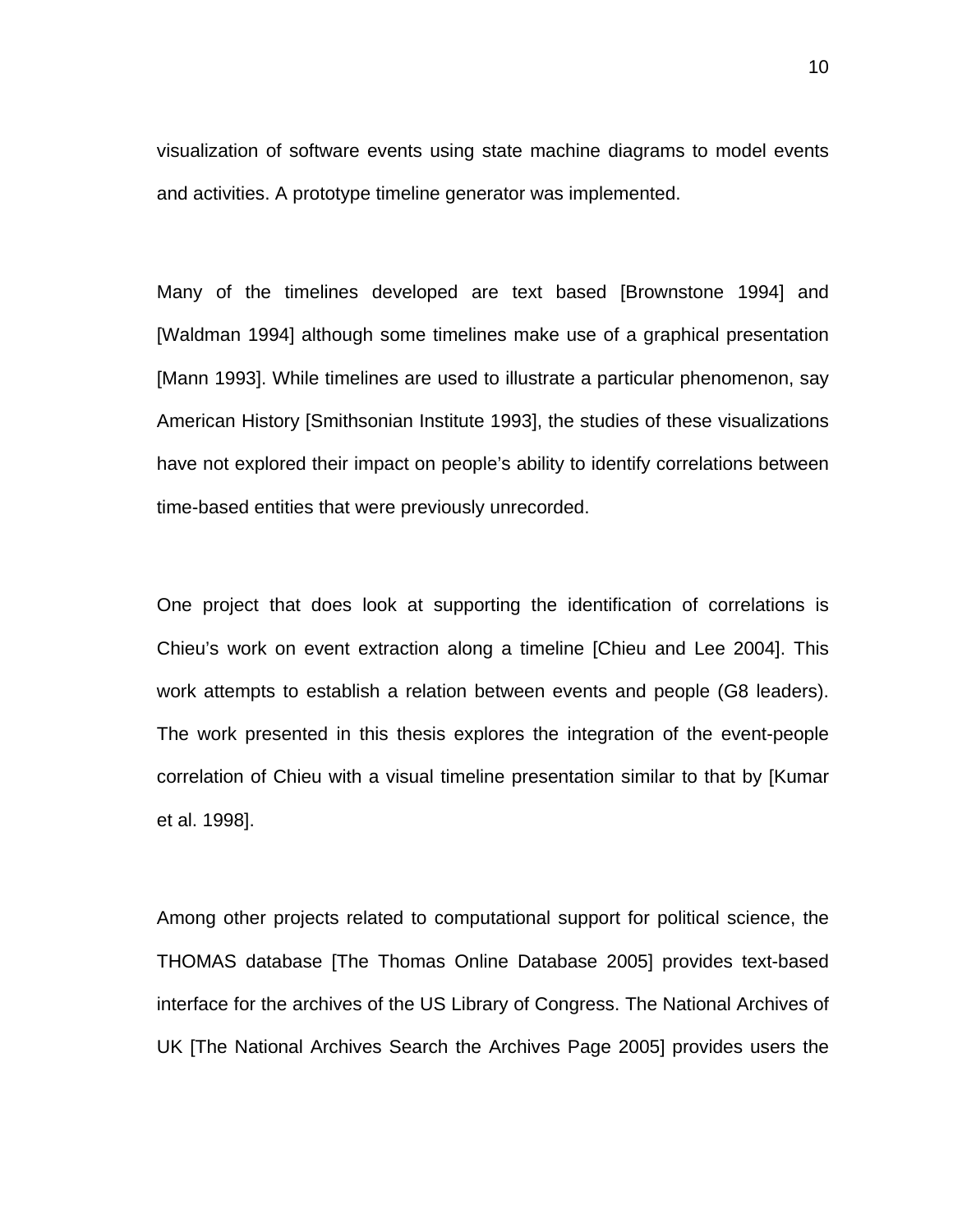options to search for keywords and then displays the relevant scanned document in a web-based interface. Each image in the archive is indexed with keywords that are then used for searching and retrieving the images. However there is no option to search through the textual content of the archive, and there is no option to search on the basis of a timeline.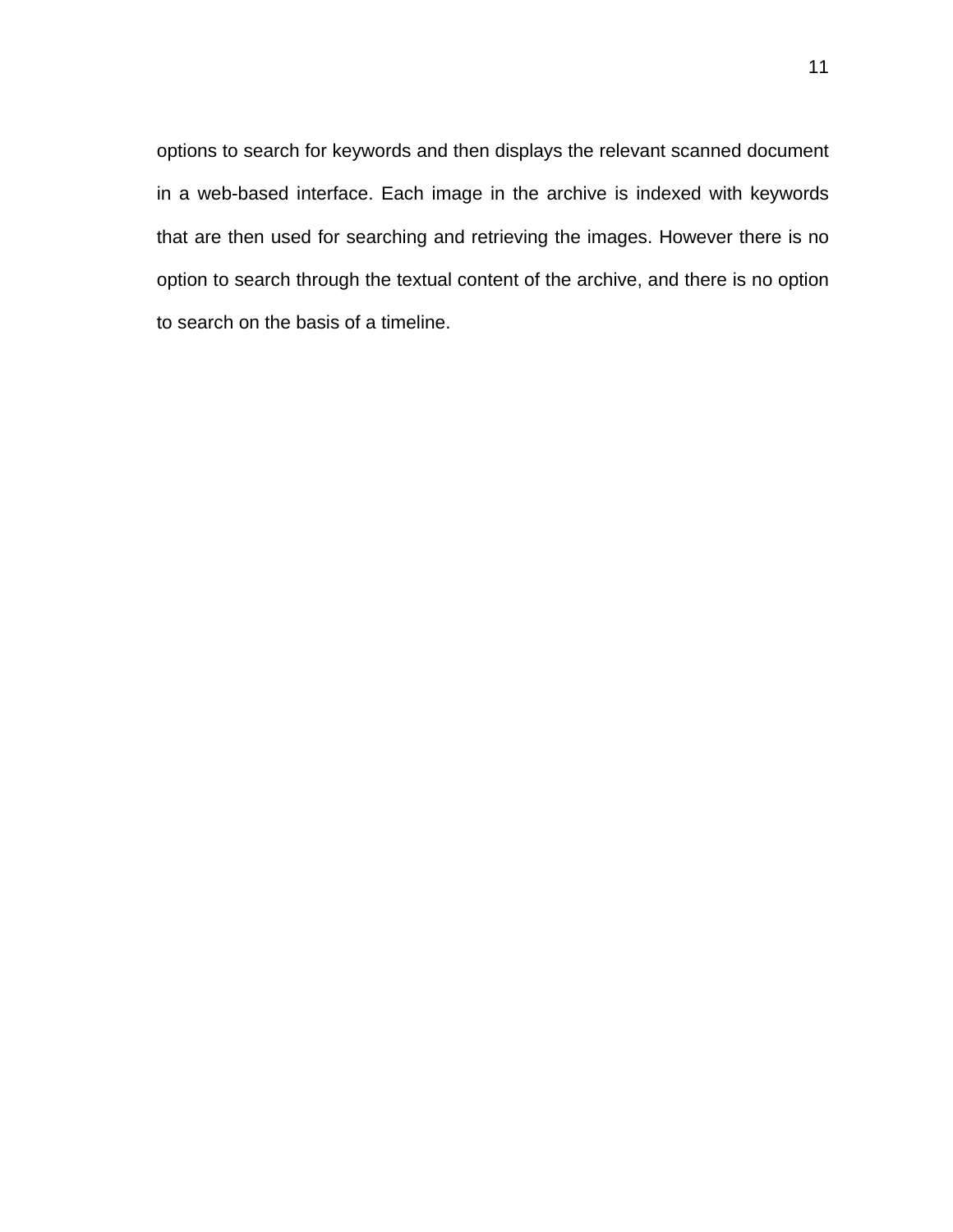## **V DEVELOPMENT OF THE DIGITAL LIBRARY**

### THE CORPUS

The Presidential diary of 41<sup>st</sup> President Bush includes approximately 10 pages for each day. This leads to an estimated 14,600 pages for four years. For the purpose of this research, 500 pages of data were obtained from the George Bush Presidential Library Museum at College Station. These 500 pages correspond to the time period of November 1990 to January 1991. Initially, the data was in the form of typewritten pages of letter size.

### PLANNING

The major challenge was to determine the most suitable scanning and character recognition technology to accomplish the task. Three major steps were identified to develop the digital library: Scanning, OCR and collection and index creation using Greenstone. There was a logistical limitation on how many pages could be digitized in a reasonable time frame. It was determined that 3 months of data, particularly the three months prior to the start of the Gulf War, would cover enough time to include interesting patterns of occurrences and changes in the Presidential activities. .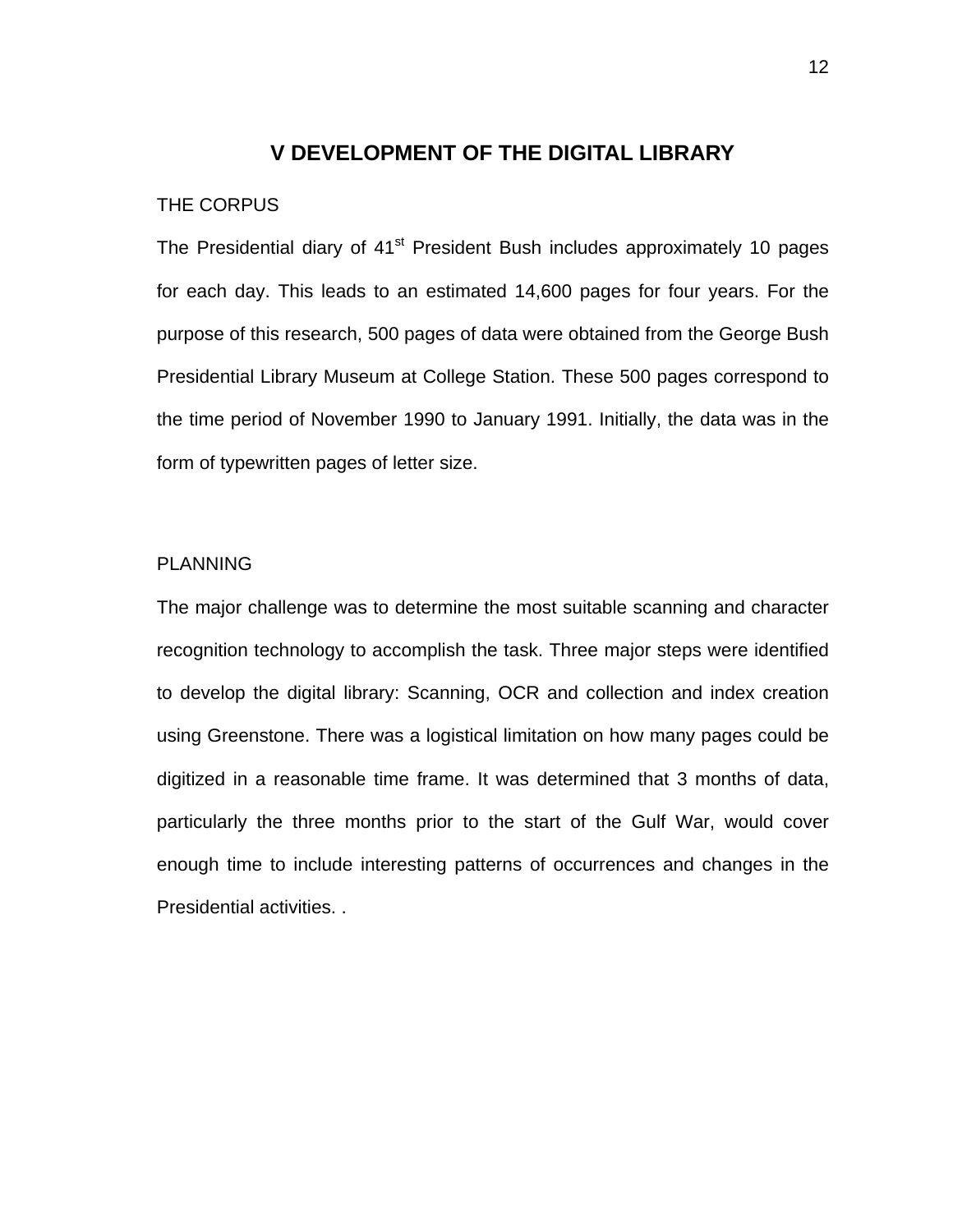## **SCANNING**

The pages were scanned and saved in PDF format. Each page was named as yyyymmdd\_n.pdf. The pages were stored in folders according to year and month. While scanning, pages containing appendices were ignored.



**Figure 1: Scanning**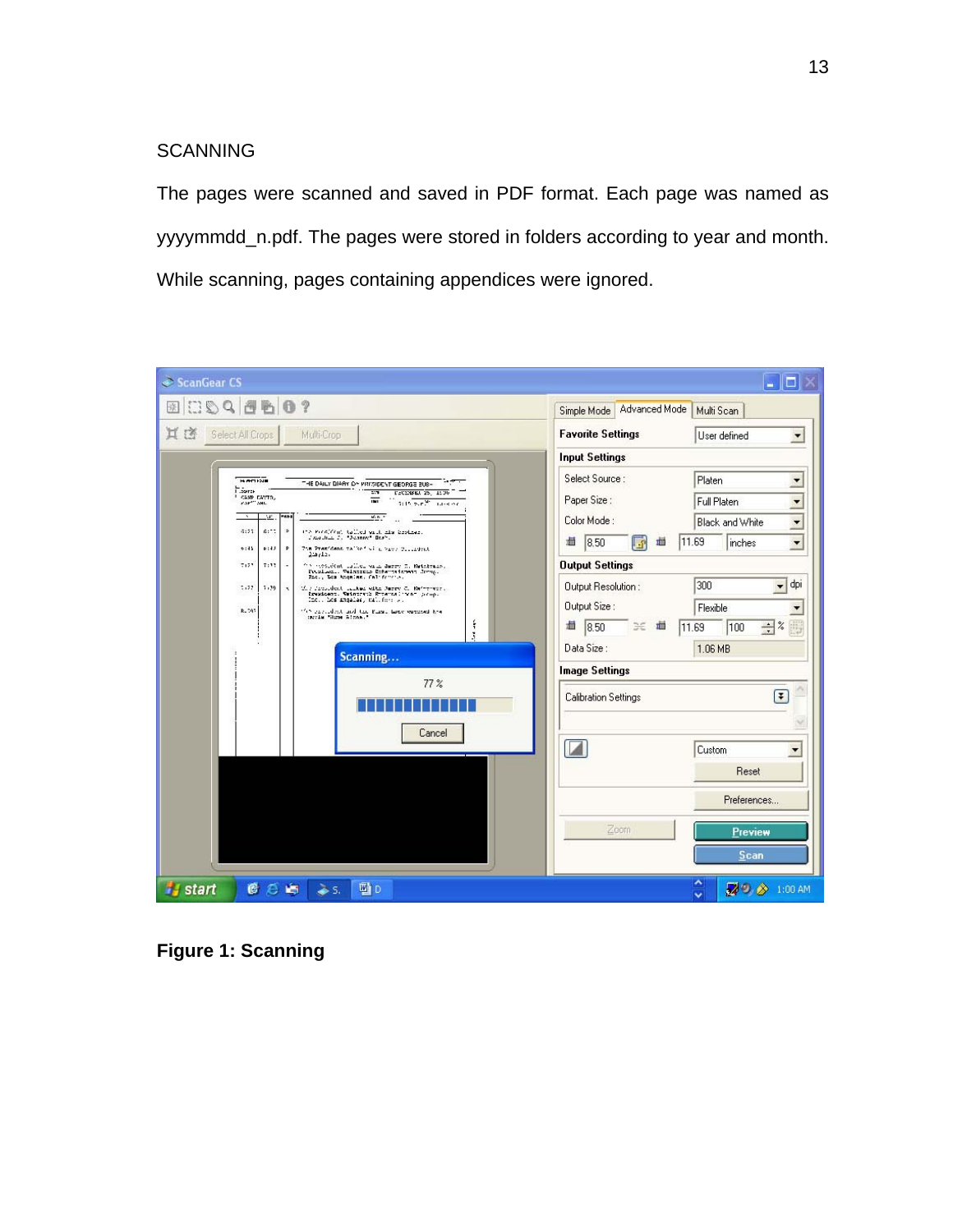Figure 1 shows the Scan Gear interface, with the settings, which were used in scanning the documents. Setting the color mode to Black and White was absolutely critical to this step. A default setting of color would lead to an enormous filesize – leading to a failure at the OCR stage.

#### OPTICAL CHARACTER RECOGNITION (OCR)

The Bush diary pages are typewritten pages in a tabular format. It was found that most OCR software has limitations when it comes to recognizing text in a tabular format. After various scanning and OCR software were evaluated, it was observed that Omni Page Pro software, provided reasonable accuracy. Also, it was found that, compared to simultaneous scanning and OCR, higher accuracy was achieved if the documents were first scanned and stored in PDF format, and then these PDF files were subjected to OCR. Even with the PDF files, the OCR process worked best with certain settings for generating the PDF files.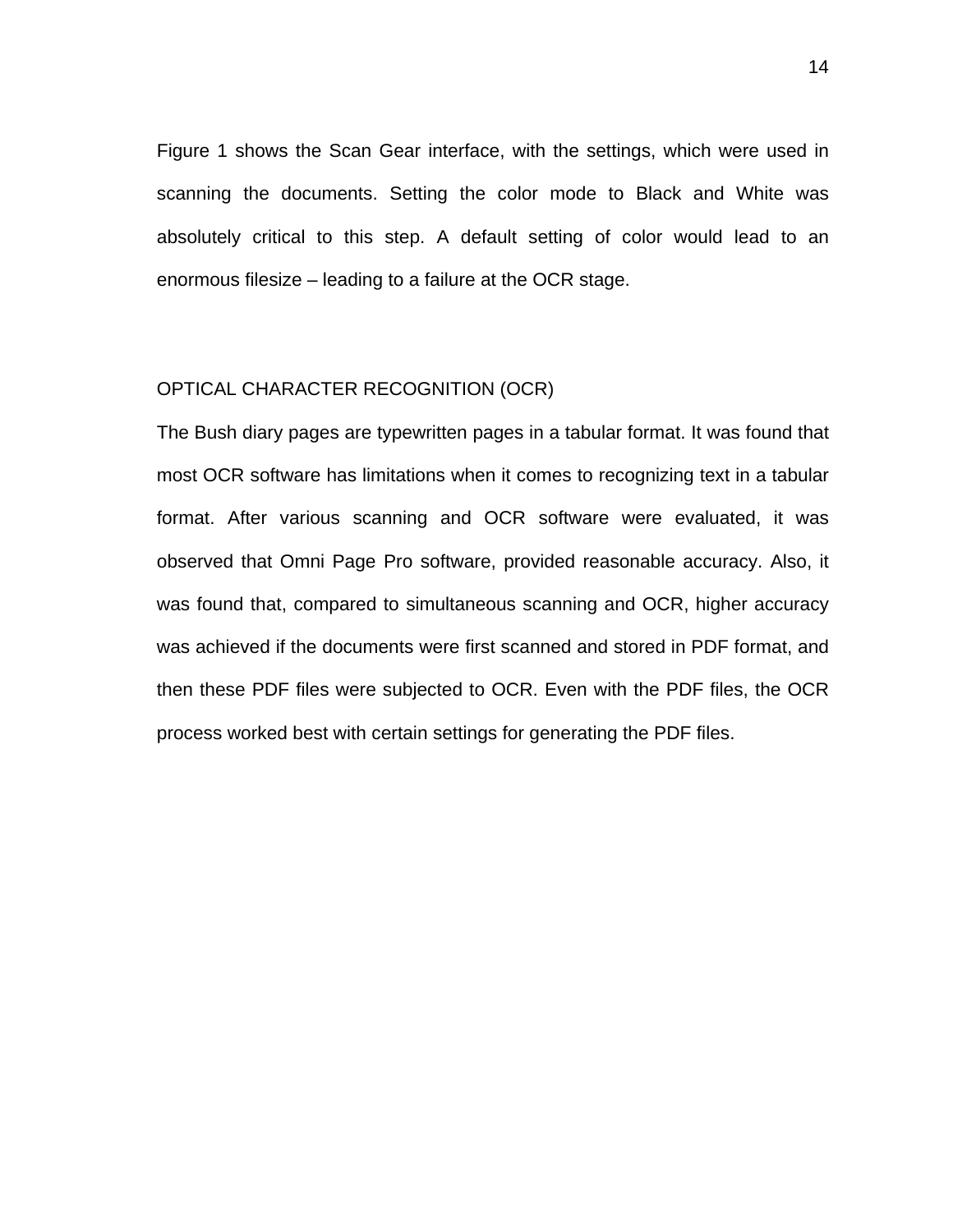| OmniPage Pro - Untitled OmniPage Document<br>Edit View Format Tools Process Help<br>File |                                    |                              |         |                         |                                   |            |              |                             |                                          |                                           | $  \mathbf{F}  \times$ |                                                                                                                                                  |
|------------------------------------------------------------------------------------------|------------------------------------|------------------------------|---------|-------------------------|-----------------------------------|------------|--------------|-----------------------------|------------------------------------------|-------------------------------------------|------------------------|--------------------------------------------------------------------------------------------------------------------------------------------------|
| <b>OCR Proofreader</b>                                                                   |                                    |                              |         |                         |                                   | ? X        |              |                             |                                          |                                           |                        |                                                                                                                                                  |
| Contains suspect<br>character:<br>User dictionary: [none]                                | 7:04<br>Change to:<br>Suggestion:  | 7:04<br>$\blacktriangledown$ |         | Ignore<br>Change<br>Add | Ignore All<br>Change All<br>Close |            |              | $M_{\odot}$<br>Жy           | Original Image<br>П                      | <b>INE DAILY DIARY OF PRESIDENT</b>       | ٠M                     | Text<br>$\mathbf{L}$                                                                                                                             |
|                                                                                          |                                    |                              | 7:04    |                         | a.m. <sup>DAY</sup>               |            |              | $\mathbb{L}$<br>與<br>넇<br>闇 | ALLES <sup>1</sup><br>1413<br><b>ALL</b> |                                           |                        | $\frac{1}{2}$<br>٠<br>$\overline{\phantom{a}}$<br>m<br>-<br><b>MAG</b><br>$\equiv$<br>$\overline{ }$<br>$\overline{a}$                           |
|                                                                                          |                                    |                              |         |                         |                                   |            |              | ł.<br>轀                     | <b>Box Ray</b>                           | the freedstof glaint the fritnetial tons; |                        | $\overline{\phantom{a}}$<br><b>REGIS</b><br>$\overline{a}$<br><b>STATE</b><br>10.01<br>$\overline{\phantom{a}}$<br>$\triangle$<br>$=$<br>W.<br>F |
| Thumbnails<br><b>Details</b>                                                             |                                    |                              |         |                         |                                   |            |              |                             |                                          |                                           |                        |                                                                                                                                                  |
| Cancel                                                                                   | Recognizing page 2 <b>FEBRUARE</b> |                              |         |                         |                                   |            |              |                             |                                          |                                           |                        |                                                                                                                                                  |
| Page 1 of 4                         Display the OCR Wizard<br><b>Start</b>               | 图后海                                | <b>图 Ya</b>                  | 图 House | <b>A.</b>               | <b>合</b> 山                        | <b>A</b> A | <b>ZZ</b> Mi |                             | <b>@O.</b>                               | 20 2 1:07 AM                              |                        |                                                                                                                                                  |

# **Figure 2: Optical Character Recognition**

Figure 2 shows how the OCR process allows manual intervention in case of suspect characters. The suspect character is a character which could not be resolved by the OCR software. The character is highlighted by yellow and can be manually changed by the user.

Table 1 shows the quality of scanning and OCR when 2 software were tested for different scenarios.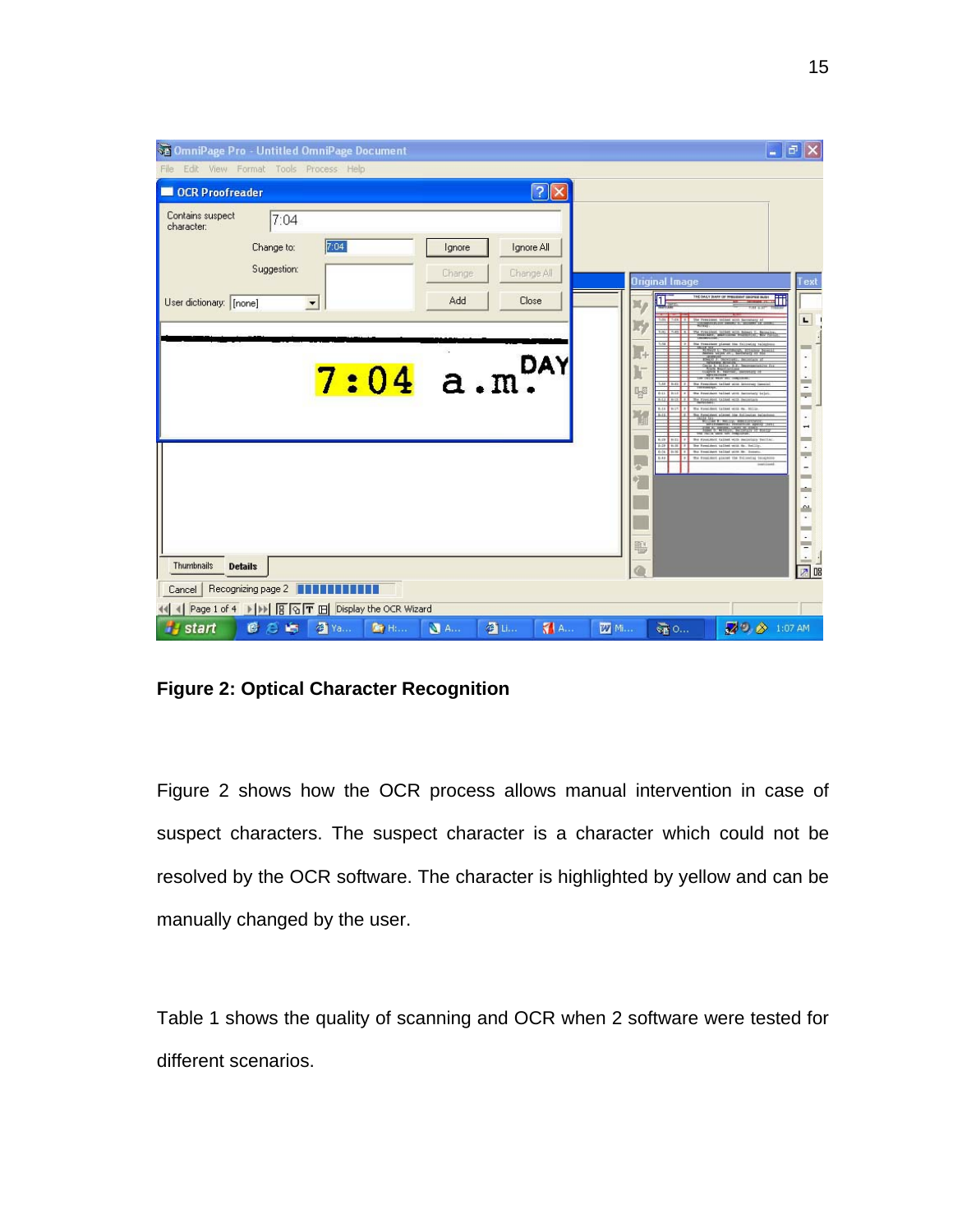| <b>Products:</b>   |                   | <b>Read Iris Pro</b> | <b>Omni Page Pro</b> |               |  |
|--------------------|-------------------|----------------------|----------------------|---------------|--|
|                    |                   |                      |                      |               |  |
|                    | <b>Plain text</b> | <b>Tables</b>        | <b>Plain Text</b>    | <b>Tables</b> |  |
| OCR along<br>with  | Good              | Poor                 | Good                 | Poor          |  |
| Scanning $-$ in a  |                   |                      |                      |               |  |
| single step        |                   |                      |                      |               |  |
| OCR from scanned   | Fair              | Poor                 | Fair                 | Poor          |  |
| PDF files (scanned |                   |                      |                      |               |  |
| as Color pages)    |                   |                      |                      |               |  |
| OCR from scanned   | Good              | Poor                 | Good                 | Good          |  |
| PDF files (scanned |                   |                      |                      |               |  |
| as Black and White |                   |                      |                      |               |  |
| Pages)             |                   |                      |                      |               |  |

# GREENSTONE REPOSITORY CREATION

Greenstone version 2.53 was used to support search of and access to library materials. Greenstone is a free open source set of digital library development tools and runtime software. It has a Librarian interface that provides the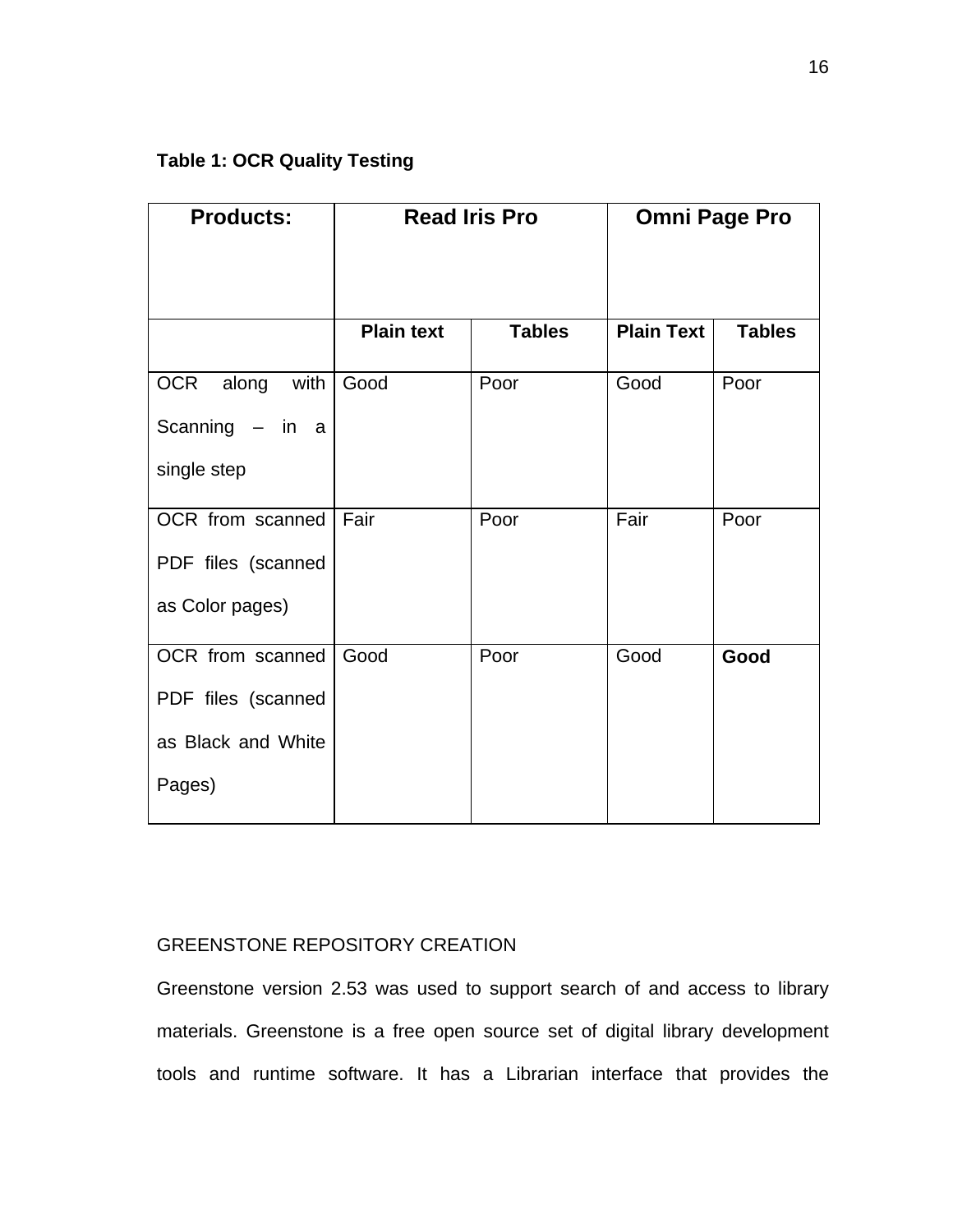functionality to create a digital library through a 5 step process: Download, Gather, Enrich, Design and Create. Download was not relevant for this project as the content was captured via scanning and OCR.

### **Gather**

The first step is to gather the digital library contents. This process began by converting all the scanned images into html files, and named according to the date. For example, all pages (PDF files) related to November 1 1990, were converted to an html file named 1990\_11\_25.htm. The files were arranged in year-wise folders and subfolders for months. In this step, the root folder containing the entire year of content was added to the Greenstone repository. Figure 3 shows this process – the left pane allows browsing through the directory tree that can be included in Greenstone and the right pane shows the folders added to the collection. The left pane also allows for files to be downloaded from the internet.

Figure 3 shows the Gather step, where files can be added to the repository through Greenstone.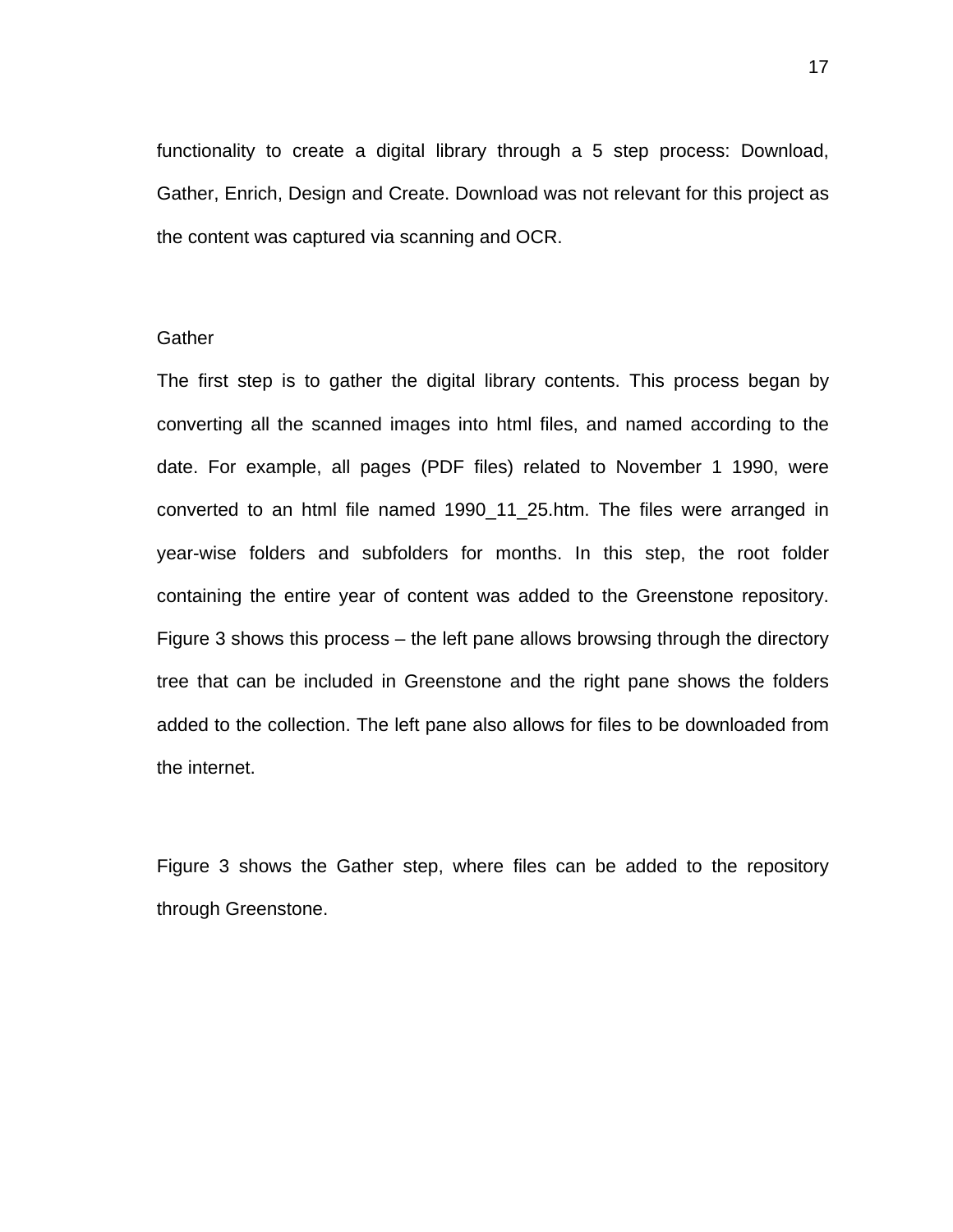| File<br>Edit                                                                                                                                                             |                                                                                                                                                                                                                                                                                                                                                                                                                                                                                                                                                      | $-10 \times$<br><sup>1</sup> Help |
|--------------------------------------------------------------------------------------------------------------------------------------------------------------------------|------------------------------------------------------------------------------------------------------------------------------------------------------------------------------------------------------------------------------------------------------------------------------------------------------------------------------------------------------------------------------------------------------------------------------------------------------------------------------------------------------------------------------------------------------|-----------------------------------|
| 6 Download S Gather <b>M</b> Enrich G Design <b>语</b> Create                                                                                                             |                                                                                                                                                                                                                                                                                                                                                                                                                                                                                                                                                      |                                   |
|                                                                                                                                                                          |                                                                                                                                                                                                                                                                                                                                                                                                                                                                                                                                                      |                                   |
| Workspace                                                                                                                                                                | <b>Collection</b>                                                                                                                                                                                                                                                                                                                                                                                                                                                                                                                                    |                                   |
| <b>E</b> Documents in Greenstone Collections<br><b>El Local Filespace</b><br>$\Box$ C:\<br>$E \square$ D:\<br><b>E</b> Home Folder (db2admin)<br><b>Downloaded Files</b> | <b>BUSH_DIARIES</b><br>$\equiv$ 1989<br>$\equiv$ 1990<br>$\equiv$ 1991<br><b>E-JANUARY</b><br>$0.1991 - 01 - 01$ .htm<br>$* 1991 - 01 - 03.htm$<br>$0.1991 - 01 - 04.htm$<br>$0.1991 - 01 - 05.htm$<br>$0.1991 - 01 - 06.htm$<br>1991-01-07.htm<br>$0.1991 - 01 - 08.htm$<br>$0.1991 - 01 - 09$ .htm<br>$91-01-10.html$<br>$0.1991 - 01 - 11$ .htm<br>$0.1991 - 01 - 12$ .htm<br>$0.1991 - 01 - 13.htm$<br>$91-01-14.html$<br>$0.1991 - 01 - 15.htm$<br>$91991 - 01 - 16.html$<br>$0.1991 - 01 - 17.htm$<br>1991-01-18.htm<br>$91991 - 01 - 19.html$ |                                   |
|                                                                                                                                                                          | 1991-01-20.htm<br>$91991 - 01 - 21.html$<br>$91-01-22.htm$<br>$0 1991 - 01 - 23.htm$<br>$0 1991 - 01 - 24.htm$<br>$0 1991 - 01 - 25.html$<br>$91-01-26.htm$<br>$0.1991 - 01 - 27$ .htm<br>$0 1991 - 01 - 28$ .htm                                                                                                                                                                                                                                                                                                                                    |                                   |
| <b>Show Files All Files</b>                                                                                                                                              | <b>A. 1001-01-20 ktm</b><br>न∥                                                                                                                                                                                                                                                                                                                                                                                                                                                                                                                       | $\frac{1}{2}$                     |
|                                                                                                                                                                          | <b>Show Files All Files</b>                                                                                                                                                                                                                                                                                                                                                                                                                                                                                                                          |                                   |
| No action requested                                                                                                                                                      | Stop<br>No action requested                                                                                                                                                                                                                                                                                                                                                                                                                                                                                                                          |                                   |

**Figure 3: Greenstone Librarian Interface – Gather** 

# Enrich (Indexing)

In the enrich phase, each page is indexed based on one or more parameters. The Bush Diary Collection is indexed on the basis of title, subject, and keywords. Since the date information is encoded in the title, the indexes facilitate searching on the basis of month or date. It was possible to index the pages with keywords that include the names appearing on that date, but that could lead to very high number of words getting indexed. Greenstone provides the option of browsing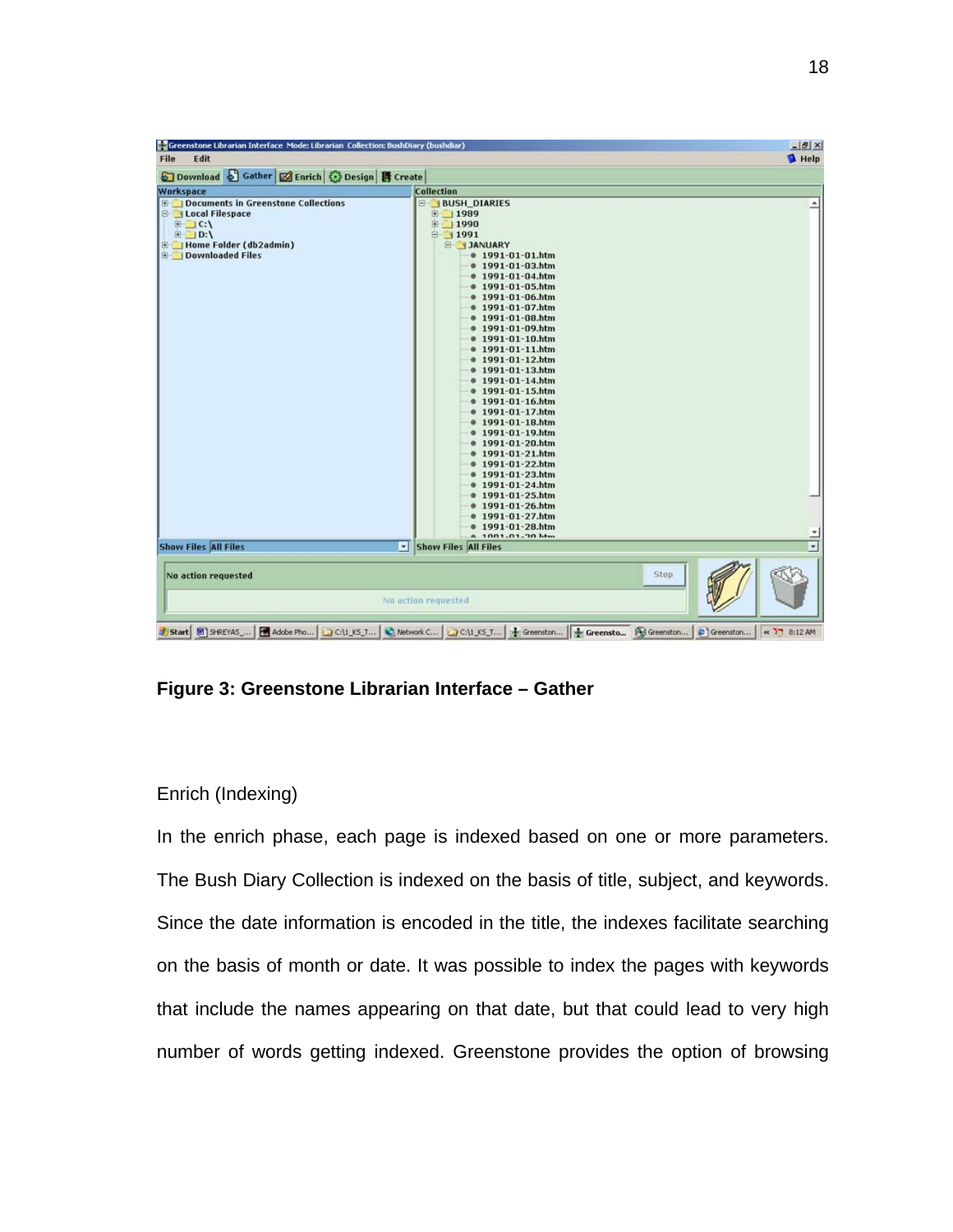through titles alphabetically, A-Z. Due to the representation of date in these titles, the alphabetic browsing mimics browsing by date. Figure 4 shows the indexing options.

| Greenstone Librarian Interface Mode: Librarian Collection: BushDiary (bushdiar)<br><b>File</b><br>Edit |                  |                                                                                | $-15$ $\times$<br><b>B</b> Help |
|--------------------------------------------------------------------------------------------------------|------------------|--------------------------------------------------------------------------------|---------------------------------|
| 5 Download 5 Gather 2 Enrich 3 Design 8 Create                                                         |                  |                                                                                |                                 |
|                                                                                                        |                  |                                                                                |                                 |
| Collection                                                                                             | 1 file selected  |                                                                                |                                 |
| <b>BUSH DIARIES</b>                                                                                    | Element          | Value                                                                          |                                 |
| 图 1989<br>$\Box$ 1990                                                                                  | dls.Title        | 1991 JAN 01                                                                    |                                 |
| 日 1991                                                                                                 | 5 Idls. Title    | 1991 JANUARY                                                                   |                                 |
| <b>E JANUARY</b>                                                                                       | dls.Organization |                                                                                |                                 |
| $O$ 1991-01-01.htm                                                                                     | dls.Subject And  |                                                                                |                                 |
| $0.1991 - 01 - 03$ .htm                                                                                | dls.Keyword      |                                                                                |                                 |
| $0.1991 - 01 - 04$ .htm                                                                                | dls.Language     |                                                                                |                                 |
| $0.1991 - 01 - 05$ .htm                                                                                | dls.AZList       |                                                                                |                                 |
| $0.1991 - 01 - 06$ .htm                                                                                | ex.Encoding      | iso 8859 1                                                                     |                                 |
| $$1991-01-07.htm$                                                                                      | ex.FileFormat    | <b>HTML</b>                                                                    |                                 |
| $0.1991 - 01 - 08.htm$                                                                                 | ex.FileSize      | 164824                                                                         |                                 |
| $0.1991 - 01 - 09.htm$                                                                                 | ex.Identifier    | HASH018ad294fce1ac106e82edee                                                   |                                 |
| $$1991-01-10.htm$                                                                                      | ex.Language      | en                                                                             |                                 |
| $$1991-01-11.html$                                                                                     | ex.Plugin        | <b>HTMLPlug</b>                                                                |                                 |
| $0 1991 - 01 - 12$ .htm                                                                                | ex.Source        | 1991-01-01.htm                                                                 |                                 |
| $0 1991 - 01 - 13.htm$                                                                                 | ex.Title         | 1991 01 01                                                                     |                                 |
| $0.1991 - 01 - 14.htm$                                                                                 | ex.URL           | http://BUSH_DIARIES/1991/JANUARY/1991-01-01.htm                                |                                 |
| $0.1991 - 01 - 15.htm$                                                                                 |                  |                                                                                |                                 |
| $0.1991 - 01 - 16$ .htm                                                                                |                  |                                                                                |                                 |
| $91-01-17.htm$                                                                                         |                  |                                                                                |                                 |
| $0 1991 - 01 - 18$ .htm                                                                                |                  |                                                                                |                                 |
| $0 1991 - 01 - 19$ .htm                                                                                |                  |                                                                                |                                 |
| $0.1991 - 01 - 20$ .htm                                                                                |                  |                                                                                |                                 |
| $91-01-21.htm$                                                                                         |                  |                                                                                |                                 |
| $0.1991 - 01 - 22$ .htm                                                                                |                  |                                                                                |                                 |
| $0.1991 - 01 - 23.htm$                                                                                 |                  |                                                                                |                                 |
| $0.1991 - 01 - 24$ .htm<br>$0.1991 - 01 - 25.htm$                                                      |                  |                                                                                |                                 |
|                                                                                                        |                  |                                                                                |                                 |
| $91-01-26.htm$<br>$0.1991 - 01 - 27$ .htm                                                              |                  |                                                                                |                                 |
| $0.1991 - 01 - 28.htm$                                                                                 |                  | No Metadata Element Selected                                                   |                                 |
| $$1991-01-29.html$                                                                                     |                  |                                                                                |                                 |
| $0 1991 - 01 - 30.htm$                                                                                 |                  |                                                                                |                                 |
| $0.1991 - 01 - 31.htm$                                                                                 |                  |                                                                                |                                 |
| 图 1992                                                                                                 |                  |                                                                                |                                 |
|                                                                                                        |                  |                                                                                |                                 |
|                                                                                                        |                  |                                                                                |                                 |
|                                                                                                        |                  |                                                                                |                                 |
| <b>Show Files All Files</b><br>×                                                                       |                  | Greenstone Librarian Interface Mode: Librarian Collection: BushDiary (bushdia) |                                 |

**Figure 4: Greenstone Librarian Interface - Enrich** 

Design

The design section of the Librarian Interface allows the users to control different aspects of the appearance of the collection. An image uniquely identifying the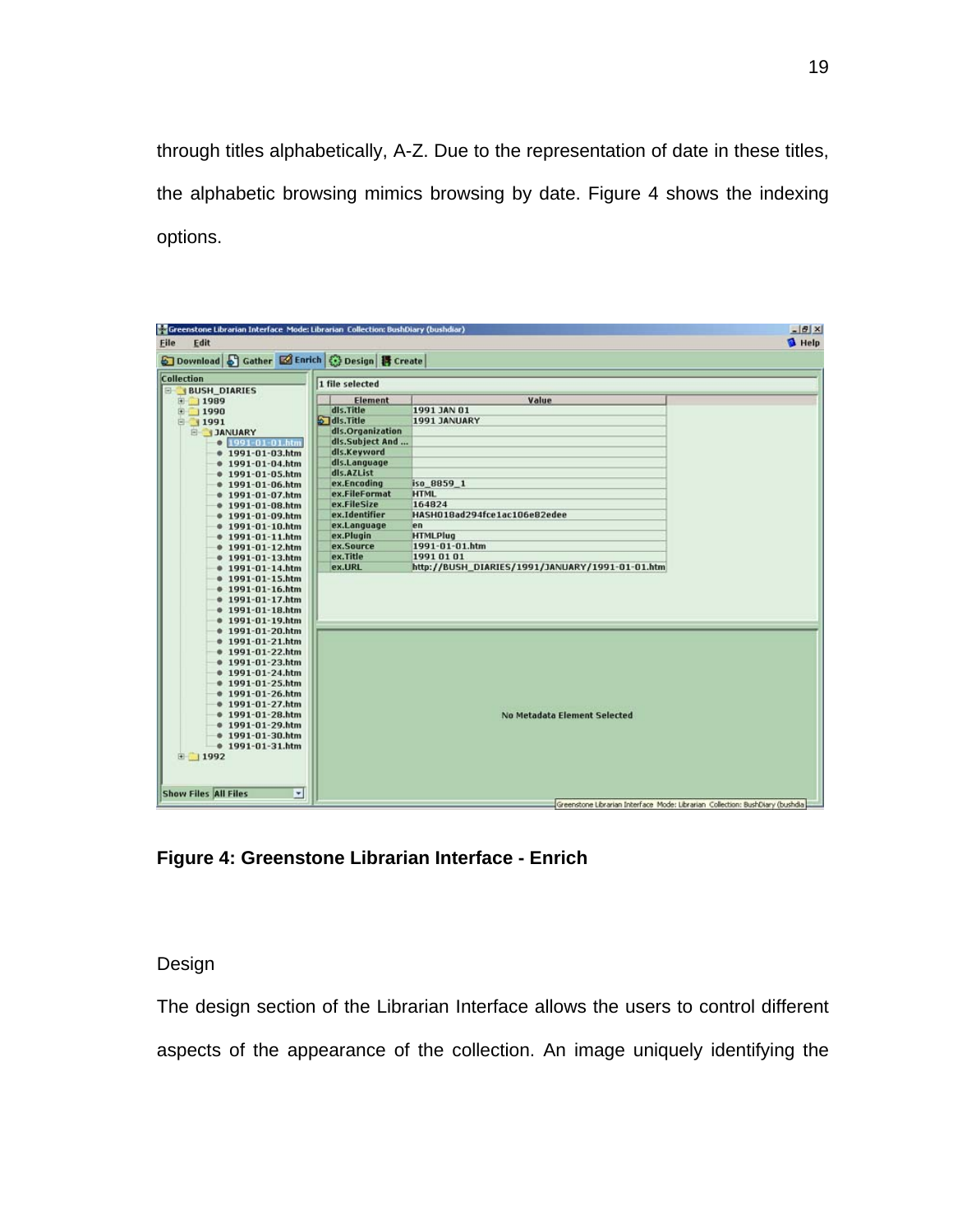collection can be specified at this stage. Format features include commands that are used to change the appearance of the pages that are returned from the digital library. Additional options were document plug-ins, search types, crosscollection searches, partition indexes, browsing classifiers, translation text and metadata sets. Basic formatting commands and images were used to "brand" the Greenstone interface to the Presidential Diary collection.

| File<br>Edit                                                                                                                                                              | <b>22 Greenstone Librarian Interface Mode: Librarian Collection: Patterns Bush (patterns)</b> |                                                                                                                                                                                                                                                                                                                                         | $\Box$<br><b>B</b> Help |
|---------------------------------------------------------------------------------------------------------------------------------------------------------------------------|-----------------------------------------------------------------------------------------------|-----------------------------------------------------------------------------------------------------------------------------------------------------------------------------------------------------------------------------------------------------------------------------------------------------------------------------------------|-------------------------|
| Download & Gather & Enrich & Design B Create                                                                                                                              |                                                                                               |                                                                                                                                                                                                                                                                                                                                         |                         |
| <b>Design Sections</b><br>General                                                                                                                                         |                                                                                               | <b>Classifier Selection &amp; Configuration</b>                                                                                                                                                                                                                                                                                         |                         |
| <b>Document Plugins</b><br><b>Search Types</b><br><b>Search Indexes</b><br><b>Partition Indexes</b><br><b>Cross-Collection Search</b><br><b>Brawsing Classifiers</b><br>叠 | 'Remove Classifier'.<br>'Configure Classifier'.                                               | Use this view to add, configure or remove classifiers in your collection. To add<br>a classifier, choose it from the combobox and click 'Add Classifier'.<br>To remove a classifier, choose it from the list of assigned classifiers and click<br>To configure a classifier, choose it from the list of assigned classifiers, and click |                         |
| <b>Format Features</b>                                                                                                                                                    |                                                                                               | <b>Currently Assigned Classifiers</b>                                                                                                                                                                                                                                                                                                   |                         |
| <b>Translate Text</b><br><b>Metadata Sets</b>                                                                                                                             |                                                                                               | classify Hierarchy -metadata dls.Subject And Keywords -sort dl<br>classify Hierarchy -metadata dls.AZList -hlist at top -sort dls.1<br>classify Hierarchy -metadata dls.Organization -sort dls.Title -bu<br>classify Hierarchy -metadata dls.Keyword -sort dls.Title -buttor                                                            | Move Up<br>Move Down    |
|                                                                                                                                                                           | <b>Editing Controls</b><br>Select classifier to add: AutoHierarchy                            |                                                                                                                                                                                                                                                                                                                                         |                         |
|                                                                                                                                                                           |                                                                                               |                                                                                                                                                                                                                                                                                                                                         |                         |

**Figure 5: Greenstone Librarian Interface - Design**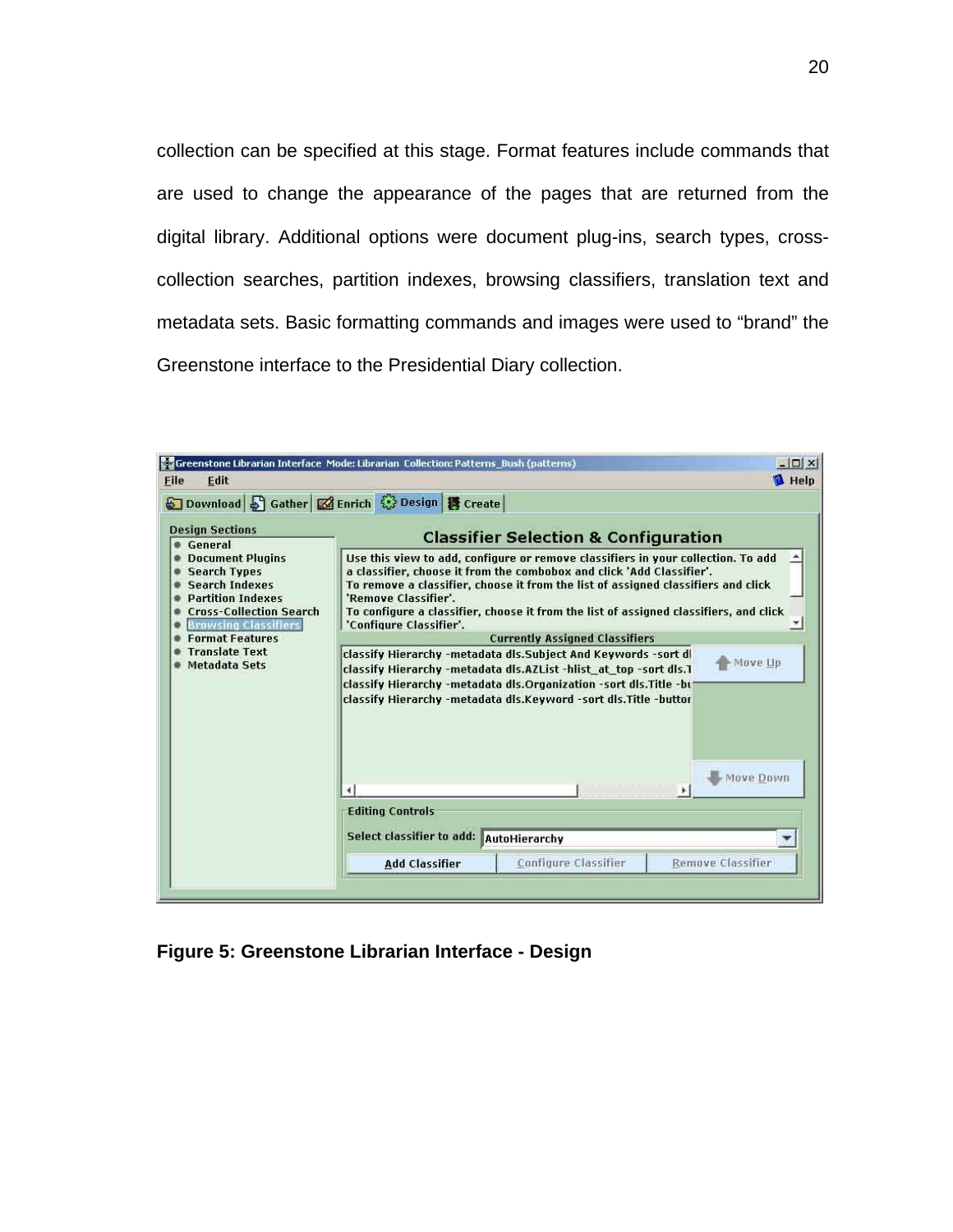Figure 5 shows the classifier section & configuration. This is the last step before a collection is created.

## **Create**

The create step includes assigns a unique alphanumeric hash code to each file included in the collection (e.g. HASH2c61b7f1bf6f5630cdd8ce). After a collection is created, it is ready for preview. After this step, the greenstone Librarian interface can be closed, and the collection can be viewed through the viewing interface, from the installed Greenstone homepage. Figure 6 shows the standard Greenstone-based interface to the Presidential Diary collection, which offers basic term-based search and title based browsing.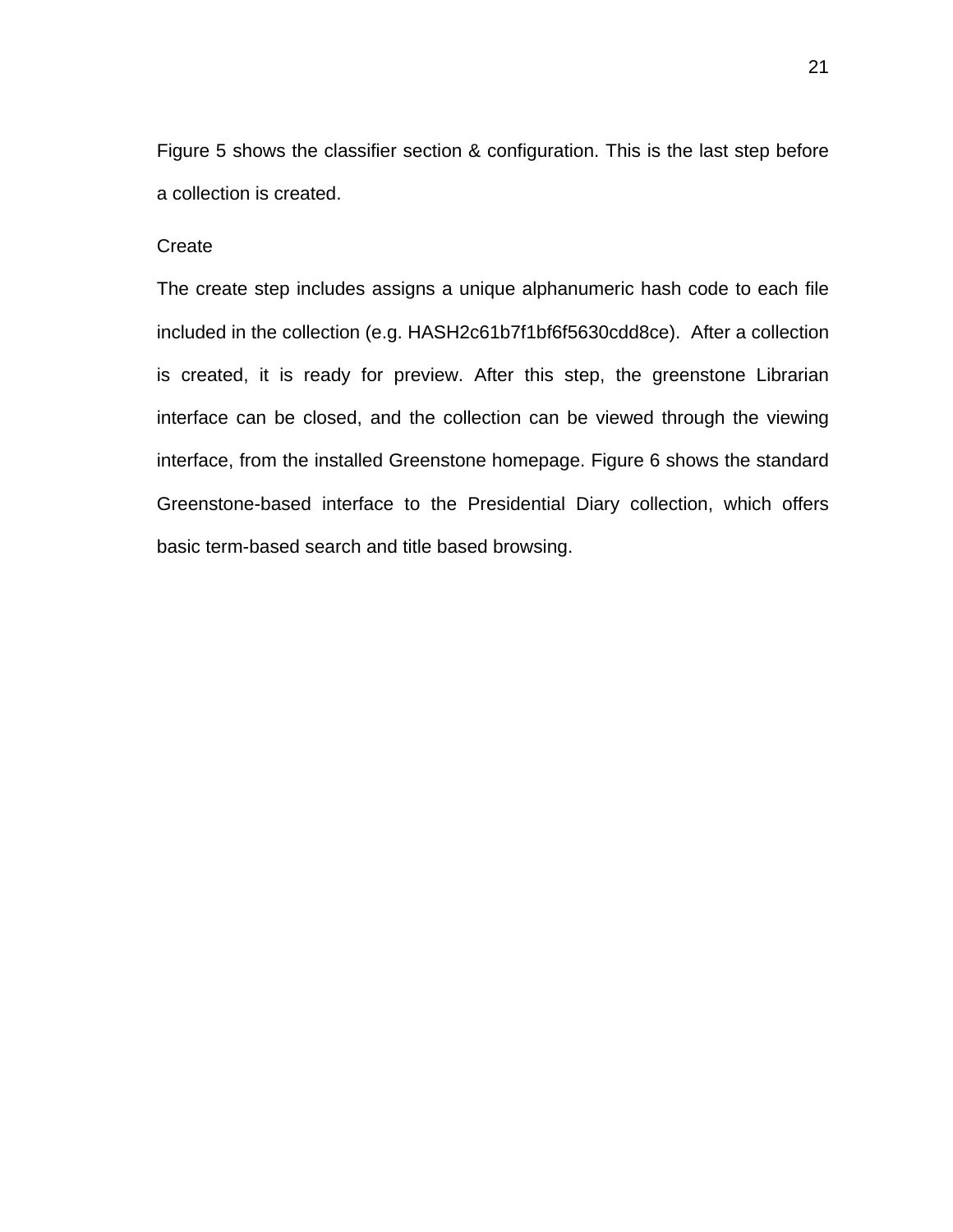

**Figure 6: Greenstone Interface - Search Page** 

The standard Greenstone-based interface provides a list of page entries matching search terms as displayed in Figure 7.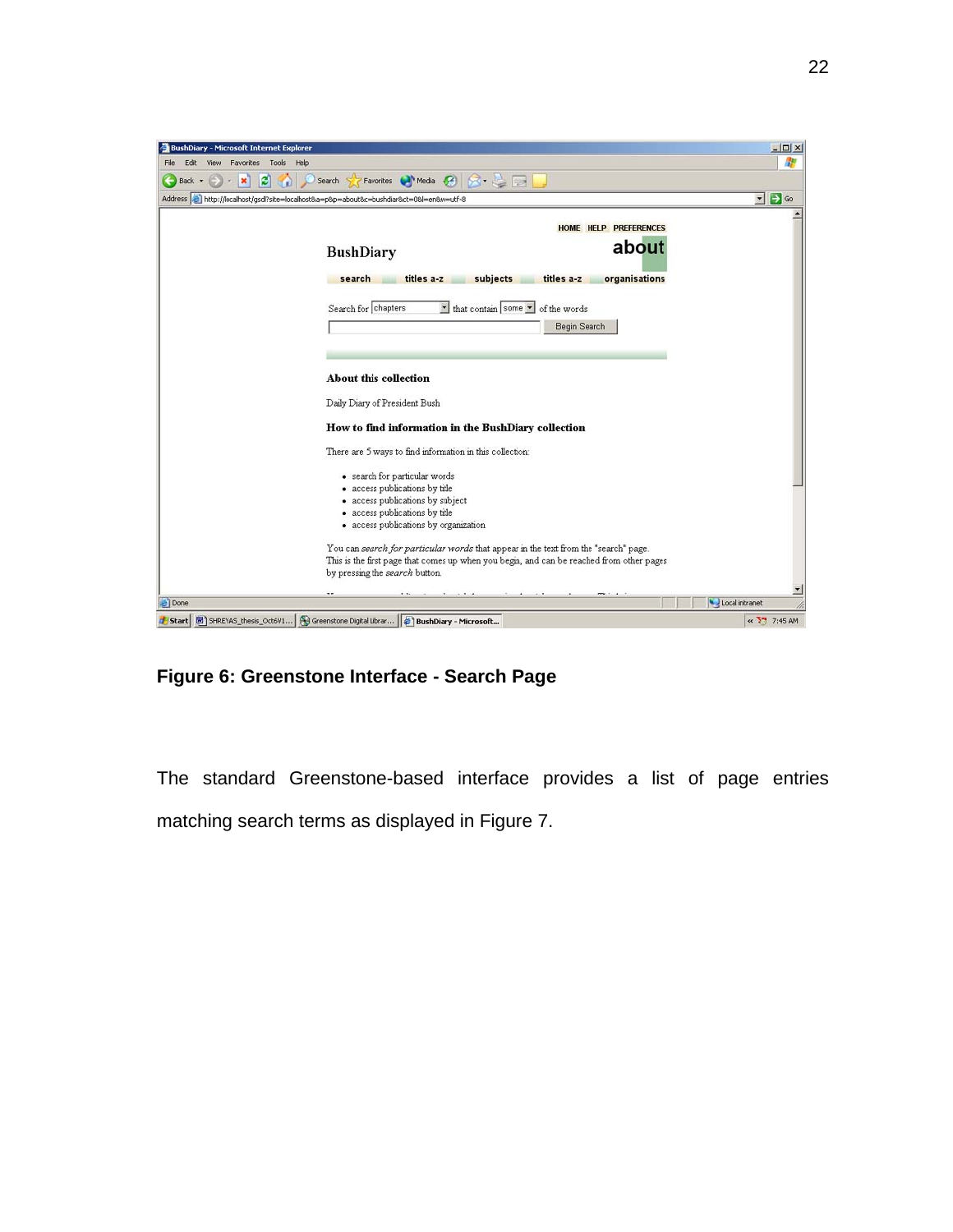

**Figure 7: Greenstone Interface - Result Page**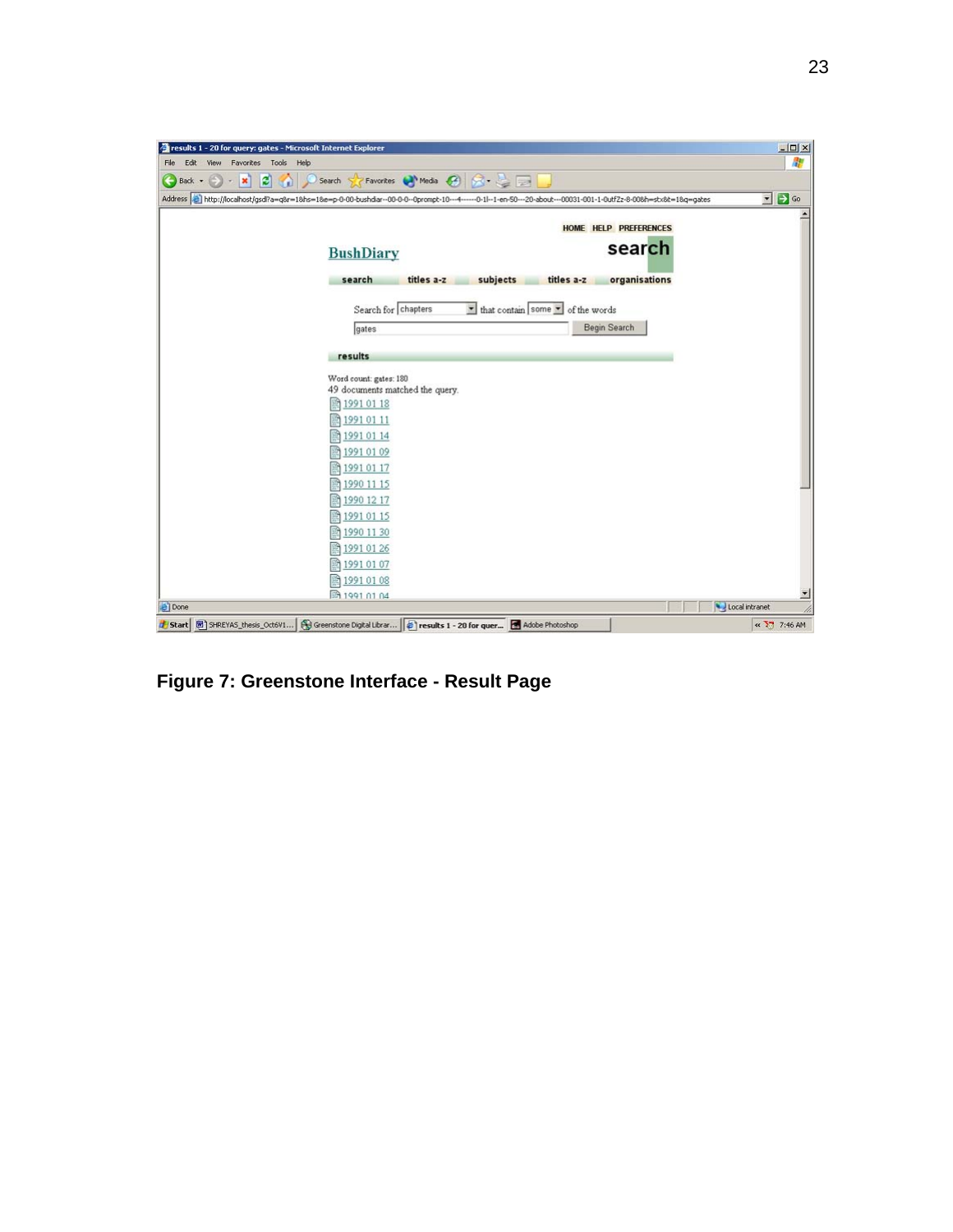## **VI VISUALIZATION**

This project compares user response to timeline-based visualizations of digital library contents to the basic Greenstone-based digital library interface. To perform this comparison, a tool called DigiLine was designed that enables the users to locate and compare data on a timeline. The focus of DigiLine is to show the pattern of occurrence of people and places with respect to events. An important aspect of the tool is that it enables comparisons between two search terms on a timeline. The tool provides interfaces for locating and comparing occurrences of people (or other entities, as input by the user). To judge the relative effectiveness of DigiLine, the same corpus was made available through a prototype of DigiLine and the customized Greenstone interface.

#### SYSTEM DESIGN

The system design of DigiLine follows the Model-View-Controller (MVC) design pattern. The View consists of the screens used to present the data and its visualization; the Controller consists of the interface for manipulating the analysis engine (used to search and browse the data) and the visualization engine, and the Model is the Greenstone repository. A conceptual view of the system is outlined in Figure 8.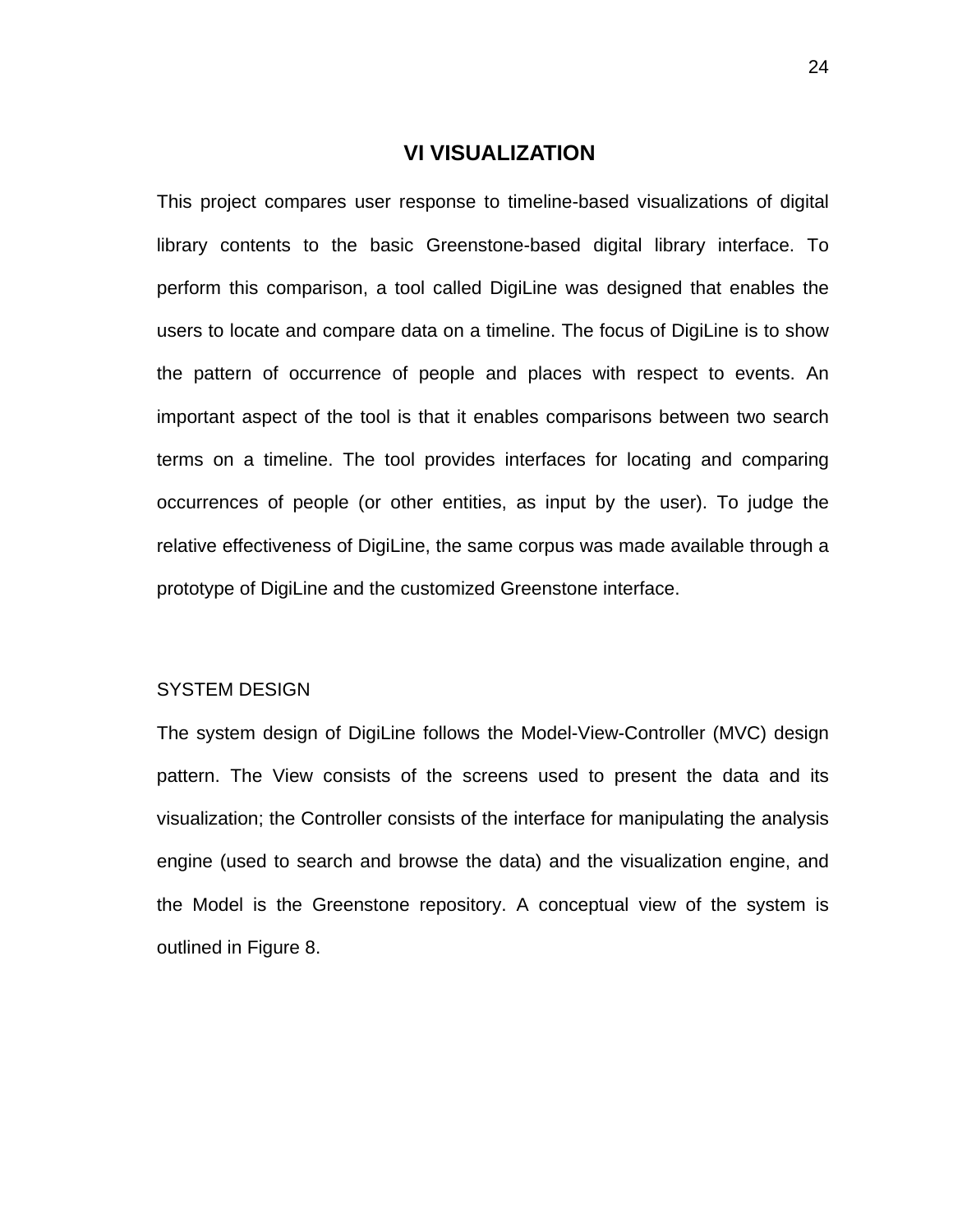

#### **Figure 8: System Overview**

# TOOLS AND TECHNOLOGY

Regardless of the interface being used to access the library materials, it was necessary to scan and store the documents with proper indexing. As already described, this project makes use of Omni Page Pro OCR Tool to digitize the scanned documents and Greenstone to index and retrieve content from the library. J2EE and the Greenstone Java APIs were used to develop the timelinebased user interface. Net Beans IDE was used for the integrated development. The product can be viewed in Internet Explorer or other standard web browsers.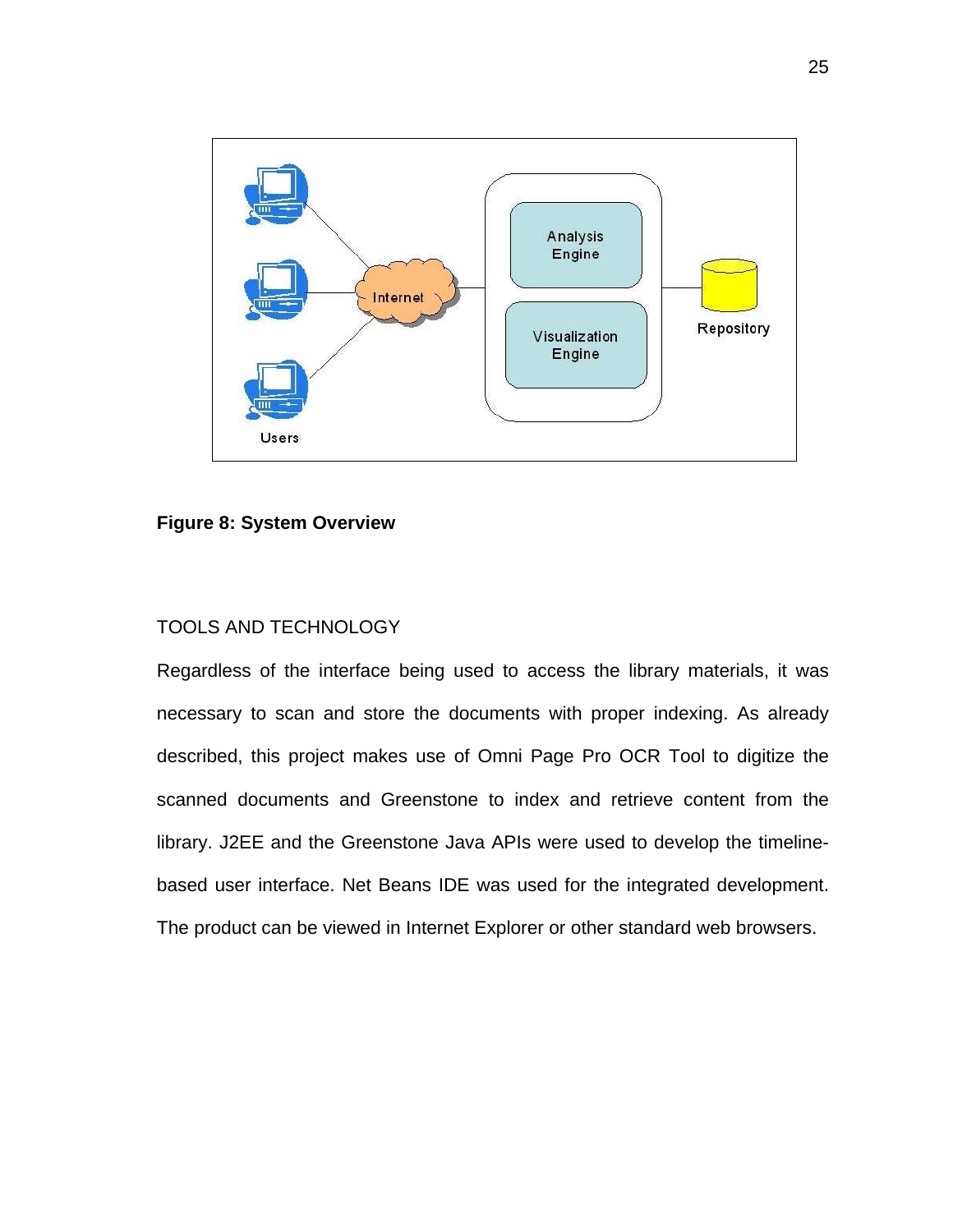#### DIGILINE

DigiLine was designed with the following goals: timeline-based display of results, ability to compare timelines of two sets of search results, fast and easy navigation to located results, and the ability to display the original scanned item and timelines simultaneously. DigiLine internally used Greenstone APIs to connect to the repository. Before developing the interface, feedback and suggestions were solicited from domain experts that included Professors of Political Science.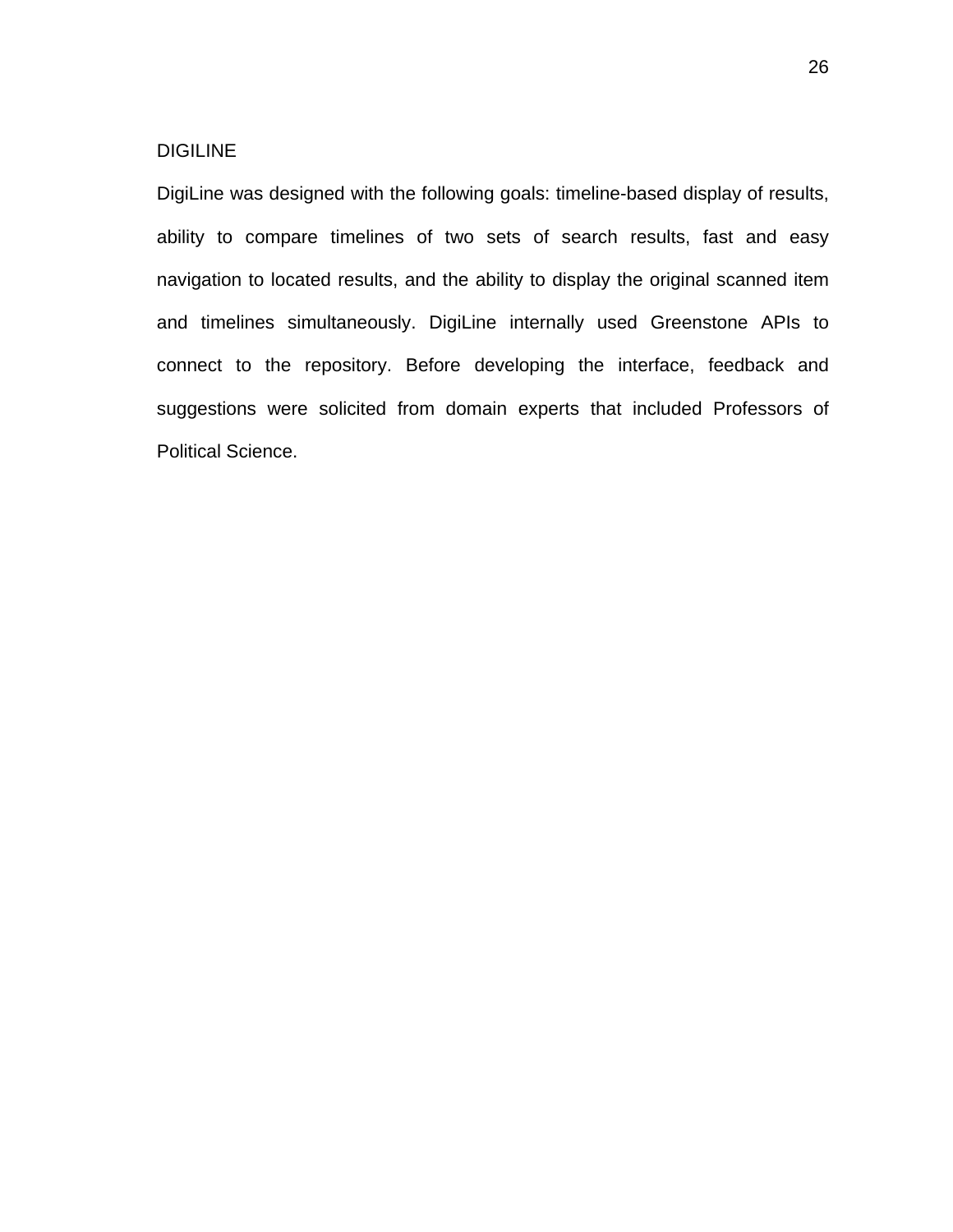| Shreyas Thesis - Microsoft Internet Explorer         |          |      |   |                                              | $-18$ $\times$             |
|------------------------------------------------------|----------|------|---|----------------------------------------------|----------------------------|
| File Edit View Favorites Tools Help                  |          |      |   |                                              |                            |
| $\vert x \vert \vert 2 \vert$<br>Back -<br>$\sim$    | Search S |      |   | Favorites Media & X -                        |                            |
| Address [6] http://localhost:8084/MSThesis/index.jsp |          |      |   |                                              | $\bullet$ $\rightarrow$ Go |
|                                                      |          |      |   |                                              |                            |
|                                                      |          |      |   | digiline                                     |                            |
|                                                      | 3:45     | 4:05 |   | Vice President Ouavle                        |                            |
|                                                      | 3:45     | 4:05 |   | Secretary Cheney                             |                            |
| Keyword:                                             | 3:45     | 4:05 |   | Gen. Colin L. Powell, Chairman, Joint        |                            |
|                                                      |          |      |   | Chiefs of Staff (JCS)                        |                            |
| Gerald ford                                          | 3:45     | 4:05 |   | Mr. Scowcroft                                |                            |
|                                                      | 3:45     | 4:05 |   | Mr. Gates                                    |                            |
|                                                      | 3:58     | 4:14 |   | Mr. Sununu                                   |                            |
|                                                      | 4:46     |      | P | The President telephoned Prescott Bush. The  |                            |
|                                                      |          |      |   | call was not completed.                      |                            |
| <b>Select an Event:</b>                              | 5:13     | 5:14 | P | The President talked with the First Lady.    |                            |
|                                                      | 5:33     |      | P | The President telephoned former President,   |                            |
| Desert Storm                                         |          |      |   | Ronald W. Reagan. The call was not           |                            |
|                                                      |          |      |   | completed.                                   |                            |
| Reset<br>Submit                                      | 5:41     |      | P | The President telephoned former President,   |                            |
| Generate Timeline                                    |          |      |   | Gerald R. Ford. The call was not completed.  |                            |
|                                                      | 5:47     | 5:51 | P | The <b>President</b> talked with Mr. Reagan. |                            |
|                                                      | 5:58     | 6:01 | P | The President talked on a conference call    |                            |
|                                                      |          |      |   | with:                                        |                            |
|                                                      |          |      |   | Corazon C. Aquino, President of the          |                            |
|                                                      |          |      |   | Republic of the Philippines                  |                            |
|                                                      |          |      |   |                                              |                            |
|                                                      |          |      |   | Match                                        |                            |
|                                                      |          |      |   | No match                                     |                            |
| <-------------NOV 1990------------>                  |          |      |   | No data                                      |                            |

**Figure 9: DigiLine Search Interface on Left with Scanned Document on Right.** 

Figure 9 shows a typical DigiLine screen. The user can enter a keyword and select from a list of predefined events of interest in the left pane. The scanned image of a page in the Presidential Diary collection is shown in the right pane. On clicking submit, the resulting dates that include the keyword are displayed in the right pane (as shown in Figure 10).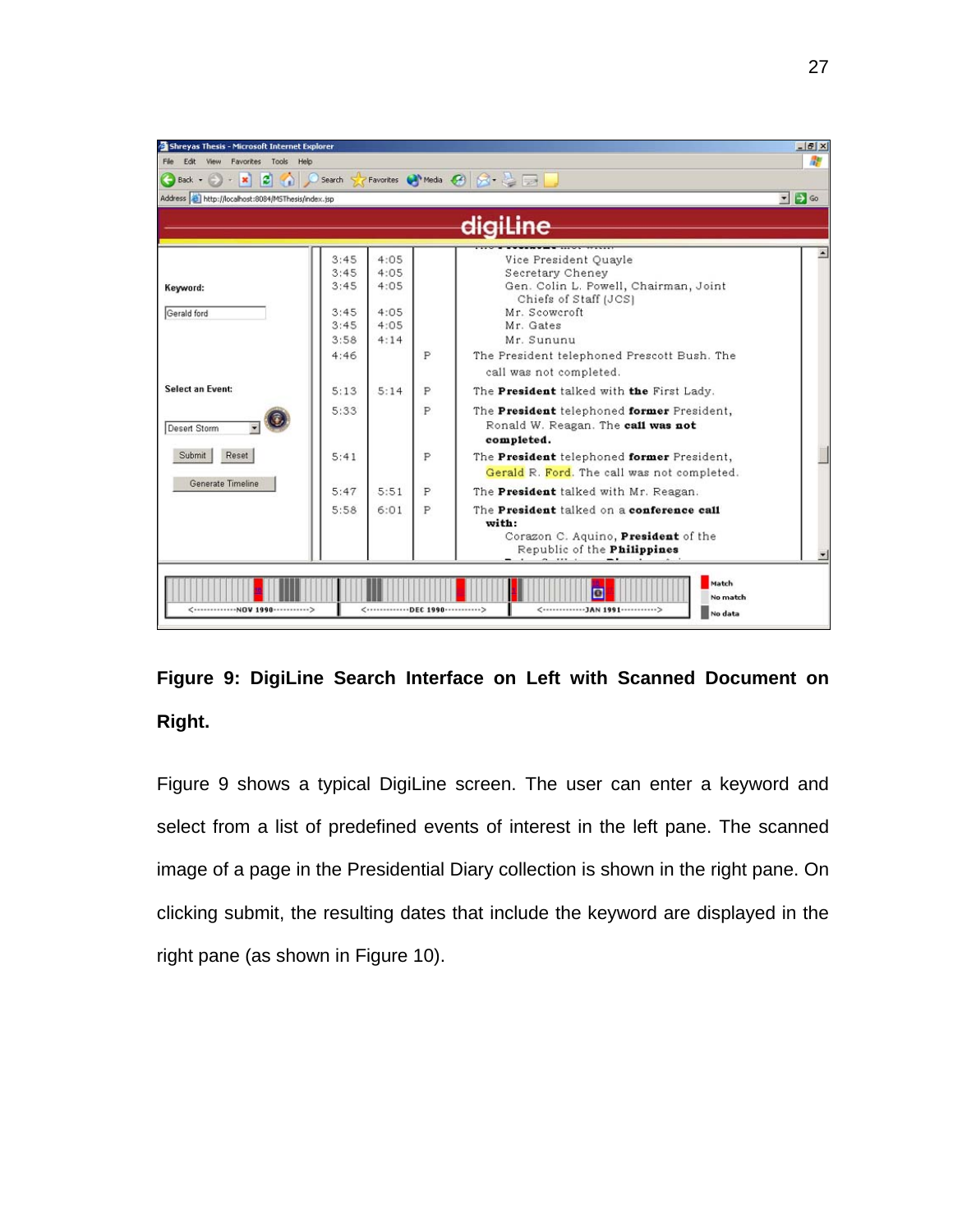| Shreyas Thesis - Microsoft Internet Explorer         |                                                                              | $-18$ $\times$             |
|------------------------------------------------------|------------------------------------------------------------------------------|----------------------------|
| Edit View<br>Favorites Tools Help<br>File            |                                                                              | 帶                          |
|                                                      | G Back + () + x 2 4 0 Search of Favorites + Media + 3 3 3                    |                            |
| Address [b] http://localhost:8084/MSThesis/index.jsp |                                                                              | $\bullet$ $\rightarrow$ Go |
|                                                      |                                                                              |                            |
|                                                      | digiline                                                                     |                            |
|                                                      |                                                                              |                            |
|                                                      | DATES OF MATCH FOR powell DURING NOV 1990 - JAN 1991                         |                            |
| Keyword:                                             | NOVEMBER 8 1990                                                              |                            |
|                                                      | NOYEMBER 24 1990                                                             |                            |
| powell                                               | <b>NOVEMBER 28 1990</b>                                                      |                            |
|                                                      | DECEMBER 10 1990                                                             |                            |
|                                                      | DECEMBER 17 1990                                                             |                            |
|                                                      | JANUARY 1 1991                                                               |                            |
|                                                      | JANUARY 6 1991                                                               |                            |
| <b>Select an Event:</b>                              | JANUARY 8 1991                                                               |                            |
|                                                      | JANUARY 9 1991                                                               |                            |
|                                                      | <b>JANUARY 13 1991</b>                                                       |                            |
| Desert Storm                                         | <b>JANUARY 15 1991</b>                                                       |                            |
|                                                      | JANUARY 17 1991                                                              |                            |
| Reset<br>Submit                                      | <b>JANUARY 23 1991</b>                                                       |                            |
|                                                      | JANUARY 28 1991                                                              |                            |
| Generate Timeline                                    |                                                                              |                            |
|                                                      |                                                                              |                            |
|                                                      |                                                                              |                            |
|                                                      |                                                                              |                            |
|                                                      |                                                                              |                            |
|                                                      |                                                                              |                            |
|                                                      |                                                                              |                            |
|                                                      |                                                                              | Match                      |
| <-------------NOV 1990------------>                  | <--------------DEC 1990------------><br><--------------JAN 1991------------> | No match                   |
|                                                      |                                                                              | No data                    |

**Figure 10: DigiLine Results are Shown on Right with Timeline Below.** 

The "Generate Timeline" button creates a graphical timeline in the bottom pane – the dates that include documents matching the search term are colored. The time line shows data for three months leading to the event selected. At the bottom of the timeline, the month and year are indicated. Of interest to political scientists are how certain events impact the President's schedule – who is he talking to and how often. The date of the selected predefined event, in this case the beginning of the Gulf War, is identified with a presidential seal in the timeline.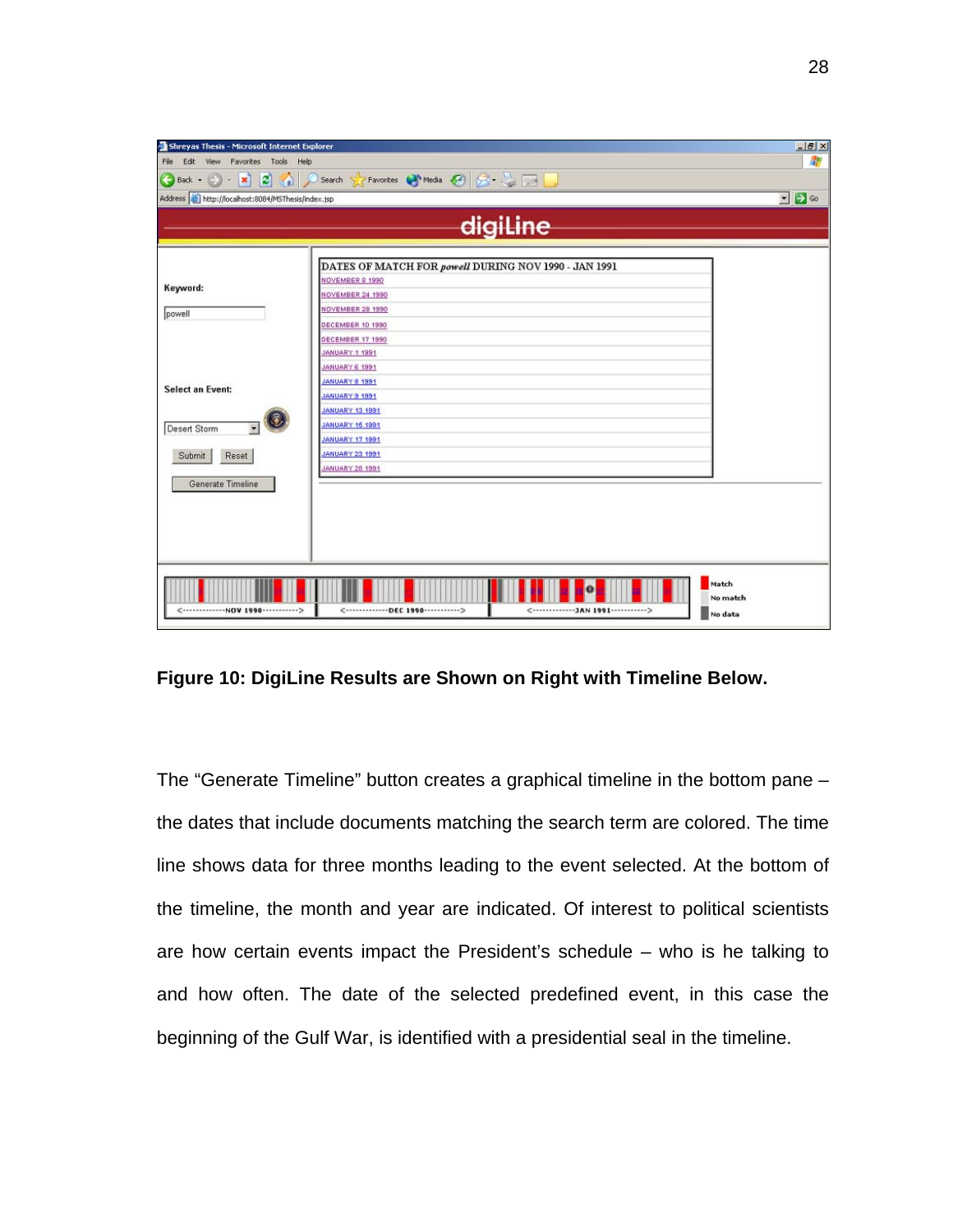| Shreyas Thesis - Microsoft Internet Explorer                            |                                                                                                                                                                                                                                |                                                         | $-18$ $\times$             |
|-------------------------------------------------------------------------|--------------------------------------------------------------------------------------------------------------------------------------------------------------------------------------------------------------------------------|---------------------------------------------------------|----------------------------|
| Edit<br>View Favorites Tools Help<br>File                               |                                                                                                                                                                                                                                |                                                         | 舮                          |
| $\left  2 \right $<br>Back $\cdot$ $\cdot$ $\cdot$ $\cdot$ $\cdot$<br>e | Search Search Stravorites Change Media Contract Contract Contract Contract Contract Contract Contract Contract Contract Contract Contract Contract Contract Contract Contract Contract Contract Contract Contract Contract Con |                                                         |                            |
| Address   http://localhost:8084/MSThesis/indexDual.jsp                  |                                                                                                                                                                                                                                |                                                         | $\bullet$ $\rightarrow$ Go |
|                                                                         |                                                                                                                                                                                                                                |                                                         |                            |
|                                                                         | digiline                                                                                                                                                                                                                       |                                                         |                            |
|                                                                         |                                                                                                                                                                                                                                |                                                         |                            |
|                                                                         | DATES OF MATCH FOR gates DURING NOV<br>1990 - JAN 1991                                                                                                                                                                         | DATES OF MATCH FOR SUNUNU DURING NOV<br>1990 - JAN 1991 |                            |
| Keyword 1:                                                              | NOVEMBER 3 1990                                                                                                                                                                                                                | NOVEMBER 1 1990                                         |                            |
|                                                                         | NOVEMBER 7 1990                                                                                                                                                                                                                | NOVEMBER 6 1990                                         |                            |
| gates                                                                   | NOVEMBER 8 1990                                                                                                                                                                                                                | NOVEMBER 7 1990                                         |                            |
| Keyword 2:                                                              | NOVEMBER 13 1990                                                                                                                                                                                                               | NOVEMBER 8 1990                                         |                            |
|                                                                         | NOVEMBER 14 1990                                                                                                                                                                                                               | NOVEMBER 10 1990                                        |                            |
| sununu                                                                  | NOVEMBER 15 1990                                                                                                                                                                                                               | <b>NOVEMBER 13 1990</b>                                 |                            |
|                                                                         | NOVEMBER 16 1990                                                                                                                                                                                                               | NOVEMBER 14 1990                                        |                            |
| <b>Select an Event:</b>                                                 | NOVEMBER 28 1990                                                                                                                                                                                                               | NOVEMBER 15 1990                                        |                            |
| Desert Storm<br>۰                                                       | NOVEMBER 29 1990                                                                                                                                                                                                               | NOVEMBER 16 1990                                        |                            |
|                                                                         | NOVEMBER 30 1990                                                                                                                                                                                                               | <b>NOVEMBER 28 1990</b>                                 |                            |
| Reset<br>Submit                                                         | DECEMBER 1 1990                                                                                                                                                                                                                | NOVEMBER 29 1990                                        |                            |
|                                                                         | DECEMBER 10 1990                                                                                                                                                                                                               | NOVEMBER 30 1990                                        |                            |
| Generate Timeline                                                       | DECEMBER 11 1990                                                                                                                                                                                                               | DECEMBER 1 1990                                         |                            |
|                                                                         | DECEMBER 13 1990                                                                                                                                                                                                               | DECEMBER 10 1990                                        |                            |
|                                                                         | DECEMBER 14 1990                                                                                                                                                                                                               | DECEMBER 11 1990                                        |                            |
|                                                                         | DECEMBER 17 1990                                                                                                                                                                                                               | DECEMBER 12 1990                                        |                            |

**Figure 11: DigiLine with a Timeline Displaying Two Different Search Results** 

Comparison of how often the President met with key advisors is also of interest. DigiLine users can specify two search terms in addition to selecting an event. Figure 11 shows the comparative timeline in the bottom pane. The occurrence of keyword 1, "powell", is shown in red and that of keyword 2, "kemp", is shown in green. A light grey color indicates no match, and a dark grey color indicates that for that day, there are no records in the diary. If there is a match (red or green)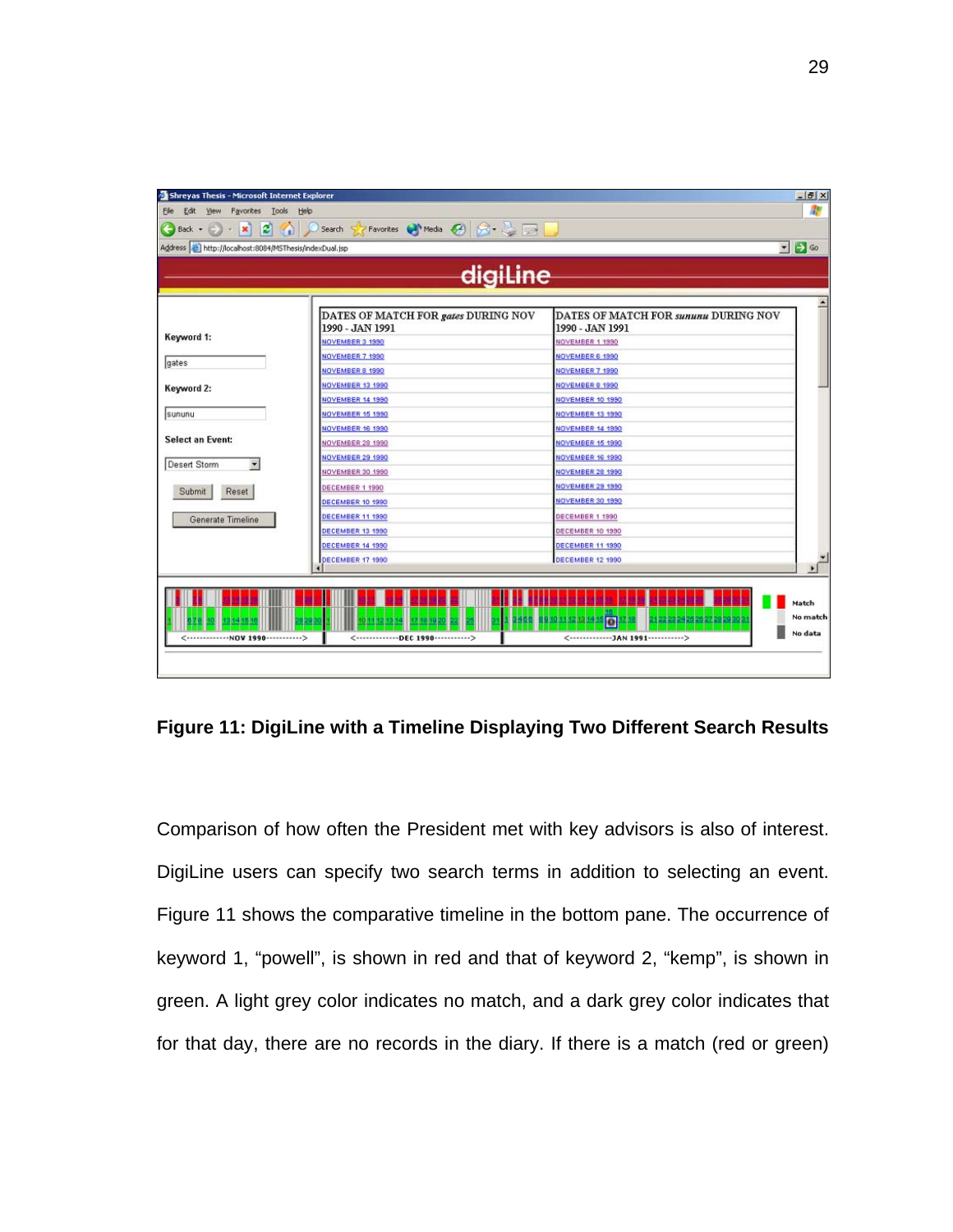then if one clicks that cell, the actual diary page for that date is displayed at the top, as shown in Figure 12 with the keywords highlighted in yellow.



**Figure 12: DigiLine after Navigation to Document from Timeline**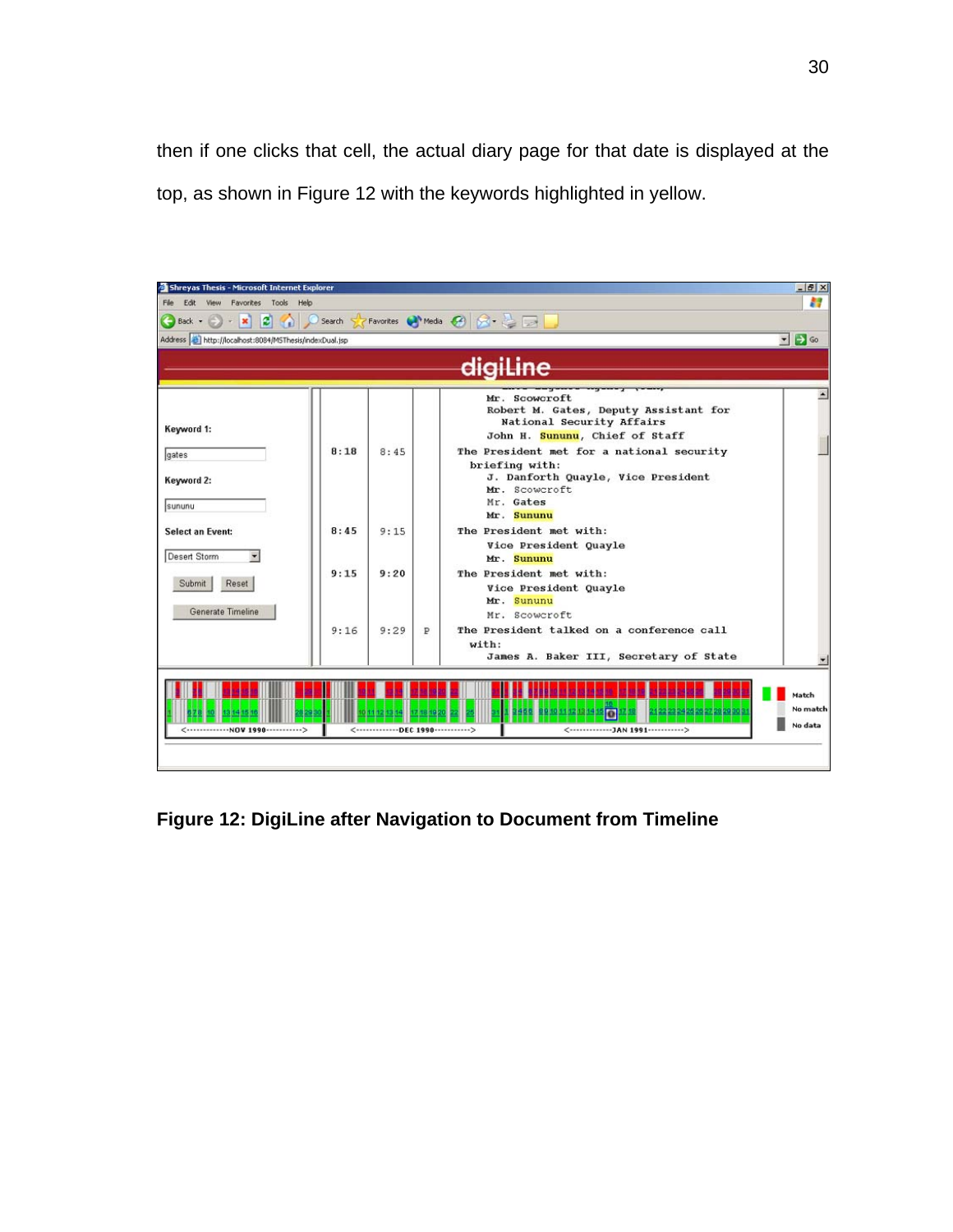## **VII EVALUATION**

After the initial corpus was digitized and the two interfaces were developed, potential users were selected to gain experience with and suggestions for the Presidential Diary collection and interfaces. The potential users included the students of the Political Science department at Texas A&M University. Many of the respondents were from the Bush School of Government at Texas A&M University. Some of the staff members of the George Bush Presidential Library also responded to the request to participate in the survey. The privacy of the respondents was protected and no personal data was collected. The respondents could opt out of the survey at any point. All respondents were at least 18 years of age. The surveys were conducted on the Bush School premises and other Computer Labs on Texas A&M University campus. No monetary compensation or academic credit was provided for the respondents and they were clearly made aware about this.

The users were asked to use the two interfaces for about 10 minutes each and then asked to fill out a questionnaire. Subjects were randomly assigned into two groups of equal size. One group used the Greenstone-based interface first and the timeline-based interface second, while the other group used the timelinebased interface first and the Greenstone-based interface second.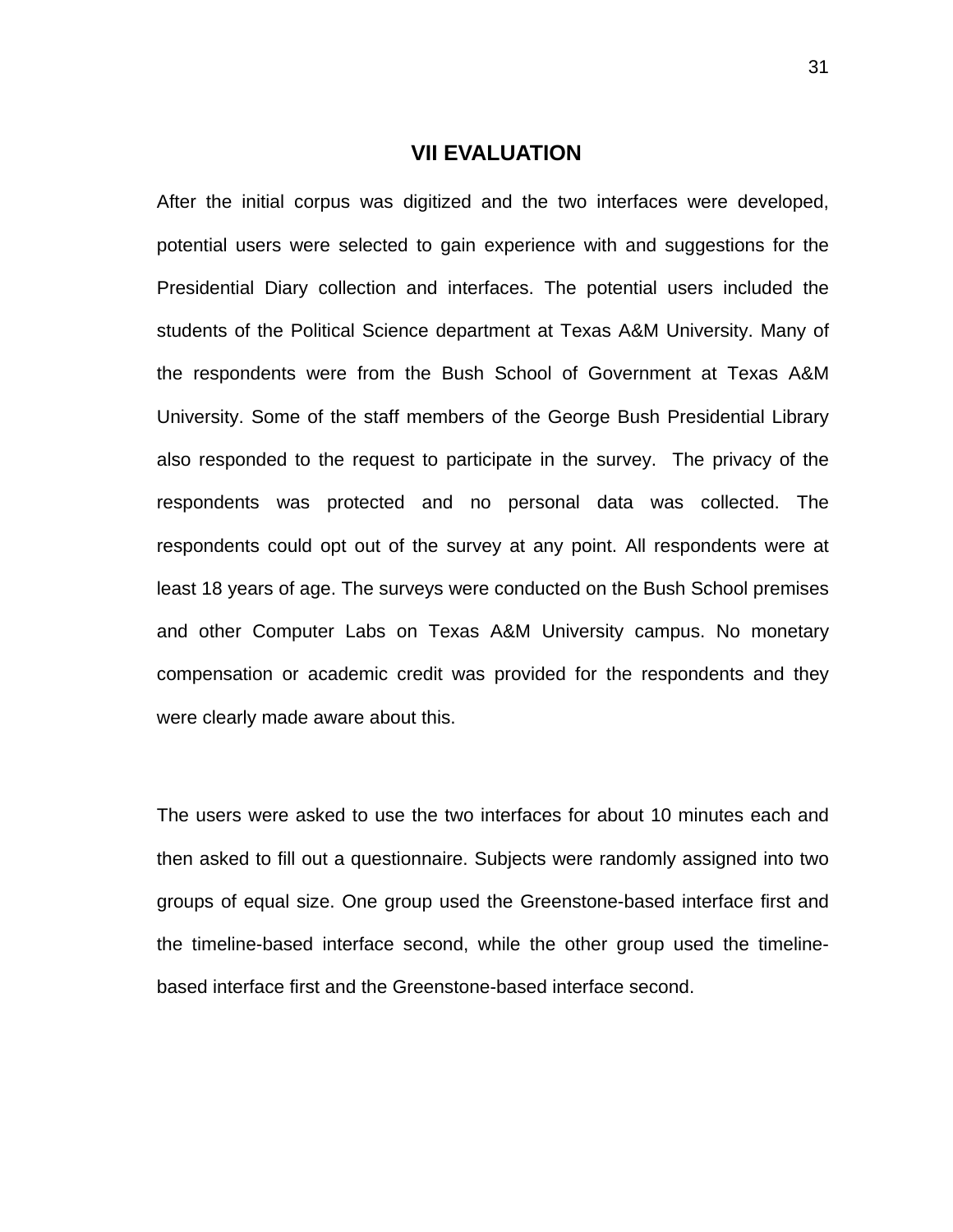### RESULTS

A total of 12 respondents participated in the evaluation. The user group consisted of both male and female participants. All users had some affiliation with either Texas A&M University or George Bush Presidential Library at College Station. The respondents were a good mix of people from political science and other backgrounds.

The users were divided into two groups - Alpha and Beta. Users of one set (Alpha) were shown the DigiLine interface first, while users the other set were shown the Greenstone interface first. This was done to eliminate bias due to the order in which the interfaces are used.

|  | <b>Table 2: Survey Results</b> |  |
|--|--------------------------------|--|
|--|--------------------------------|--|

| <b>Questions</b>                                                                                                               | User group Alpha                   | <b>User Group Beta</b>                               |
|--------------------------------------------------------------------------------------------------------------------------------|------------------------------------|------------------------------------------------------|
|                                                                                                                                | (Those who used DigiLine<br>first) | (Those who used Greenstone<br>based interface first) |
| Would you prefer to use                                                                                                        | Online 100%                        | Online 83%                                           |
| the Bush Diaries online, if<br>available, or would you<br>prefer to visit the library<br>and request for the paper<br>version? | Paper 0%                           | Paper 17%                                            |
| Which interface would you                                                                                                      | DigiLine 83%                       | DigiLine 100%                                        |
| like to use for a class<br>project or research?                                                                                | Greenstone 17%                     | Greenstone 0%                                        |
| Which interface helps you                                                                                                      | DigiLine 100%                      | DigiLine 100%                                        |
| compare the occurrences<br>of people or places?                                                                                | Greenstone 0%                      | Greenstone 0%                                        |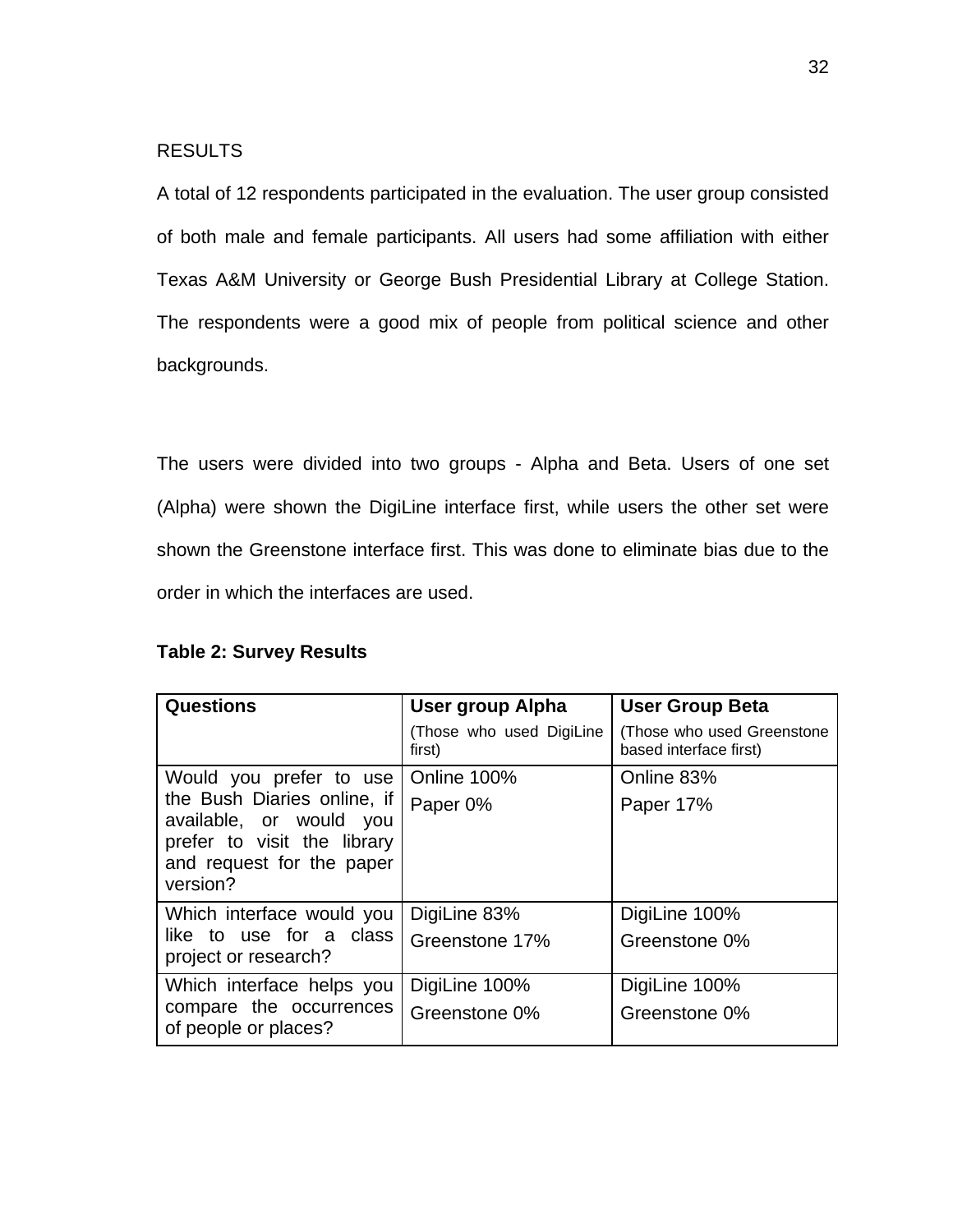Table 2 shows the results from the first three questions. The survey results from both groups show similar trends. Eleven of the twelve users (92%) said that they would prefer to use an on-line interface over having to visit the library and request the paper documents. Eleven of twelve also replied that they would prefer the DigiLine interface over the Greenstone-based interface for a class project or research. All twelve subjects agreed that the DigiLine interface helped compare the occurrences of people or places in the Presidential Library.

In evaluating the DigiLine interface, users commented that the timeline feature is very helpful, but it can be made easier to use and understand. When asked about the strengths of DigiLine, most users responded saying that they were the timeline and better visualization. Among the areas of improvements, some users suggested a more colorful interface. One user suggested the interface should be intelligent and adaptive.

When asked about the strengths of the Greenstone interface, users responded that it is easy to use but has limited features. One user felt it is easy to look for keywords and it is easy to understand the navigation.

When asked about time taken to accomplish a particular search, some users felt that DigiLine comparatively takes more time than the Greenstone-based

33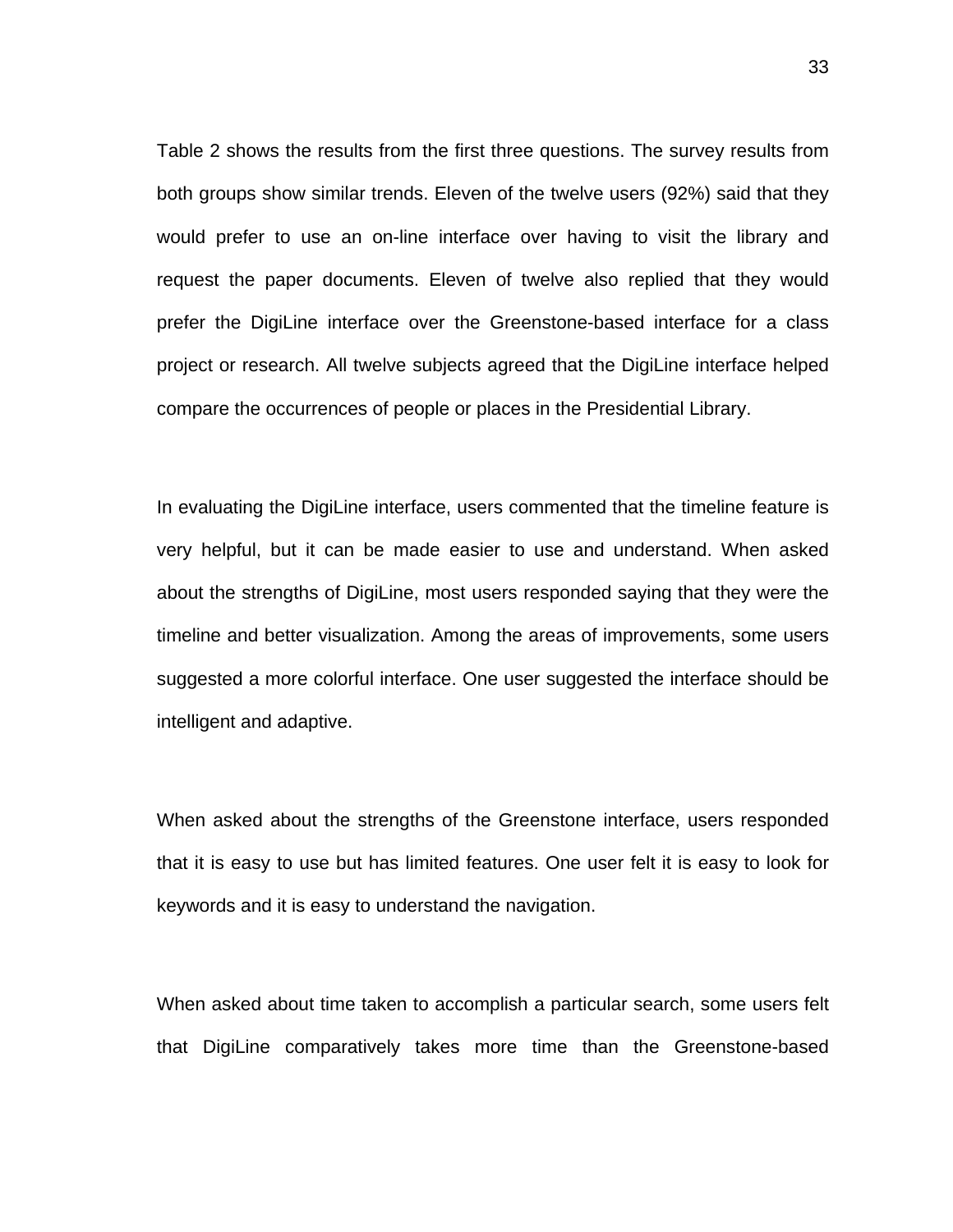interface, primarily because they have to spend more time in understanding the functionality.

When asked "What in your opinion could be a use of this project?", user responses included applications in homeland security, pattern analysis, teaching, and political science research.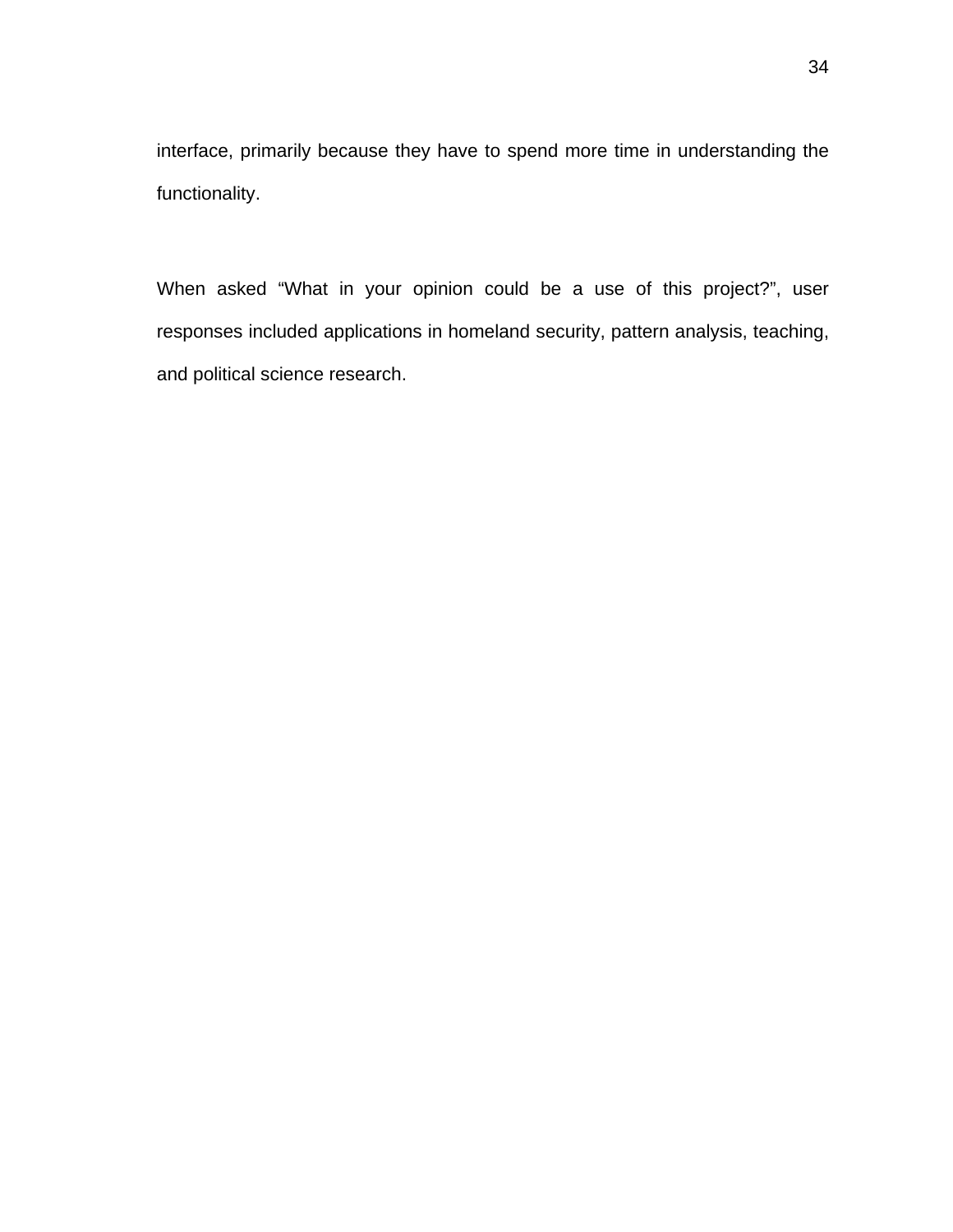### **VIII DISCUSSION**

All 12 users were able to navigate through both systems with minimal training. Most users were very excited about the utility of the DigiLine tool for their course assignments and research. Almost all users felt that the domain selected for the thesis is very interesting. A high percentage of users commented that a timelinebased presentation of such a digital library would help them understand its contents. One of the users commented that government institutions that make timeline-based data publicly available should use this type of tool.

The evaluation results provide important suggestions on how timeline based digital libraries can be improved and be made friendlier to the users. These suggestions included internationalization support, adaptive user interfaces and extensive help documentation.

As indicated by the variety of applications of the DigiLine interface and the Presidential Diary collection, timeline visualizations of search results can be applied to many tasks. Besides the research activities originally envisioned, applications in the education and security seem promising.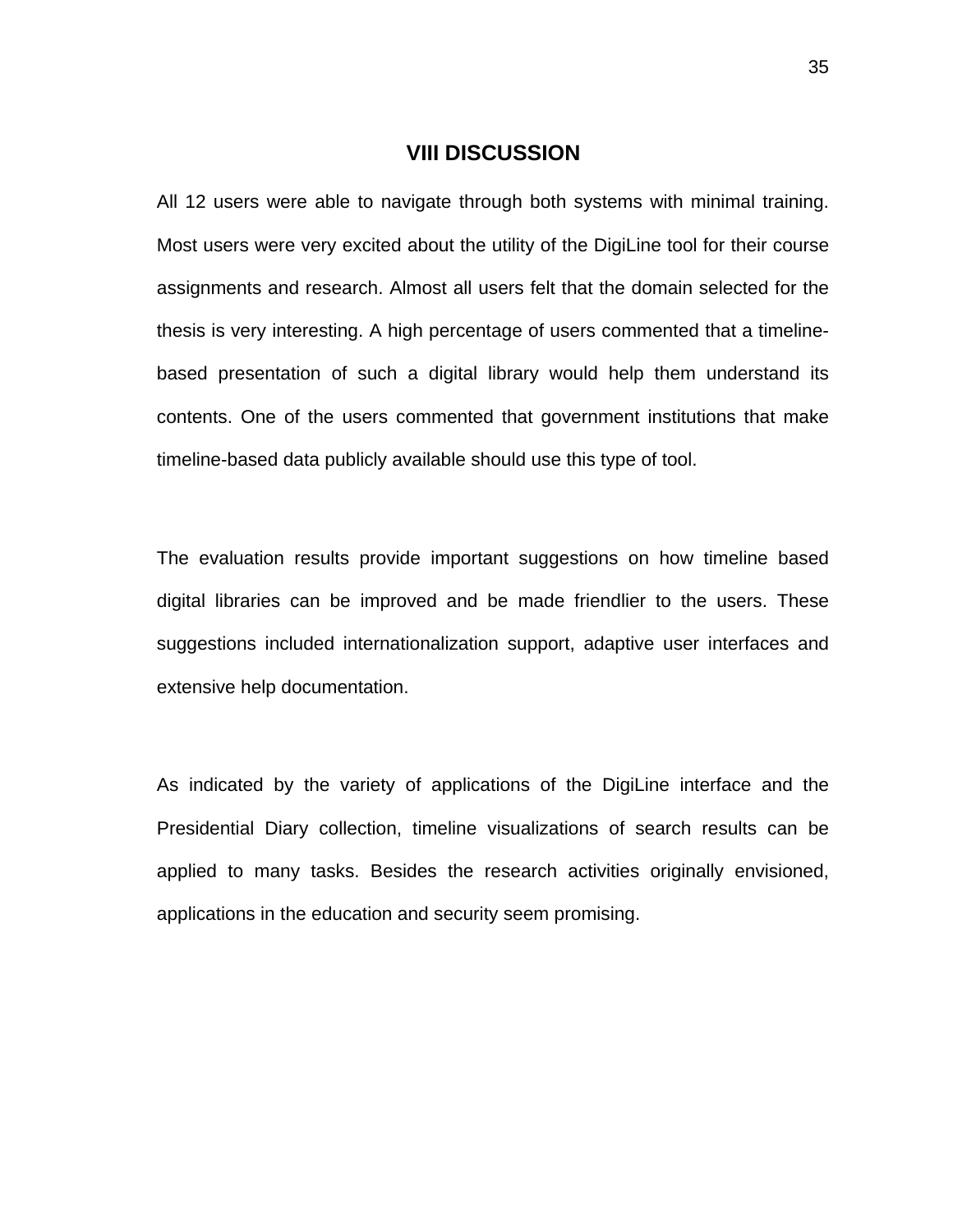## **IX CONCLUSION**

This thesis explores interfaces for accessing fine-grained time-based digital library content. A characteristic of such content is that the individual entries or documents are not as valuable as the relationships between these entries.

Part of this thesis project involved the digitization of a subset of George Bush's Presidential Diary. This activity identified problems associated with OCR software's application to tabular content. A corpus consisting of the 500 pages corresponding to November 1990 to January 1991 was created.

Two interfaces for searching and browsing this Presidential Diary collection were developed. One was a standard digital library interface created using the customization features included in the Greenstone Digital Library tools. The second interface, DigiLine, provides a timeline-based visualization of search results enabling users to compare the occurrence of different activities and people in the diary.

The evaluation looked at the relative strengths and weaknesses of the two interfaces, and led to some suggestions for the future work in this area. The respondents overwhelmingly indicated their preference for an interface with timeline-based visualizations.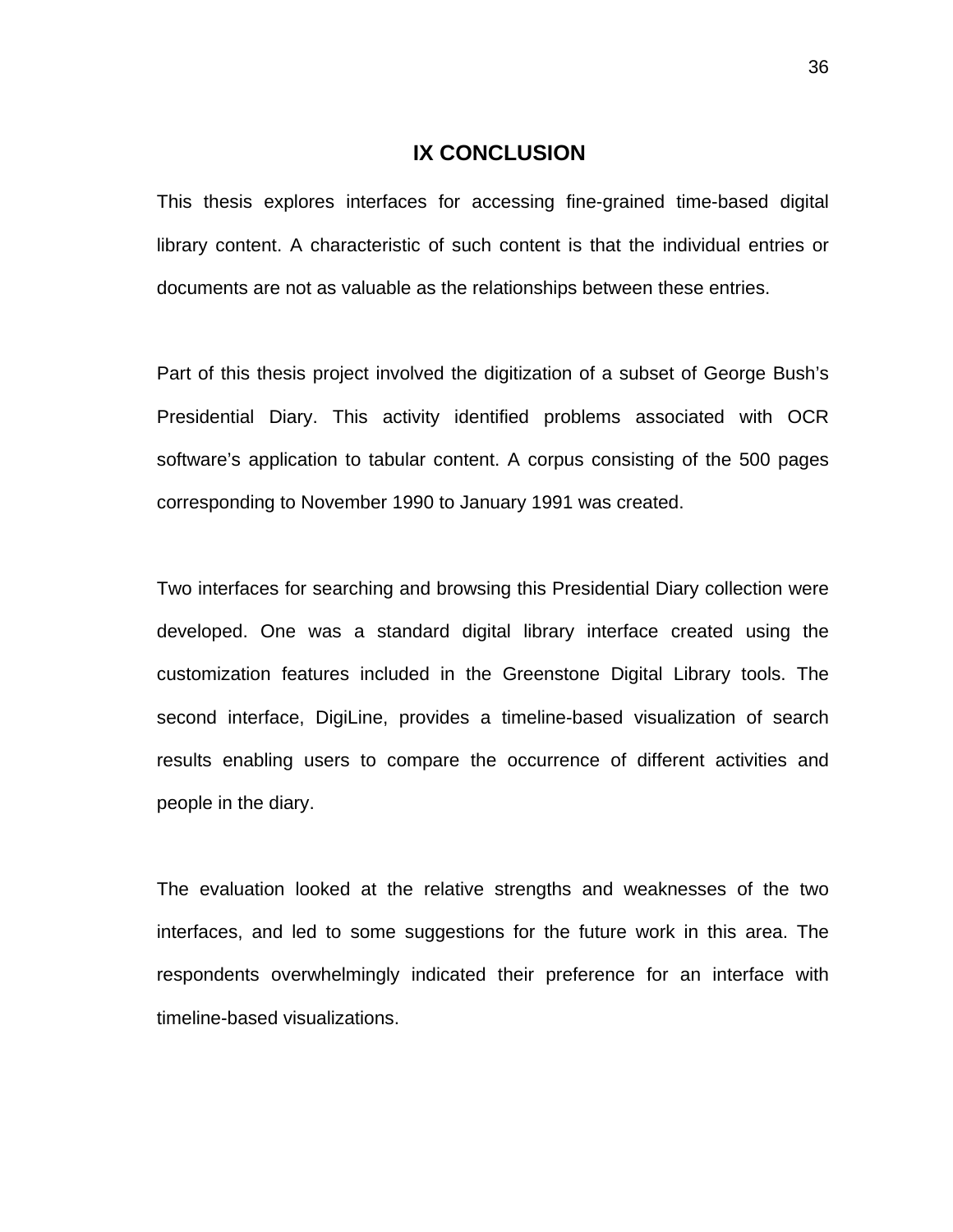Suggestions for improvements to the DigiLine interface included the addition of tool tips associated with each document, multi-language support, and more general help facilities. The respondents suggested very interesting applications for the tool. The evaluation results indicate that students would use the tool for their class projects.

Timeline visualizations can help users understand time-based and frequency relationships among digital library entries, aiding their analysis of library content. While the Presidential diary collection is atypical, there are plenty of similar collections that either already exist or will be created, especially given the increasing ability to record logs of activity from on-line calendars or other software.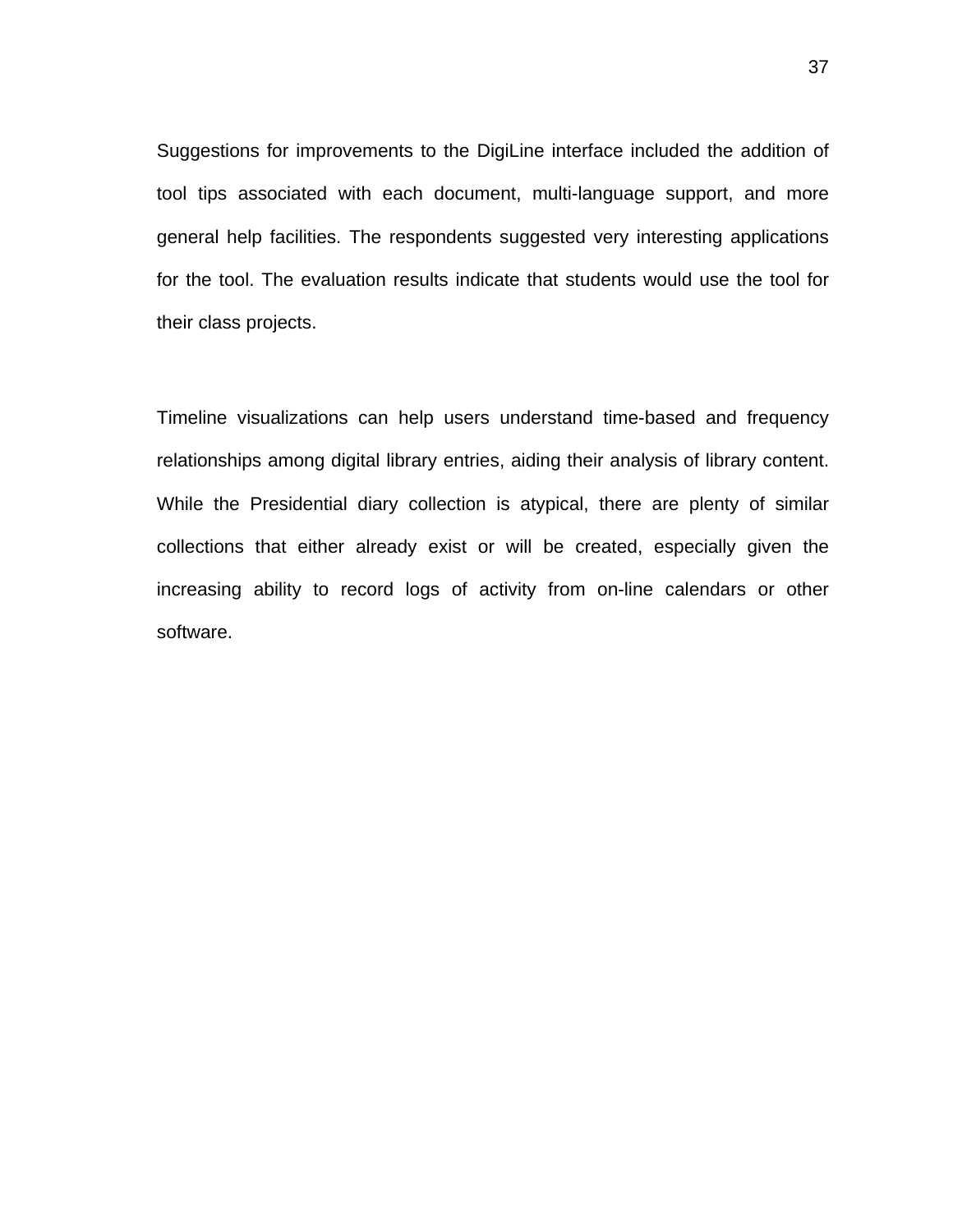# **REFERENCES**

BROWNSTONE, D. 1994. Timelines of War: A chronology of Warfare from 100,000 BC to the Present. Little Brown Publishing, Boston.

CHIEU, H., AND LEE, Y. K. 2004. Query based event extraction along a timeline. In *Proceedings of the 27th Annual International ACM SIGIR Conference on Research and Development in Information Retrieval.*

FEKETE, J., AND DUFOURNAUD, N. 2000. COMPUS: Visualization and analysis of structured documents for understanding social life in 16th century. In *Proceedings of the fifth ACM conference on Digital libraries.*

FLEURIOT, C., MEECH, J., AND THOMAS, P. 1998. Diaries as family communication tools. *Conference on Human Factors in Computing Systems CHI 98 Conference Summary on Human Factors in Computing Systems, Los Angeles, California, United States*, 361 – 362.

GOH, D., AND LEGGETT, J. J. 2000. Patron-augmented digital libraries. In *Proceedings of the Fifth ACM Conference on Digital Libraries, 153-163.* 

HORNBÆK, K. 2004. Two psychology-based usability inspection techniques studied in a diary experiment. In *Proceedings of the Third Nordic Conference on Human-Computer Interaction, Tampere, Finland, 3 – 12.*

HSIEH, H., AND SHIPMAN, F. 2002. Manipulating structured information in a visual workspace. In *Proceedings of ACM Conference on User Interface Software and Technology 2002, 217-226.*

HUNTER, J., AND CHOUDHURY, S. 2005. PANIC – An integrated approach to the preservation of complex digital objects using semantic web services, *International Journal on Digital Libraries: Special Issue on Complex Digital Objects.* 

KARAM, G.M. 1994. Visualization using timelines. In *Proceedings of Intl. Symposium on Software Testing and Analysis (ISSTA), 1994. In SIGSOFT, ACM Software Engineering Notes. 1994.*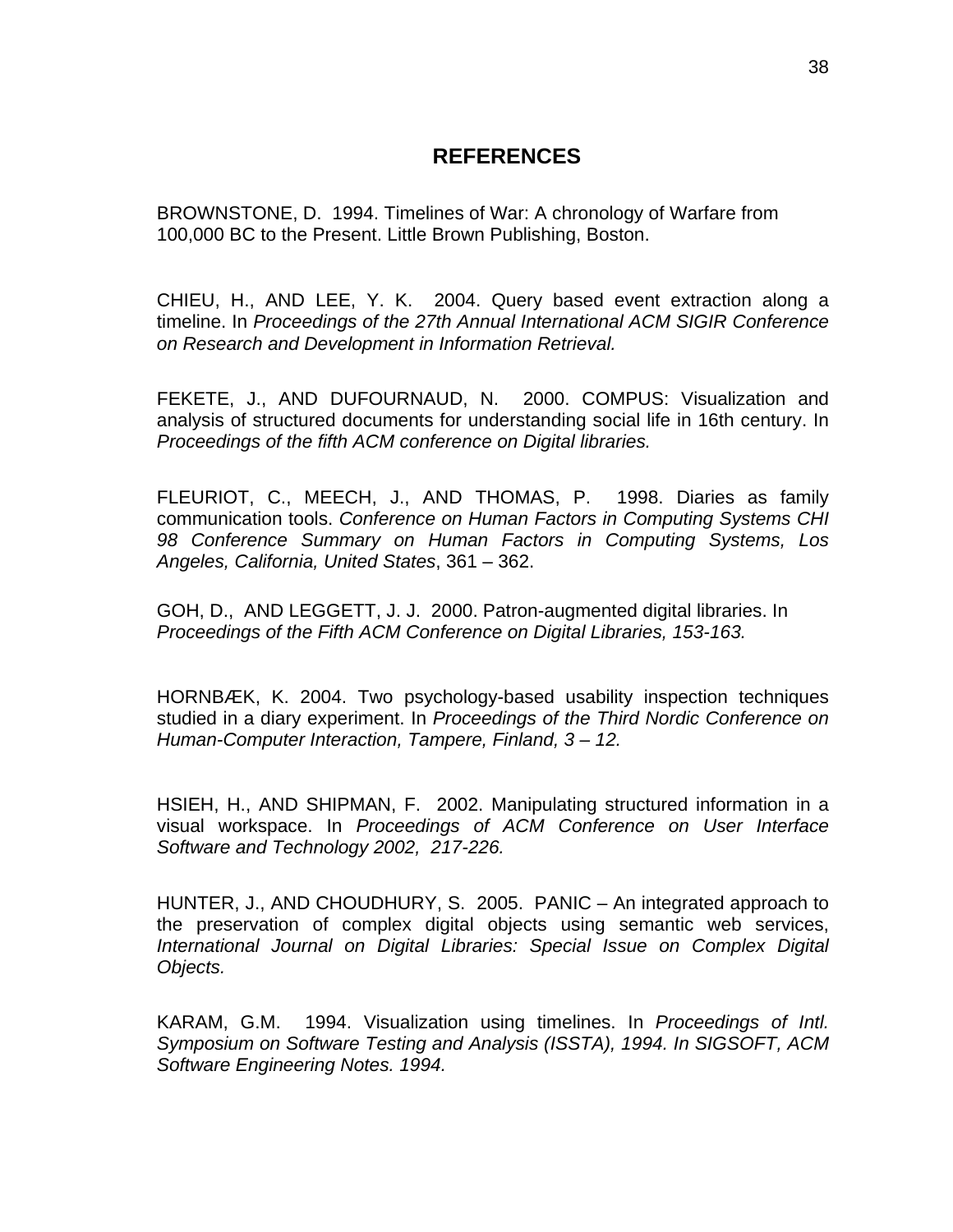KOVALAINEN M., ROBINSON M. AND AURAMÄKI E. 1998. Diaries at work. In *Proceedings of the 1998 ACM conference on Computer Supported Cooperative Work Seattle, Washington, United States, 49 – 58.* 

KUMAR V., FURUTA, R., AND ALLEN, R. 1998. Metadata visualization for digital libraries: interactive timeline editing and review. In *Proceedings of the DL 98 Conference, 126-133.* 

MANN, WILLIAM A. 1993. Landscape architecture: an illustrated history in timelines, site plans and biography. John Wiley Publishers, New York.

NARDI, B., SCHIANO, D., GUMBRECHT, M. AND SWARTZ, L. 2004. Why we blog. In *Communications of the ACM Special Issue, 41 – 46.*

THE NATIONAL ARCHIVES SEARCH THE ARCHIVES PAGE. Accessed on April 15, 2005. Author/ creator The National Archives of UK, Web site: http://www.nationalarchives.gov.uk/searchthearchives/.

POLITICAL SCIENCE RESOURCES, Western Connecticut State University accessed on July 17, 2005, Author/ creator: Western Connecticut State University, Web site: http://www.wcsu.edu/socialsci/polscres.html.

SHIPMAN, F., HSIEH, H. AND AIRHART, R. 2001. Analytic workspaces: Supporting the emergence of interpretation in the Visual Knowledge Builder. In *Proceedings of Interact 2001, Tokyo, Japan, 132--139.*

SMITHSONIAN INSTITUTE. 1993. Smithsonian timelines of the ancient world. Smithsonian Institution Press, Washington D.C.

TAKAHASHI, J., LOVERANCE, R., KUSHIDA, T., HONG, J., SUGITA, S, KURITA, Y., RIEGER, R., MARTIN, W., GAY, G., AND REEVE, J. 1998. Global digital museum: multimedia information access and creation on the internet. In *Proceedings of the third ACM Conference on Digital Libraries Table of Contents Pittsburgh, Pennsylvania, United States.*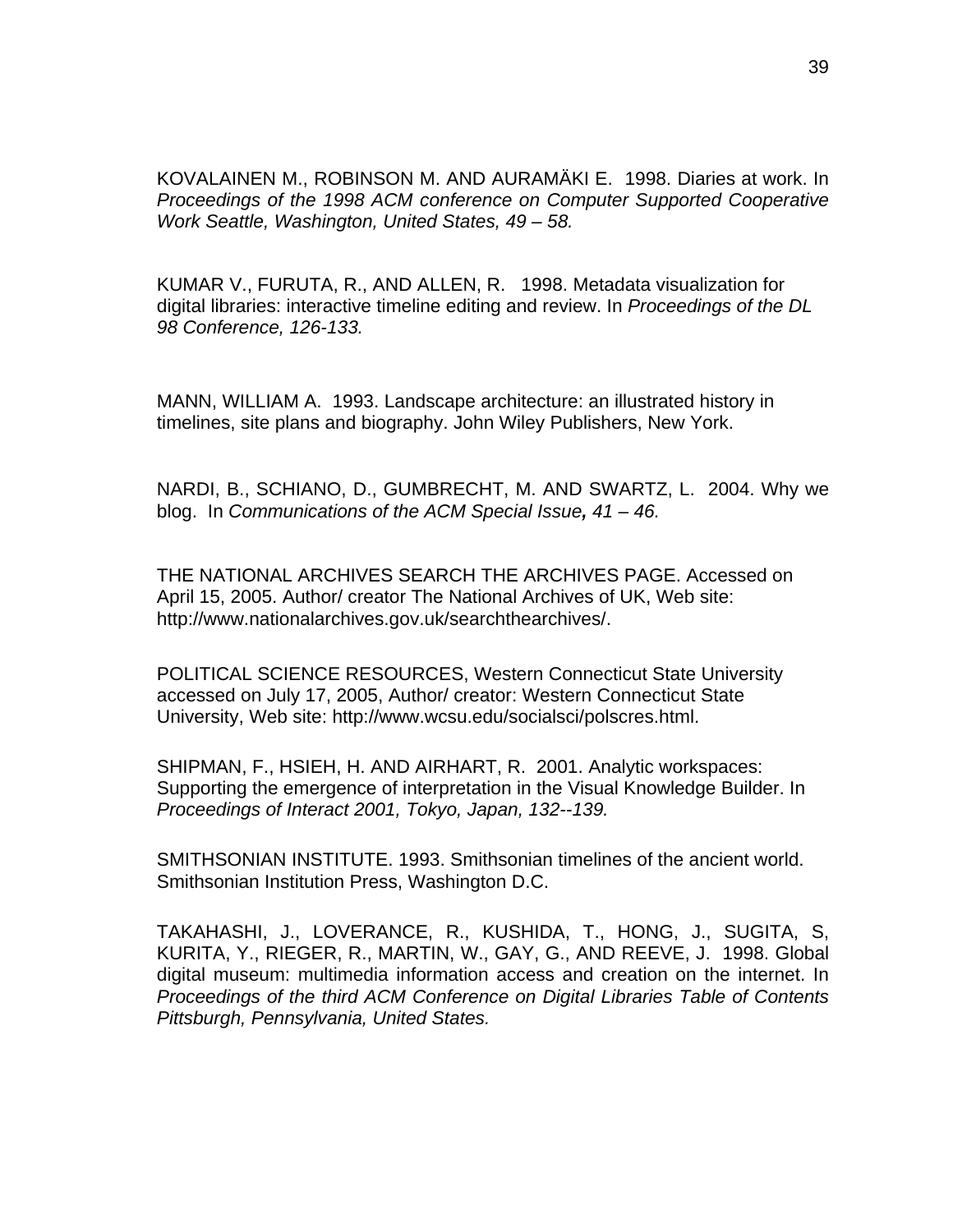THE THOMAS ONLINE DATABASE. Congressional Record of the 109th Congress (2005-2006) Accessed on July 16, 2005, Author/ creator: The Thomas Database. Web site: http://thomas.loc.gov/home/r109query.html.

WALDMAN, C. 1994. Timeline of Native American history. Prentice Hall, New York.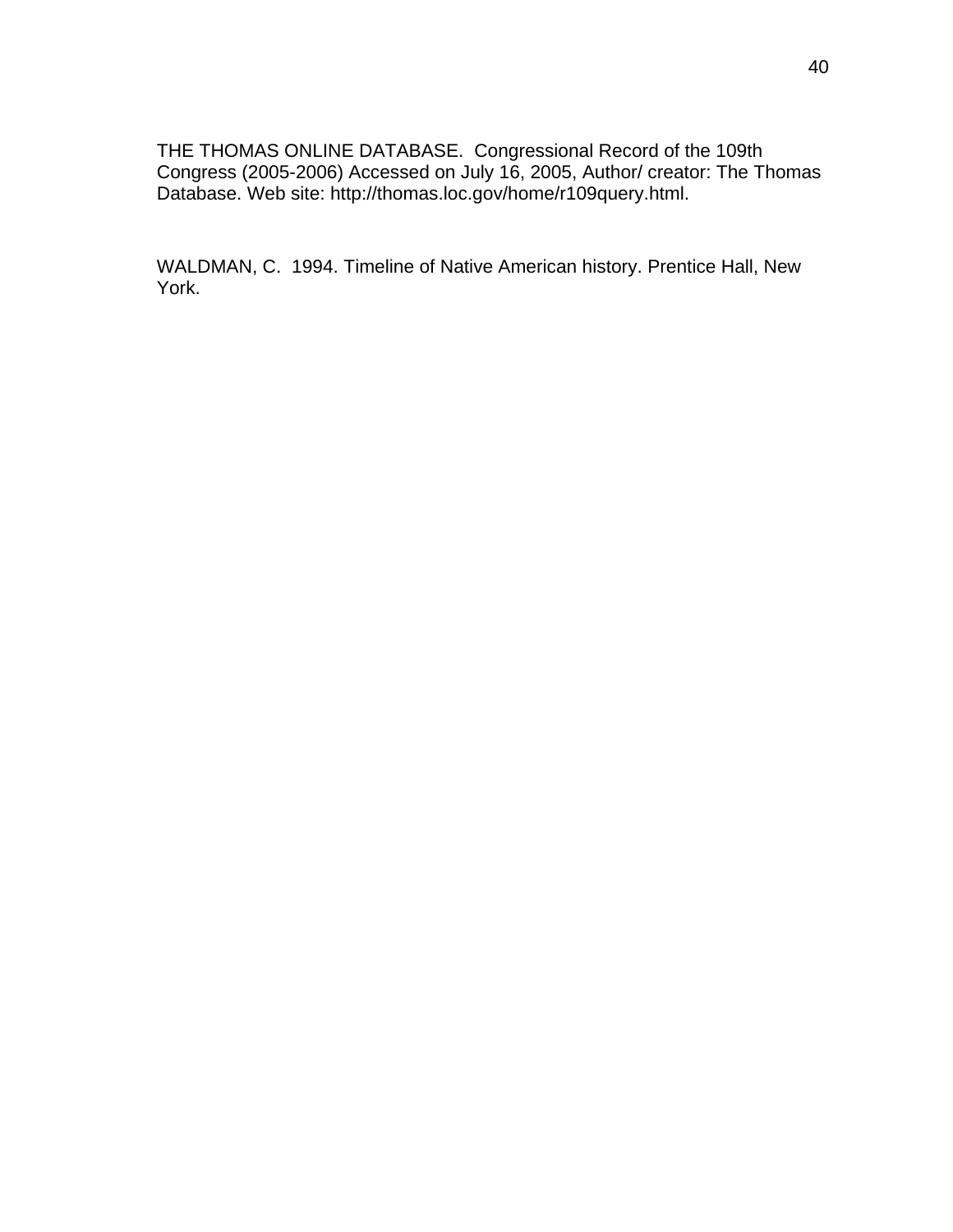# **APPENDIX A**

# **AN ACTUAL PAGE OF THE DIARY**

| TIME<br>WASHINGTON, D.C.<br>OUT<br>PHONE<br>194<br><b>ACTIVITY</b><br>12:06<br>12:12<br>P<br>Bush.<br>12:43<br>12:44<br>P<br>Assistant, Patricia A. Presock.<br>12:56<br>The President met with:<br>12:56<br>1:50<br>Secretary Baker<br>12:58<br>1:46<br>Mr. Scowcroft<br>1:00<br>1:45<br>Mr. Sununu<br>1:09<br>Р<br>completed.<br>1:12<br>1:17<br>Þ<br>Gerald R. Ford.<br>1:22<br>1:24<br>Р<br>1:50<br>2:06<br>1:56<br>1:58<br>Þ<br>2:03<br>2:01<br>P<br>2:06<br>2:06<br>2:59<br>see APPENDIX "A."<br>Members of Press in/out<br>2:59 |                 |  |  | DATE<br><b>JANUARY 16, 1991</b>                                                                                                             |
|----------------------------------------------------------------------------------------------------------------------------------------------------------------------------------------------------------------------------------------------------------------------------------------------------------------------------------------------------------------------------------------------------------------------------------------------------------------------------------------------------------------------------------------|-----------------|--|--|---------------------------------------------------------------------------------------------------------------------------------------------|
|                                                                                                                                                                                                                                                                                                                                                                                                                                                                                                                                        | THE WHITE HOUSE |  |  | $12:05$ $p.m.0AY$<br>WEDNESDAY                                                                                                              |
|                                                                                                                                                                                                                                                                                                                                                                                                                                                                                                                                        |                 |  |  |                                                                                                                                             |
|                                                                                                                                                                                                                                                                                                                                                                                                                                                                                                                                        |                 |  |  | The President talked with his son, Neil M.                                                                                                  |
|                                                                                                                                                                                                                                                                                                                                                                                                                                                                                                                                        |                 |  |  | The President talked with his Deputy                                                                                                        |
|                                                                                                                                                                                                                                                                                                                                                                                                                                                                                                                                        |                 |  |  | The President returned to the Oval Office.<br>He was accompanied by Secretary Baker.                                                        |
|                                                                                                                                                                                                                                                                                                                                                                                                                                                                                                                                        |                 |  |  |                                                                                                                                             |
|                                                                                                                                                                                                                                                                                                                                                                                                                                                                                                                                        |                 |  |  | The President telephoned former President,<br>Ronald W. Reagan. The call was not                                                            |
|                                                                                                                                                                                                                                                                                                                                                                                                                                                                                                                                        |                 |  |  | The President talked with former President,                                                                                                 |
|                                                                                                                                                                                                                                                                                                                                                                                                                                                                                                                                        |                 |  |  | The President talked with Mr. Reagan.                                                                                                       |
|                                                                                                                                                                                                                                                                                                                                                                                                                                                                                                                                        |                 |  |  | The President met with Mr. McGroarty.                                                                                                       |
|                                                                                                                                                                                                                                                                                                                                                                                                                                                                                                                                        |                 |  |  | The President talked with Senator Domenici.                                                                                                 |
|                                                                                                                                                                                                                                                                                                                                                                                                                                                                                                                                        |                 |  |  | The President talked with the First Lady.                                                                                                   |
|                                                                                                                                                                                                                                                                                                                                                                                                                                                                                                                                        |                 |  |  | The President went to the Cabinet Room.                                                                                                     |
|                                                                                                                                                                                                                                                                                                                                                                                                                                                                                                                                        |                 |  |  | The President participated in a meeting with<br>members of the President's Education Policy<br>Advisory Committee. For a list of attendees, |
|                                                                                                                                                                                                                                                                                                                                                                                                                                                                                                                                        |                 |  |  | The President returned to the Oval Office.                                                                                                  |
| 2:59<br>3:02<br>Mr. Sununu<br>2:59<br>3:13<br>Mr. Scowcroft                                                                                                                                                                                                                                                                                                                                                                                                                                                                            |                 |  |  | The President met with:                                                                                                                     |
| 3:13<br>3:18<br>The President met with Mr. Sununu.                                                                                                                                                                                                                                                                                                                                                                                                                                                                                     |                 |  |  |                                                                                                                                             |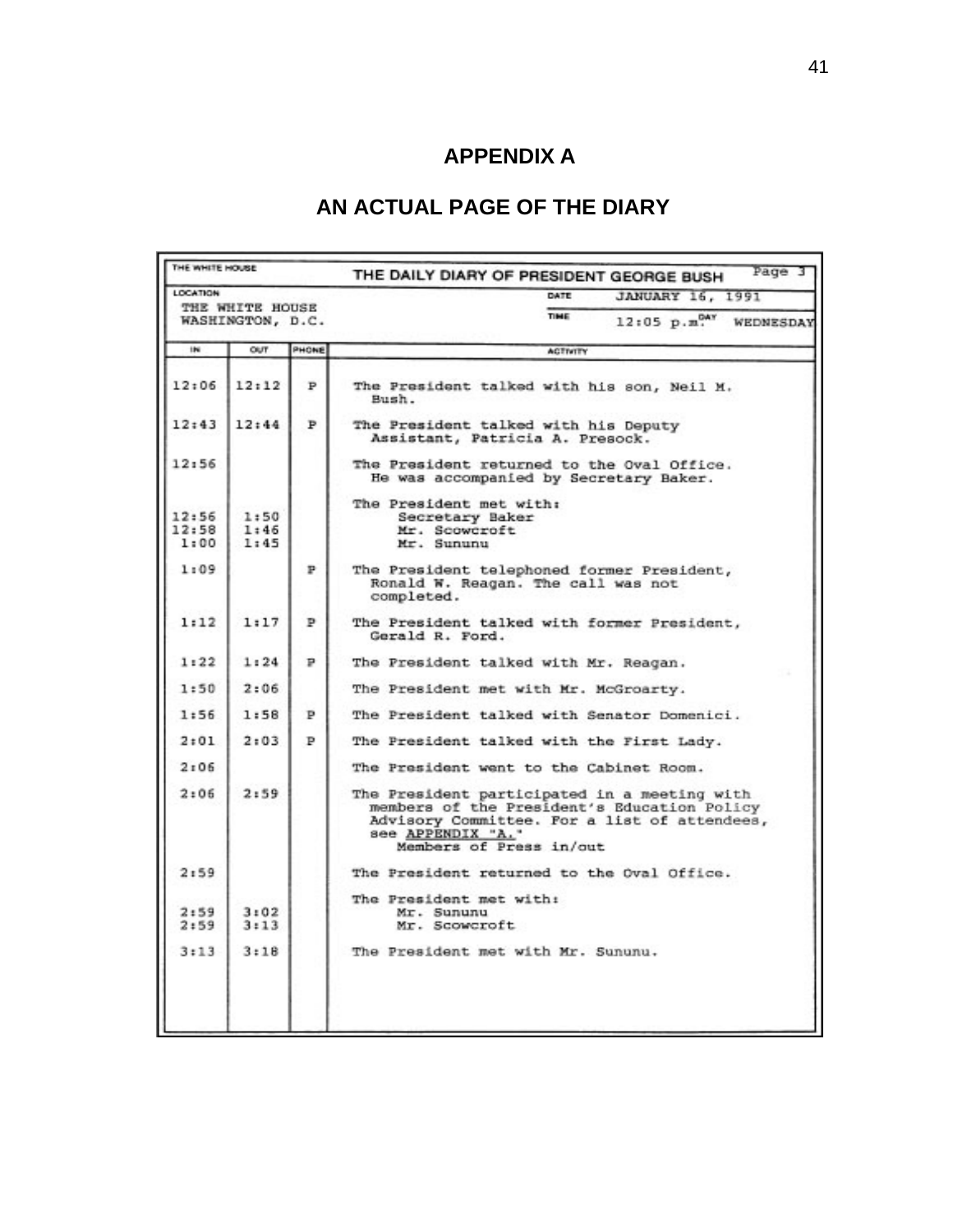# **APPENDIX B**

# **QUESTIONNAIRE**

Student/ Non student

Major (if student) \_\_\_\_\_\_\_\_\_\_\_\_\_\_\_\_\_\_\_\_\_\_ (OPTIONAL)

Given Computer Interfaces A and B:

1. Which interface you would like to use for a class project or research? A B

- 2. What is the feature that you like most about the interface A?
- 3. What is that you like least about the interface A?
- 4. What is that you like most about the interface B?
- 5. What in your opinion could be a use of this project?

6. Would you prefer to use the Bush Diaries online, if available, or would you prefer to visit the library and request for the paper version?

7. Which interface helps you compare the occurrences of people or places?

8. To find out a particular piece of information, how much time did it take you for interface A and interface B?

9. Your comments for the improvement of interface A

10. Your comments for the improvement of interface B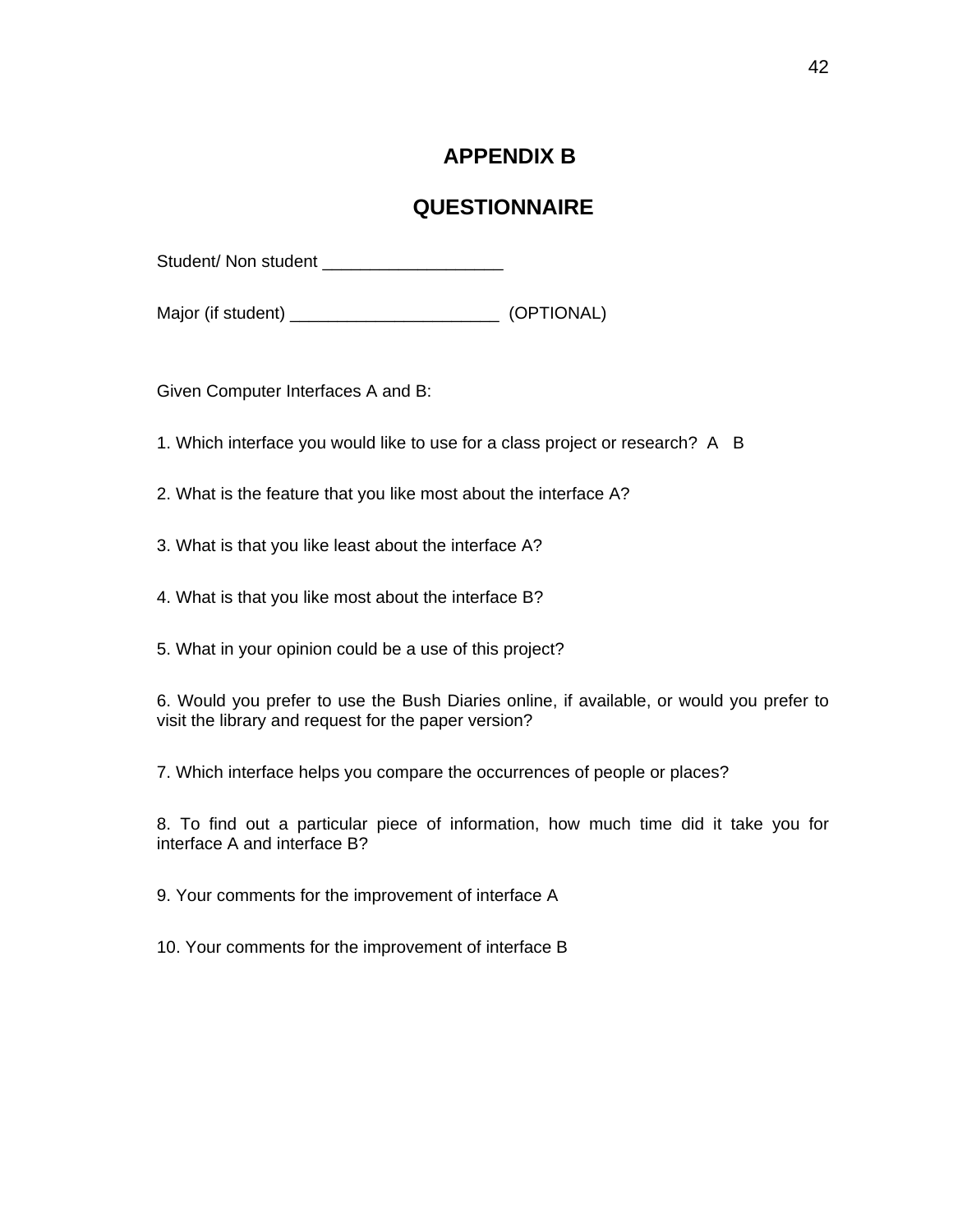# **APPENDIX C**

# **INFORMATION SHEET**

#### **PATTERNS IN PRESIDENTIAL DIARY OF 41st PRESIDENT GEORGE BUSH**

You have been asked to participate in a research study about digital libraries, specifically a digital library about PATTERNS IN THE PRESIDENTIAL DIARY OF 41st PRESIDENT GEORGE BUSH. You selected to be a participant because of your response to the notice put up by the researcher. A total of 30 people have been asked to participate in this study.

The purpose of this study is to determine what methodology can best help a user find out useful information from a timeline based digital library.

If you agree to be in this study, you will be asked to compare two computer based user interfaces and fill out a questionnaire about their relative strengths.

This study will only take about 30 minutes. The risks associated with this study are Minimal (as associated with less than 30 minutes of Computer Use). The benefits of participation are none.

**This study is anonymous and your name or any personal identification will NOT be collected.** It is optional for students to report major. Reporting major is relevant to the research.

Your decision whether of not to participate, will not affect your current or future relations with Texas A&M University or any of its departments. If you decide to participate, you are free to refuse to answer any of the questions that may make you uncomfortable. You can withdraw at any time.

This research study has been reviewed by the Institutional Review Board- Human Subjects in Research, Texas A&M University. For research-related problems or questions regarding subjects' rights, I can contact the institutional Review Board through Ms. Angelia Raines, Director of Research Compliance, Office of Vice President for Research at (979) 458-4067.

You can contact the following with any questions about this study.

Shreyas Kumar at kshreyas@hotmail.com or at (979) 846 3686 Dr. Frank M. Shipman III at shipman@csdl.tamu.edu or at (979) 862 3216

Thank you for your time.

Sincerely, Shreyas Kumar Principal Investigator